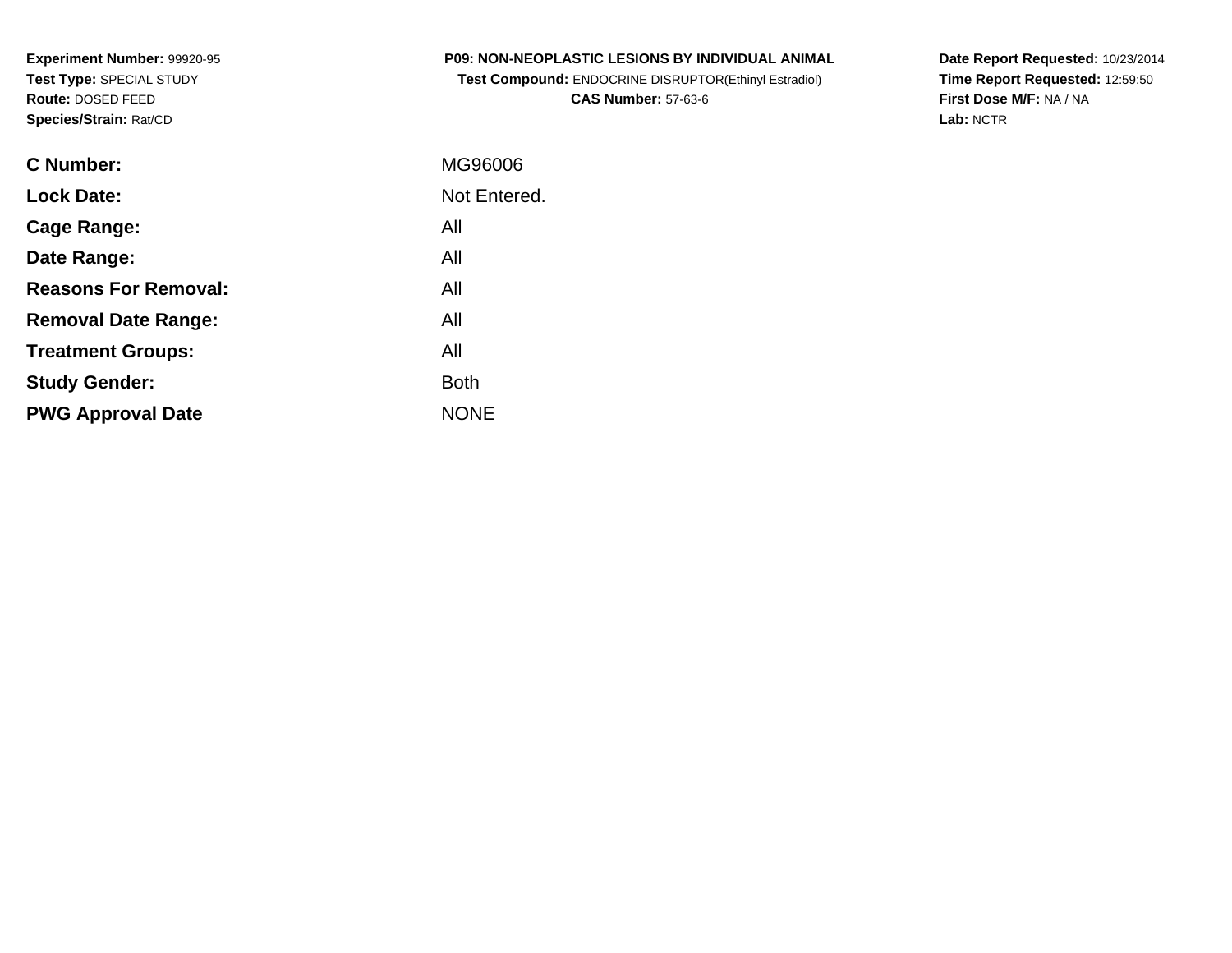**Experiment Number:** 99920-95**Test Type:** SPECIAL STUDY**Route:** DOSED FEED**Species/Strain:** Rat/CD

**Test Compound:** ENDOCRINE DISRUPTOR(Ethinyl Estradiol)

#### **CAS Number:** 57-63-6

**Date Report Requested:** 10/23/2014**Time Report Requested:** 12:59:50**First Dose M/F:** NA / NA**Lab:** NCTR

|                                                                                                                    |                  | 6<br>$\boldsymbol{l}$ | 6<br>$\boldsymbol{l}$                                             | $\boldsymbol{l}$<br>6<br>$\pmb{\theta}$ | $\boldsymbol{l}$<br>6<br>0                | $\boldsymbol{l}$<br>6<br>$\boldsymbol{l}$       | $\boldsymbol{l}$<br>6<br>$\boldsymbol{l}$                  | $\boldsymbol{l}$<br>6<br>$\boldsymbol{\theta}$     | $\boldsymbol{l}$<br>6<br>$\pmb{\theta}$                                     | $\boldsymbol{l}$<br>$\mathfrak{s}$<br>$\boldsymbol{g}$         | $\boldsymbol{l}$<br>6<br>$\boldsymbol{2}$                                      | 0<br>$\boldsymbol{l}$<br>6<br>$\boldsymbol{l}$                   | 0<br>$\boldsymbol{l}$<br>6<br>$\boldsymbol{l}$ | $\boldsymbol{\theta}$<br>$\boldsymbol{l}$<br>6<br>$\boldsymbol{l}$ | 0<br>$\boldsymbol{l}$<br>6<br>$\pmb{\theta}$ | $\boldsymbol{\theta}$<br>$\boldsymbol{l}$<br>6<br>$\boldsymbol{2}$ | 0<br>$\boldsymbol{l}$<br>6<br>$\boldsymbol{2}$    | 0<br>$\boldsymbol{l}$<br>6<br>$\boldsymbol{l}$ | 0<br>$\boldsymbol{l}$<br>6<br>$\overline{2}$                                | $\pmb{\theta}$<br>$\boldsymbol{l}$<br>6<br>$\pmb{\theta}$       | 0<br>$\boldsymbol{l}$<br>6<br>$\boldsymbol{2}$     | $\pmb{\theta}$<br>$\boldsymbol{l}$<br>6<br>$\sqrt{5}$         | 0<br>$\boldsymbol{l}$<br>6<br>$\boldsymbol{4}$    | $\pmb{\theta}$<br>$\boldsymbol{l}$<br>6<br>$\boldsymbol{2}$ | $\boldsymbol{\theta}$<br>$\boldsymbol{l}$<br>6<br>$\boldsymbol{2}$             | 0<br>$\boldsymbol{l}$<br>6<br>$\boldsymbol{4}$        |                       |                          |            |
|--------------------------------------------------------------------------------------------------------------------|------------------|-----------------------|-------------------------------------------------------------------|-----------------------------------------|-------------------------------------------|-------------------------------------------------|------------------------------------------------------------|----------------------------------------------------|-----------------------------------------------------------------------------|----------------------------------------------------------------|--------------------------------------------------------------------------------|------------------------------------------------------------------|------------------------------------------------|--------------------------------------------------------------------|----------------------------------------------|--------------------------------------------------------------------|---------------------------------------------------|------------------------------------------------|-----------------------------------------------------------------------------|-----------------------------------------------------------------|----------------------------------------------------|---------------------------------------------------------------|---------------------------------------------------|-------------------------------------------------------------|--------------------------------------------------------------------------------|-------------------------------------------------------|-----------------------|--------------------------|------------|
| <b>CONTROL</b><br>F4                                                                                               | <b>ANIMAL ID</b> | 0<br>0<br>9<br>6      | $\pmb{0}$<br>$\pmb{0}$<br>$\boldsymbol{9}$<br>6<br>$\mathfrak{p}$ | 0<br>$\mathsf 0$<br>9<br>$\,6$<br>3     | $\pmb{0}$<br>$\pmb{0}$<br>9<br>$\,6$<br>4 | $\pmb{0}$<br>$\mathbf{1}$<br>0<br>$\Omega$<br>4 | $\pmb{0}$<br>$\mathbf{1}$<br>$\pmb{0}$<br>$\mathbf 0$<br>5 | $\pmb{0}$<br>$\mathbf{1}$<br>0<br>$\mathbf 0$<br>6 | $\mathsf 0$<br>$\mathbf{1}$<br>$\mathbf 0$<br>$\mathbf 0$<br>$\overline{7}$ | $\mathbf 0$<br>$\mathbf{1}$<br>$\mathbf 0$<br>$\mathbf 0$<br>8 | $\mathsf 0$<br>$\mathbf{1}$<br>$\mathsf 0$<br>$\overline{4}$<br>$\overline{7}$ | $\pmb{0}$<br>$\mathbf{1}$<br>$\mathsf{O}$<br>$\overline{4}$<br>8 | 0<br>$\mathbf{1}$<br>$\mathsf 0$<br>4<br>9     | $\pmb{0}$<br>$\overline{1}$<br>$\mathbf 0$<br>5<br>$\Omega$        | 0<br>1<br>$\pmb{0}$<br>$\,$ 5 $\,$           | $\mathbf 0$<br>$\mathbf{1}$<br>$\pmb{0}$<br>8<br>9                 | $\mathbf 0$<br>$\mathbf{1}$<br>0<br>9<br>$\Omega$ | $\mathbf 0$<br>$\mathbf{1}$<br>$\pmb{0}$<br>9  | $\pmb{0}$<br>$\mathbf{1}$<br>$\pmb{0}$<br>$\boldsymbol{9}$<br>$\mathcal{P}$ | $\pmb{0}$<br>$\mathbf{1}$<br>$\pmb{0}$<br>$\boldsymbol{9}$<br>3 | $\pmb{0}$<br>$\mathbf{1}$<br>$\mathbf 0$<br>9<br>4 | $\mathbf 0$<br>$\mathbf{1}$<br>$\mathbf{1}$<br>$\overline{c}$ | $\Omega$<br>1<br>$\overline{c}$<br>$\overline{2}$ | $\Omega$<br>1<br>$\overline{2}$<br>3                        | $\mathbf 0$<br>$\mathbf 1$<br>$\mathbf{1}$<br>$\overline{2}$<br>$\overline{4}$ | $\mathbf 0$<br>$\mathbf{1}$<br>$\mathbf{1}$<br>$_8^3$ | <i><b>*TOTALS</b></i> |                          |            |
| <b>Alimentary System</b>                                                                                           |                  |                       |                                                                   |                                         |                                           |                                                 |                                                            |                                                    |                                                                             |                                                                |                                                                                |                                                                  |                                                |                                                                    |                                              |                                                                    |                                                   |                                                |                                                                             |                                                                 |                                                    |                                                               |                                                   |                                                             |                                                                                |                                                       |                       |                          |            |
| Liver<br>Cyst<br>Infiltration Cellular, Lymphocyte<br>Inflammation, Chronic Active<br><b>Cardiovascular System</b> |                  | +<br>$\mathbf{1}$     |                                                                   | 1                                       |                                           | $\mathbf 1$                                     |                                                            | 1                                                  |                                                                             |                                                                |                                                                                | 1                                                                | Χ                                              | 1                                                                  | $\mathbf{1}$                                 | $\overline{1}$                                                     |                                                   | $\mathbf{1}$                                   | $\overline{1}$                                                              | $\overline{1}$                                                  | $\overline{1}$                                     | $\mathbf{1}$                                                  | $\overline{\phantom{0}}$ 1                        |                                                             |                                                                                |                                                       | 25                    | -1<br>$\mathbf{1}$<br>13 | 1.0<br>1.0 |
| <b>NONE</b><br><b>Endocrine System</b>                                                                             |                  |                       |                                                                   |                                         |                                           |                                                 |                                                            |                                                    |                                                                             |                                                                |                                                                                |                                                                  |                                                |                                                                    |                                              |                                                                    |                                                   |                                                |                                                                             |                                                                 |                                                    |                                                               |                                                   |                                                             |                                                                                |                                                       |                       |                          |            |
| <b>Adrenal Cortex</b><br><b>Accessory Adrenal Cortical Nodule</b><br>Vacuolization Cytoplasmic                     |                  |                       |                                                                   |                                         |                                           |                                                 |                                                            |                                                    |                                                                             |                                                                |                                                                                | 1                                                                |                                                | $\mathbf{1}$                                                       | $\overline{c}$                               |                                                                    |                                                   |                                                |                                                                             |                                                                 |                                                    |                                                               | X                                                 |                                                             |                                                                                | $\ddot{}$                                             | 25                    | 1<br>$\overline{4}$      | 1.3        |
| Adrenal Medulla                                                                                                    |                  |                       |                                                                   |                                         |                                           |                                                 |                                                            |                                                    |                                                                             |                                                                |                                                                                |                                                                  |                                                |                                                                    |                                              |                                                                    |                                                   |                                                |                                                                             |                                                                 |                                                    |                                                               |                                                   |                                                             |                                                                                |                                                       | 25                    |                          |            |
| <b>Pituitary Gland</b>                                                                                             |                  |                       |                                                                   |                                         |                                           |                                                 |                                                            |                                                    |                                                                             |                                                                |                                                                                |                                                                  |                                                |                                                                    |                                              |                                                                    |                                                   |                                                |                                                                             |                                                                 |                                                    |                                                               |                                                   |                                                             |                                                                                |                                                       | 25                    |                          |            |
| <b>Thyroid Gland</b>                                                                                               |                  |                       |                                                                   |                                         |                                           |                                                 |                                                            |                                                    |                                                                             |                                                                |                                                                                |                                                                  |                                                |                                                                    |                                              |                                                                    |                                                   |                                                |                                                                             |                                                                 |                                                    |                                                               |                                                   |                                                             |                                                                                | $\ddot{}$                                             | 25                    |                          |            |
| Cyst, Squamous<br><b>General Body System</b>                                                                       |                  |                       |                                                                   | $\mathsf{X}$                            | $\mathsf{X}$                              |                                                 |                                                            |                                                    |                                                                             |                                                                |                                                                                |                                                                  |                                                |                                                                    |                                              |                                                                    |                                                   | $\boldsymbol{\mathsf{X}}$                      |                                                                             | $\sf X$                                                         |                                                    | X                                                             | $\mathsf{X}$                                      |                                                             |                                                                                |                                                       |                       | 6                        |            |
| <b>NONE</b><br><b>Genital System</b>                                                                               |                  |                       |                                                                   |                                         |                                           |                                                 |                                                            |                                                    |                                                                             |                                                                |                                                                                |                                                                  |                                                |                                                                    |                                              |                                                                    |                                                   |                                                |                                                                             |                                                                 |                                                    |                                                               |                                                   |                                                             |                                                                                |                                                       |                       |                          |            |
| <b>Coagulating Gland</b><br>Bilateral, Developmental Malformation                                                  |                  |                       |                                                                   |                                         |                                           |                                                 |                                                            |                                                    |                                                                             |                                                                |                                                                                |                                                                  |                                                |                                                                    |                                              |                                                                    |                                                   |                                                |                                                                             |                                                                 |                                                    |                                                               | Χ                                                 |                                                             |                                                                                |                                                       | 25                    | $\mathbf 1$              |            |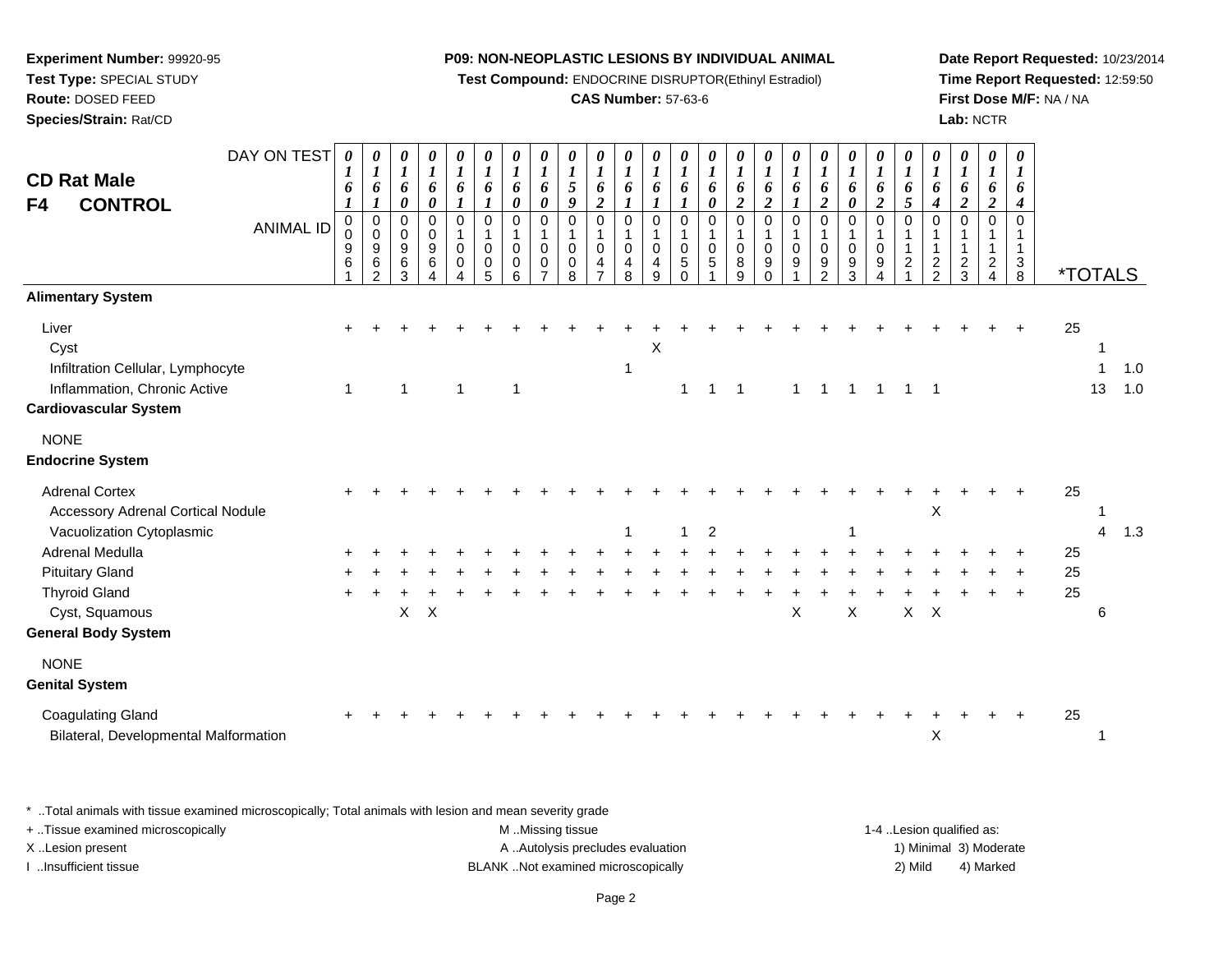**Test Compound:** ENDOCRINE DISRUPTOR(Ethinyl Estradiol)

#### **CAS Number:** 57-63-6

**Date Report Requested:** 10/23/2014**Time Report Requested:** 12:59:50**First Dose M/F:** NA / NA**Lab:** NCTR

| <b>CD Rat Male</b><br><b>CONTROL</b><br>F4                                            | DAY ON TEST<br><b>ANIMAL ID</b> | $\boldsymbol{\theta}$<br>6<br>$\pmb{0}$<br>$\mathbf 0$<br>9<br>$\,6$ | 0<br>$\boldsymbol{l}$<br>6<br>1<br>0<br>$\mathbf 0$<br>9<br>6<br>$\mathfrak{p}$ | $\boldsymbol{\theta}$<br>$\boldsymbol{I}$<br>6<br>$\boldsymbol{\theta}$<br>$\mathbf 0$<br>$\mathbf 0$<br>9<br>$\,6\,$<br>3 | 0<br>$\boldsymbol{l}$<br>6<br>0<br>0<br>0<br>9<br>$\,6\,$<br>$\overline{4}$ | 0<br>$\boldsymbol{l}$<br>6<br>1<br>$\mathbf 0$<br>1<br>$\mathbf 0$<br>0<br>4 | 0<br>$\boldsymbol{l}$<br>6<br>0<br>1<br>$\mathbf 0$<br>0<br>5 | 0<br>$\boldsymbol{l}$<br>6<br>0<br>$\Omega$<br>$\mathbf 0$<br>$\mathbf 0$<br>6 | 0<br>1<br>6<br>0<br>$\Omega$<br>$\Omega$<br>0 | 0<br>$\boldsymbol{l}$<br>5<br>9<br>$\Omega$<br>$\mathbf 0$<br>0<br>8 | 0<br>$\boldsymbol{l}$<br>6<br>$\overline{c}$<br>$\mathbf 0$<br>$\mathbf{1}$<br>$\mathbf 0$<br>4 | 0<br>$\boldsymbol{l}$<br>6<br>$\boldsymbol{l}$<br>$\mathbf 0$<br>0<br>4<br>8 | 0<br>$\boldsymbol{l}$<br>6<br>1<br>$\mathbf 0$<br>$\mathbf{1}$<br>$\boldsymbol{0}$<br>4<br>9 | 0<br>$\boldsymbol{l}$<br>6<br>$\mathbf 0$<br>1<br>$\mathbf 0$<br>5<br>$\mathbf 0$ | 0<br>$\boldsymbol{l}$<br>6<br>$\boldsymbol{\theta}$<br>$\mathbf 0$<br>$\mathbf{1}$<br>$\mathbf 0$<br>5 | 0<br>$\boldsymbol{l}$<br>6<br>$\boldsymbol{2}$<br>$\mathbf 0$<br>$\mathbf{1}$<br>$\mathbf 0$<br>8<br>9 | 0<br>$\boldsymbol{l}$<br>6<br>$\boldsymbol{2}$<br>$\mathbf 0$<br>$\mathbf{1}$<br>$\mathbf 0$<br>9<br>$\Omega$ | 0<br>$\boldsymbol{l}$<br>6<br>$\mathbf 0$<br>$\mathbf 0$<br>9 | 0<br>$\boldsymbol{l}$<br>6<br>$\overline{\mathbf{c}}$<br>$\mathbf 0$<br>$\mathbf 0$<br>9<br>$\overline{2}$ | $\pmb{\theta}$<br>$\boldsymbol{l}$<br>6<br>0<br>$\mathbf 0$<br>$\mathbf 0$<br>9<br>$\mathbf{3}$ | $\pmb{\theta}$<br>$\boldsymbol{l}$<br>6<br>$\boldsymbol{2}$<br>$\pmb{0}$<br>$\mathbf 1$<br>$\mathbf 0$<br>9<br>4 | $\pmb{\theta}$<br>$\boldsymbol{l}$<br>6<br>5<br>$\mathbf 0$<br>$\mathbf{1}$<br>$\mathbf{1}$<br>$\overline{c}$ | $\pmb{\theta}$<br>$\boldsymbol{l}$<br>6<br>$\boldsymbol{4}$<br>$\mathbf 0$<br>$\mathbf{1}$<br>$\mathbf{1}$<br>$\frac{2}{2}$ | $\pmb{\theta}$<br>$\boldsymbol{l}$<br>6<br>$\boldsymbol{2}$<br>$\Omega$<br>$\frac{2}{3}$ | $\boldsymbol{\theta}$<br>$\boldsymbol{l}$<br>6<br>$\boldsymbol{2}$<br>$\Omega$<br>$\overline{2}$<br>4 | 0<br>1<br>6<br>4<br>$\mathbf 0$<br>1<br>$\mathbf{1}$<br>$\sqrt{3}$<br>$\overline{8}$ | <i><b>*TOTALS</b></i> |        |            |
|---------------------------------------------------------------------------------------|---------------------------------|----------------------------------------------------------------------|---------------------------------------------------------------------------------|----------------------------------------------------------------------------------------------------------------------------|-----------------------------------------------------------------------------|------------------------------------------------------------------------------|---------------------------------------------------------------|--------------------------------------------------------------------------------|-----------------------------------------------|----------------------------------------------------------------------|-------------------------------------------------------------------------------------------------|------------------------------------------------------------------------------|----------------------------------------------------------------------------------------------|-----------------------------------------------------------------------------------|--------------------------------------------------------------------------------------------------------|--------------------------------------------------------------------------------------------------------|---------------------------------------------------------------------------------------------------------------|---------------------------------------------------------------|------------------------------------------------------------------------------------------------------------|-------------------------------------------------------------------------------------------------|------------------------------------------------------------------------------------------------------------------|---------------------------------------------------------------------------------------------------------------|-----------------------------------------------------------------------------------------------------------------------------|------------------------------------------------------------------------------------------|-------------------------------------------------------------------------------------------------------|--------------------------------------------------------------------------------------|-----------------------|--------|------------|
| Developmental Malformation                                                            |                                 |                                                                      |                                                                                 |                                                                                                                            |                                                                             |                                                                              | X                                                             |                                                                                | X                                             | $\times$                                                             |                                                                                                 |                                                                              |                                                                                              | X                                                                                 | X                                                                                                      | X                                                                                                      | X                                                                                                             | $\times$                                                      |                                                                                                            | X                                                                                               |                                                                                                                  |                                                                                                               |                                                                                                                             |                                                                                          |                                                                                                       |                                                                                      |                       | 9      |            |
| Epididymis                                                                            |                                 |                                                                      |                                                                                 |                                                                                                                            |                                                                             |                                                                              |                                                               |                                                                                |                                               |                                                                      |                                                                                                 |                                                                              |                                                                                              |                                                                                   |                                                                                                        |                                                                                                        |                                                                                                               |                                                               |                                                                                                            |                                                                                                 |                                                                                                                  |                                                                                                               |                                                                                                                             |                                                                                          |                                                                                                       |                                                                                      | 25                    |        |            |
| Prostate, Dorsal/Lateral Lobe                                                         |                                 | +                                                                    |                                                                                 |                                                                                                                            |                                                                             |                                                                              |                                                               |                                                                                |                                               |                                                                      | $\div$                                                                                          |                                                                              |                                                                                              |                                                                                   |                                                                                                        |                                                                                                        |                                                                                                               |                                                               |                                                                                                            |                                                                                                 |                                                                                                                  |                                                                                                               |                                                                                                                             |                                                                                          |                                                                                                       | $\overline{ }$                                                                       | 25                    |        |            |
| Inflammation, Suppurative                                                             |                                 |                                                                      |                                                                                 |                                                                                                                            |                                                                             | -1                                                                           |                                                               |                                                                                |                                               |                                                                      |                                                                                                 | $\boldsymbol{2}$                                                             | $\overline{2}$                                                                               |                                                                                   | $\mathbf 1$                                                                                            |                                                                                                        | -1                                                                                                            |                                                               |                                                                                                            |                                                                                                 |                                                                                                                  |                                                                                                               |                                                                                                                             |                                                                                          |                                                                                                       |                                                                                      |                       | 6      | 1.3        |
| Prostate, Ventral Lobe                                                                |                                 |                                                                      |                                                                                 |                                                                                                                            |                                                                             |                                                                              |                                                               |                                                                                |                                               |                                                                      |                                                                                                 |                                                                              |                                                                                              |                                                                                   |                                                                                                        |                                                                                                        |                                                                                                               |                                                               |                                                                                                            |                                                                                                 |                                                                                                                  |                                                                                                               |                                                                                                                             |                                                                                          |                                                                                                       | ÷                                                                                    | 25                    |        |            |
| Infiltration Cellular, Lymphocyte                                                     |                                 |                                                                      | 1                                                                               | 1                                                                                                                          | 1                                                                           | $\overline{2}$                                                               | $\overline{c}$                                                |                                                                                |                                               |                                                                      |                                                                                                 |                                                                              |                                                                                              |                                                                                   | 1                                                                                                      |                                                                                                        | $\overline{2}$                                                                                                |                                                               |                                                                                                            | $\overline{c}$                                                                                  | $\overline{2}$                                                                                                   |                                                                                                               | 1                                                                                                                           |                                                                                          | $\overline{c}$                                                                                        |                                                                                      |                       | 14     | 1.4        |
| Inflammation, Suppurative                                                             |                                 |                                                                      |                                                                                 |                                                                                                                            |                                                                             |                                                                              |                                                               |                                                                                |                                               |                                                                      |                                                                                                 |                                                                              |                                                                                              |                                                                                   |                                                                                                        |                                                                                                        |                                                                                                               |                                                               |                                                                                                            |                                                                                                 |                                                                                                                  |                                                                                                               |                                                                                                                             |                                                                                          |                                                                                                       |                                                                                      |                       | 1      | 1.0        |
| <b>Rete Testes</b>                                                                    |                                 |                                                                      |                                                                                 |                                                                                                                            |                                                                             |                                                                              |                                                               |                                                                                |                                               |                                                                      |                                                                                                 |                                                                              |                                                                                              |                                                                                   |                                                                                                        |                                                                                                        |                                                                                                               |                                                               |                                                                                                            |                                                                                                 |                                                                                                                  |                                                                                                               |                                                                                                                             |                                                                                          |                                                                                                       |                                                                                      | 25                    |        |            |
| <b>Seminal Vesicle</b>                                                                |                                 |                                                                      |                                                                                 |                                                                                                                            |                                                                             |                                                                              |                                                               |                                                                                |                                               |                                                                      |                                                                                                 |                                                                              |                                                                                              |                                                                                   |                                                                                                        |                                                                                                        |                                                                                                               |                                                               |                                                                                                            |                                                                                                 |                                                                                                                  |                                                                                                               |                                                                                                                             |                                                                                          |                                                                                                       |                                                                                      | 25                    |        |            |
| <b>Testes</b>                                                                         |                                 |                                                                      |                                                                                 |                                                                                                                            |                                                                             |                                                                              |                                                               |                                                                                |                                               |                                                                      |                                                                                                 |                                                                              |                                                                                              |                                                                                   |                                                                                                        |                                                                                                        |                                                                                                               |                                                               |                                                                                                            |                                                                                                 |                                                                                                                  |                                                                                                               |                                                                                                                             |                                                                                          |                                                                                                       |                                                                                      | 25                    |        |            |
| Seminif Tub, Degeneration                                                             |                                 | 1                                                                    |                                                                                 |                                                                                                                            |                                                                             |                                                                              |                                                               |                                                                                |                                               |                                                                      |                                                                                                 |                                                                              |                                                                                              |                                                                                   |                                                                                                        |                                                                                                        |                                                                                                               |                                                               |                                                                                                            |                                                                                                 |                                                                                                                  |                                                                                                               |                                                                                                                             |                                                                                          |                                                                                                       |                                                                                      |                       | 1      | 1.0        |
| <b>Hematopoietic System</b>                                                           |                                 |                                                                      |                                                                                 |                                                                                                                            |                                                                             |                                                                              |                                                               |                                                                                |                                               |                                                                      |                                                                                                 |                                                                              |                                                                                              |                                                                                   |                                                                                                        |                                                                                                        |                                                                                                               |                                                               |                                                                                                            |                                                                                                 |                                                                                                                  |                                                                                                               |                                                                                                                             |                                                                                          |                                                                                                       |                                                                                      |                       |        |            |
| <b>Bone Marrow</b>                                                                    |                                 |                                                                      |                                                                                 |                                                                                                                            |                                                                             |                                                                              |                                                               |                                                                                |                                               |                                                                      |                                                                                                 |                                                                              |                                                                                              |                                                                                   |                                                                                                        |                                                                                                        |                                                                                                               |                                                               |                                                                                                            |                                                                                                 |                                                                                                                  |                                                                                                               |                                                                                                                             |                                                                                          |                                                                                                       |                                                                                      | 25                    |        |            |
| Spleen                                                                                |                                 |                                                                      |                                                                                 |                                                                                                                            |                                                                             |                                                                              |                                                               |                                                                                |                                               |                                                                      |                                                                                                 |                                                                              |                                                                                              |                                                                                   |                                                                                                        |                                                                                                        |                                                                                                               |                                                               |                                                                                                            |                                                                                                 |                                                                                                                  |                                                                                                               |                                                                                                                             |                                                                                          |                                                                                                       |                                                                                      | 25                    |        |            |
| Thymus                                                                                |                                 |                                                                      |                                                                                 |                                                                                                                            |                                                                             |                                                                              |                                                               |                                                                                |                                               |                                                                      |                                                                                                 |                                                                              |                                                                                              |                                                                                   |                                                                                                        |                                                                                                        |                                                                                                               |                                                               |                                                                                                            |                                                                                                 |                                                                                                                  |                                                                                                               |                                                                                                                             |                                                                                          |                                                                                                       |                                                                                      | 25                    |        |            |
| <b>Integumentary System</b>                                                           |                                 |                                                                      |                                                                                 |                                                                                                                            |                                                                             |                                                                              |                                                               |                                                                                |                                               |                                                                      |                                                                                                 |                                                                              |                                                                                              |                                                                                   |                                                                                                        |                                                                                                        |                                                                                                               |                                                               |                                                                                                            |                                                                                                 |                                                                                                                  |                                                                                                               |                                                                                                                             |                                                                                          |                                                                                                       |                                                                                      |                       |        |            |
| Mammary Gland<br>Alveolus, Hyperplasia<br>Duct, Hyperplasia<br>Musculoskeletal System |                                 |                                                                      |                                                                                 |                                                                                                                            |                                                                             |                                                                              |                                                               |                                                                                |                                               |                                                                      |                                                                                                 |                                                                              |                                                                                              |                                                                                   |                                                                                                        |                                                                                                        |                                                                                                               |                                                               |                                                                                                            |                                                                                                 |                                                                                                                  |                                                                                                               |                                                                                                                             |                                                                                          |                                                                                                       |                                                                                      | 25                    | 3<br>1 | 1.0<br>1.0 |
| Bone                                                                                  |                                 |                                                                      |                                                                                 |                                                                                                                            |                                                                             |                                                                              |                                                               |                                                                                |                                               |                                                                      |                                                                                                 |                                                                              |                                                                                              |                                                                                   |                                                                                                        |                                                                                                        |                                                                                                               |                                                               |                                                                                                            |                                                                                                 |                                                                                                                  |                                                                                                               |                                                                                                                             |                                                                                          |                                                                                                       |                                                                                      | 25                    |        |            |
|                                                                                       |                                 |                                                                      |                                                                                 |                                                                                                                            |                                                                             |                                                                              |                                                               |                                                                                |                                               |                                                                      |                                                                                                 |                                                                              |                                                                                              |                                                                                   |                                                                                                        |                                                                                                        |                                                                                                               |                                                               |                                                                                                            |                                                                                                 |                                                                                                                  |                                                                                                               |                                                                                                                             |                                                                                          |                                                                                                       |                                                                                      |                       |        |            |

\* ..Total animals with tissue examined microscopically; Total animals with lesion and mean severity grade

| + . Tissue examined microscopically | M Missing tissue                   | 1-4 Lesion qualified as: |                        |
|-------------------------------------|------------------------------------|--------------------------|------------------------|
| X Lesion present                    | A Autolysis precludes evaluation   |                          | 1) Minimal 3) Moderate |
| lnsufficient tissue                 | BLANK Not examined microscopically | 2) Mild                  | 4) Marked              |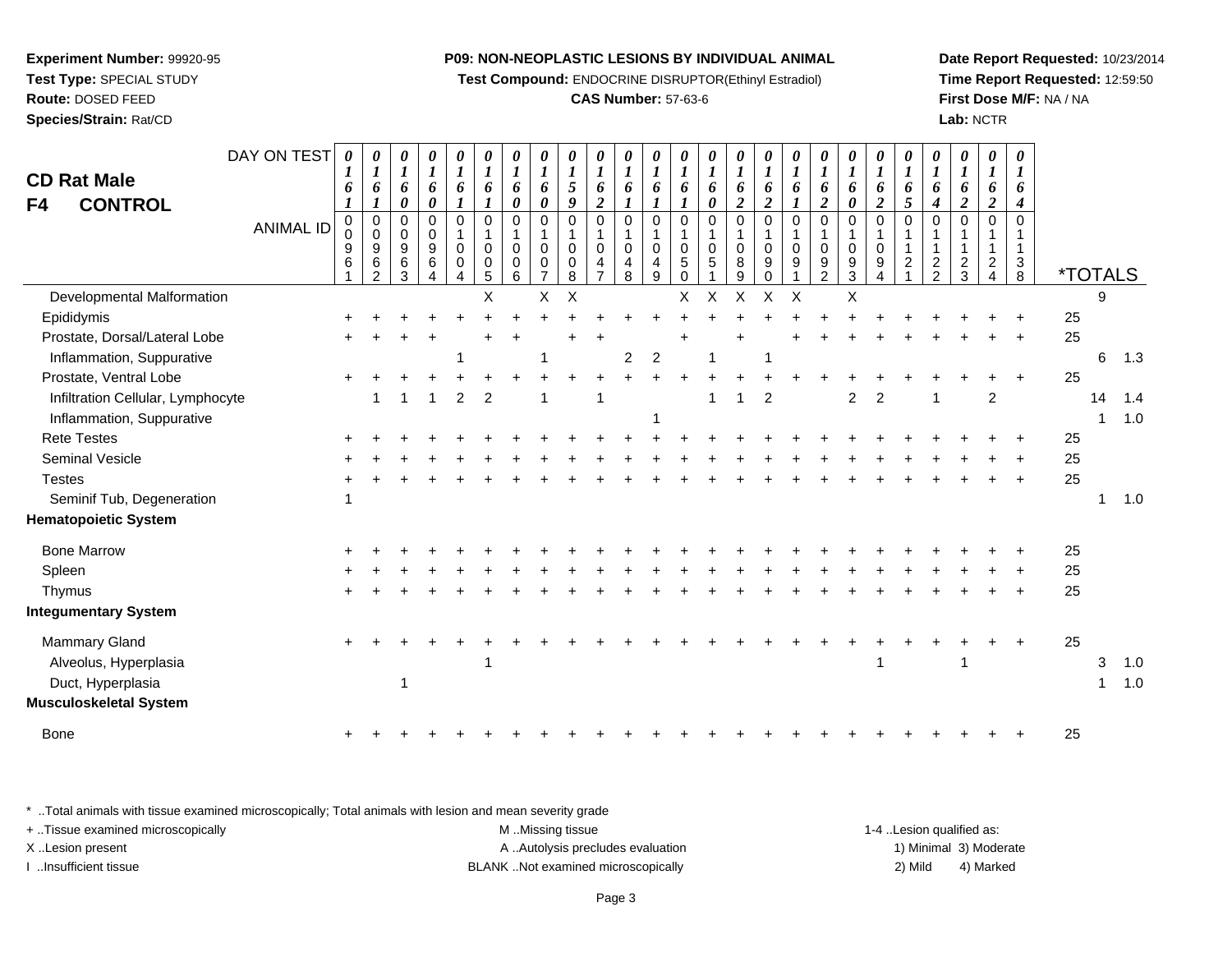**Test Compound:** ENDOCRINE DISRUPTOR(Ethinyl Estradiol)

#### **CAS Number:** 57-63-6

**Date Report Requested:** 10/23/2014**Time Report Requested:** 12:59:51**First Dose M/F:** NA / NA**Lab:** NCTR

| <b>CD Rat Male</b><br><b>CONTROL</b><br>F4                                              | DAY ON TEST<br>ANIMAL ID | 0<br>$\mathbf{I}$<br>6<br>0<br>0<br>9<br>6 | 0<br>$\mathbf{I}$<br>6<br>0<br>$\pmb{0}$<br>9<br>6<br>2 | $\boldsymbol{l}$<br>0<br>0<br>0<br>9<br>6<br>З | 0<br>$\boldsymbol{l}$<br>6<br>0<br>0<br>$\,0\,$<br>$\boldsymbol{9}$<br>6 | 0<br>$\boldsymbol{l}$<br>6<br>0<br>$\pmb{0}$<br>$\pmb{0}$ | 0<br>$\boldsymbol{l}$<br>6<br>0<br>$\pmb{0}$<br>$\pmb{0}$<br>5 | 0<br>$\boldsymbol{l}$<br>6<br>$\boldsymbol{\theta}$<br>$\Omega$<br>$\mathbf 0$<br>$\overline{0}$<br>6 | 0<br>$\boldsymbol{l}$<br>6<br>0<br>0<br>$\pmb{0}$<br>$\mathbf 0$<br>⇁ | 0<br>$\boldsymbol{l}$<br>5<br>9<br>0<br>$\pmb{0}$<br>0<br>8 | 0<br>$\boldsymbol{l}$<br>6<br>2<br>0<br>$\overline{4}$ | 0<br>$\boldsymbol{l}$<br>$\boldsymbol{0}$<br>4<br>8 | 0<br>$\mathbf{r}$<br>6<br>$\Omega$<br>$\pmb{0}$<br>4<br>9 | 0<br>6<br>$\mathsf{O}$<br>5<br>U | 0<br>$\boldsymbol{l}$<br>6<br>0<br>$\pmb{0}$<br>5 | $\boldsymbol{\theta}$<br>$\boldsymbol{l}$<br>6<br>$\overline{2}$<br>$\mathbf 0$<br>$\mathbf 0$<br>8<br>9 | 0<br>$\boldsymbol{l}$<br>6<br>$\boldsymbol{2}$<br>0<br>$\mathbf 0$<br>9<br>$\Omega$ | 0<br>$\boldsymbol{l}$<br>6<br>0<br>0<br>9 | 0<br>$\boldsymbol{l}$<br>6<br>$\overline{\mathbf{c}}$<br>0<br>9<br>$\mathfrak{p}$ | $\boldsymbol{\theta}$<br>$\boldsymbol{l}$<br>6<br>0<br>$\mathbf 0$<br>$9\,$<br>3 | $\frac{\boldsymbol{\theta}}{\boldsymbol{I}}$<br>6<br>$\boldsymbol{2}$<br>0<br>$\mathbf 0$<br>$\boldsymbol{9}$<br>4 | $\pmb{\theta}$<br>$\boldsymbol{l}$<br>$\boldsymbol{6}$<br>$5\overline{)}$<br>0<br>$\sqrt{2}$ | 0<br>$\boldsymbol{l}$<br>6<br>4<br>$\frac{2}{2}$ | $\boldsymbol{\theta}$<br>$\boldsymbol{l}$<br>6<br>$\overline{2}$<br>$\frac{2}{3}$ | 0<br>$\boldsymbol{l}$<br>6<br>$\overline{\mathbf{c}}$ | $\boldsymbol{\theta}$<br>-1<br>O<br>$\mathbf{3}$<br>8 |    | <i><b>*TOTALS</b></i> |                   |
|-----------------------------------------------------------------------------------------|--------------------------|--------------------------------------------|---------------------------------------------------------|------------------------------------------------|--------------------------------------------------------------------------|-----------------------------------------------------------|----------------------------------------------------------------|-------------------------------------------------------------------------------------------------------|-----------------------------------------------------------------------|-------------------------------------------------------------|--------------------------------------------------------|-----------------------------------------------------|-----------------------------------------------------------|----------------------------------|---------------------------------------------------|----------------------------------------------------------------------------------------------------------|-------------------------------------------------------------------------------------|-------------------------------------------|-----------------------------------------------------------------------------------|----------------------------------------------------------------------------------|--------------------------------------------------------------------------------------------------------------------|----------------------------------------------------------------------------------------------|--------------------------------------------------|-----------------------------------------------------------------------------------|-------------------------------------------------------|-------------------------------------------------------|----|-----------------------|-------------------|
| <b>Nervous System</b>                                                                   |                          |                                            |                                                         |                                                |                                                                          |                                                           |                                                                |                                                                                                       |                                                                       |                                                             |                                                        |                                                     |                                                           |                                  |                                                   |                                                                                                          |                                                                                     |                                           |                                                                                   |                                                                                  |                                                                                                                    |                                                                                              |                                                  |                                                                                   |                                                       |                                                       |    |                       |                   |
| <b>NONE</b><br><b>Respiratory System</b><br><b>NONE</b><br><b>Special Senses System</b> |                          |                                            |                                                         |                                                |                                                                          |                                                           |                                                                |                                                                                                       |                                                                       |                                                             |                                                        |                                                     |                                                           |                                  |                                                   |                                                                                                          |                                                                                     |                                           |                                                                                   |                                                                                  |                                                                                                                    |                                                                                              |                                                  |                                                                                   |                                                       |                                                       |    |                       |                   |
|                                                                                         |                          |                                            |                                                         |                                                |                                                                          |                                                           |                                                                |                                                                                                       |                                                                       |                                                             |                                                        |                                                     |                                                           |                                  |                                                   |                                                                                                          |                                                                                     |                                           |                                                                                   |                                                                                  |                                                                                                                    |                                                                                              |                                                  |                                                                                   |                                                       |                                                       |    |                       |                   |
| <b>NONE</b><br><b>Urinary System</b>                                                    |                          |                                            |                                                         |                                                |                                                                          |                                                           |                                                                |                                                                                                       |                                                                       |                                                             |                                                        |                                                     |                                                           |                                  |                                                   |                                                                                                          |                                                                                     |                                           |                                                                                   |                                                                                  |                                                                                                                    |                                                                                              |                                                  |                                                                                   |                                                       |                                                       |    |                       |                   |
| Kidney<br>Cortex, Cyst                                                                  |                          |                                            |                                                         |                                                |                                                                          |                                                           | X                                                              |                                                                                                       |                                                                       |                                                             |                                                        |                                                     |                                                           |                                  |                                                   |                                                                                                          |                                                                                     |                                           |                                                                                   |                                                                                  |                                                                                                                    |                                                                                              |                                                  |                                                                                   |                                                       | $\ddot{}$                                             | 25 |                       |                   |
| Infiltration Cellular, Lymphocyte<br>Inflammation, Chronic<br>Renal Tubule, Dilatation  |                          |                                            |                                                         |                                                | 1                                                                        |                                                           | $\overline{1}$                                                 | 1                                                                                                     | $\overline{\phantom{0}}$ 1                                            |                                                             | 1                                                      |                                                     | $\mathbf 1$                                               | -1                               | $\overline{\phantom{0}}$                          |                                                                                                          |                                                                                     |                                           |                                                                                   |                                                                                  |                                                                                                                    | 1                                                                                            |                                                  |                                                                                   |                                                       |                                                       |    | 14<br>$\mathbf{2}$    | 1.0<br>1.0<br>1.0 |

\* ..Total animals with tissue examined microscopically; Total animals with lesion and mean severity grade

Renal Tubule, Regeneration

**Experiment Number:** 99920-95**Test Type:** SPECIAL STUDY**Route:** DOSED FEED**Species/Strain:** Rat/CD

+ ..Tissue examined microscopically examined microscopically examined as:  $M$  ..Missing tissue 1-4 ..Lesion qualified as: X..Lesion present **A ..Autolysis precludes evaluation** A ..Autolysis precludes evaluation 1) Minimal 3) Moderate

I ..Insufficient tissue BLANK ..Not examined microscopically 2) Mild 4) Marked

n 1 1 1 1 1 1 1 1 1 1 1 1 1 1 8 1.0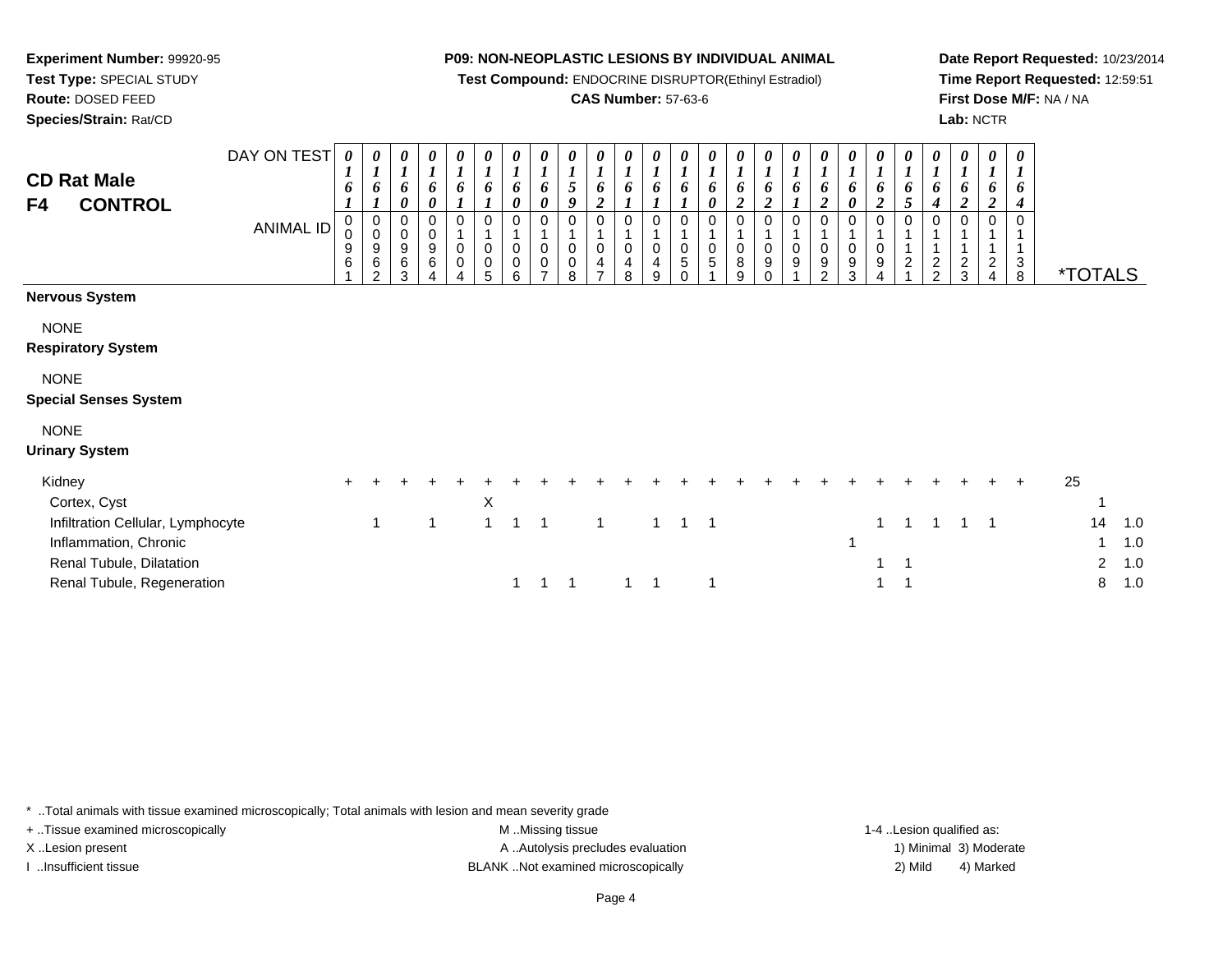**Test Compound:** ENDOCRINE DISRUPTOR(Ethinyl Estradiol)

#### **CAS Number:** 57-63-6

**Date Report Requested:** 10/23/2014**Time Report Requested:** 12:59:51**First Dose M/F:** NA / NA**Lab:** NCTR

| <b>CD Rat Male</b><br><b>F4/2PPB TO CTRL</b>        | DAY ON TEST<br><b>ANIMAL ID</b> | 0<br>$\boldsymbol{l}$<br>6<br>0<br>0<br>9<br>6<br>5 | $\boldsymbol{\theta}$<br>$\boldsymbol{l}$<br>6<br>1<br>$\pmb{0}$<br>$\pmb{0}$<br>$\boldsymbol{9}$<br>$\,6$<br>6 | 0<br>$\boldsymbol{l}$<br>6<br>$\boldsymbol{l}$<br>$\mathbf 0$<br>0<br>$\boldsymbol{9}$<br>$\frac{6}{7}$ | 0<br>$\boldsymbol{l}$<br>6<br>1<br>0<br>0<br>$\boldsymbol{9}$<br>$\begin{array}{c} 6 \\ 8 \end{array}$ | 0<br>$\boldsymbol{l}$<br>6<br>$\boldsymbol{l}$<br>$\mathbf 0$<br>$\pmb{0}$<br>$\boldsymbol{9}$<br>$\,6$<br>9 | 0<br>$\boldsymbol{l}$<br>6<br>$\mathbf 0$<br>$\mathbf 0$<br>$\boldsymbol{9}$<br>$\overline{7}$<br>$\Omega$ | 0<br>$\boldsymbol{l}$<br>6<br>$\boldsymbol{2}$<br>0<br>$\mathbf{1}$<br>0<br>$\pmb{0}$<br>9 | $\boldsymbol{l}$<br>6<br>$\boldsymbol{2}$<br>$\Omega$<br>$\mathbf 0$<br>$\mathbf 1$<br>$\Omega$ | $\boldsymbol{\theta}$<br>$\boldsymbol{l}$<br>6<br>$\boldsymbol{2}$<br>$\Omega$<br>$\Omega$ | $\boldsymbol{\theta}$<br>$\boldsymbol{l}$<br>6<br>$\overline{\mathbf{c}}$<br>$\mathbf 0$<br>$\mathbf 0$<br>$\mathcal{P}$ | 0<br>$\boldsymbol{l}$<br>6<br>$\Omega$<br>$\mathsf 0$<br>3 | 0<br>$\boldsymbol{l}$<br>6<br>$\boldsymbol{2}$<br>$\mathbf 0$<br>$\mathbf{1}$<br>$\mathbf 0$<br>5<br>$\overline{2}$ | $\boldsymbol{\theta}$<br>$\boldsymbol{l}$<br>6<br>$\overline{2}$<br>$\Omega$<br>1<br>0<br>$\sqrt{5}$<br>3 | 0<br>$\boldsymbol{l}$<br>6<br>$\boldsymbol{2}$<br>$\mathbf 0$<br>1<br>0<br>$\,$ 5 $\,$<br>4 | $\boldsymbol{\theta}$<br>$\boldsymbol{l}$<br>6<br>$\boldsymbol{2}$<br>$\mathbf 0$<br>$\mathbf{1}$<br>$\mathbf 0$<br>$\,$ 5 $\,$<br>5 | $\frac{\boldsymbol{\theta}}{\boldsymbol{I}}$<br>6<br>$\boldsymbol{2}$<br>$\pmb{0}$<br>1<br>$\pmb{0}$<br>$\,$ 5 $\,$<br>6 | $\boldsymbol{\theta}$<br>$\boldsymbol{l}$<br>6<br>$\boldsymbol{2}$<br>$\mathbf 0$<br>1<br>$\pmb{0}$<br>$\begin{array}{c} 9 \\ 5 \end{array}$ | 0<br>$\boldsymbol{l}$<br>6<br>$\boldsymbol{2}$<br>$\Omega$<br>1<br>0<br>9<br>6 | 0<br>$\boldsymbol{l}$<br>6<br>$\Omega$<br>1<br>$\mathbf 0$<br>9<br>$\overline{7}$ | $\boldsymbol{\theta}$<br>$\boldsymbol{l}$<br>6<br>1<br>$\Omega$<br>$\mathbf 0$<br>9<br>8 | 0<br>$\boldsymbol{l}$<br>6<br>5<br>$\Omega$<br>$\frac{2}{5}$ | 0<br>$\boldsymbol{l}$<br>6<br>$\overline{5}$<br>$\Omega$<br>1<br>$\frac{2}{6}$ | 0<br>$\boldsymbol{l}$<br>6<br>$\boldsymbol{4}$<br>$\Omega$<br>$\frac{2}{7}$ | 0<br>$\boldsymbol{l}$<br>6<br>$\pmb{\theta}$<br>$\Omega$<br>$\mathbf{1}$<br>$\frac{2}{8}$ | 0<br>$\boldsymbol{l}$<br>6<br>$\boldsymbol{4}$<br>$\Omega$<br>$\mathbf{1}$<br>$_9^3$ | <i><b>*TOTALS</b></i> |                |     |
|-----------------------------------------------------|---------------------------------|-----------------------------------------------------|-----------------------------------------------------------------------------------------------------------------|---------------------------------------------------------------------------------------------------------|--------------------------------------------------------------------------------------------------------|--------------------------------------------------------------------------------------------------------------|------------------------------------------------------------------------------------------------------------|--------------------------------------------------------------------------------------------|-------------------------------------------------------------------------------------------------|--------------------------------------------------------------------------------------------|--------------------------------------------------------------------------------------------------------------------------|------------------------------------------------------------|---------------------------------------------------------------------------------------------------------------------|-----------------------------------------------------------------------------------------------------------|---------------------------------------------------------------------------------------------|--------------------------------------------------------------------------------------------------------------------------------------|--------------------------------------------------------------------------------------------------------------------------|----------------------------------------------------------------------------------------------------------------------------------------------|--------------------------------------------------------------------------------|-----------------------------------------------------------------------------------|------------------------------------------------------------------------------------------|--------------------------------------------------------------|--------------------------------------------------------------------------------|-----------------------------------------------------------------------------|-------------------------------------------------------------------------------------------|--------------------------------------------------------------------------------------|-----------------------|----------------|-----|
| <b>Alimentary System</b>                            |                                 |                                                     |                                                                                                                 |                                                                                                         |                                                                                                        |                                                                                                              |                                                                                                            |                                                                                            |                                                                                                 |                                                                                            |                                                                                                                          |                                                            |                                                                                                                     |                                                                                                           |                                                                                             |                                                                                                                                      |                                                                                                                          |                                                                                                                                              |                                                                                |                                                                                   |                                                                                          |                                                              |                                                                                |                                                                             |                                                                                           |                                                                                      |                       |                |     |
| Liver<br><b>Cardiovascular System</b>               |                                 |                                                     |                                                                                                                 |                                                                                                         |                                                                                                        |                                                                                                              |                                                                                                            |                                                                                            | $\ddot{}$                                                                                       |                                                                                            |                                                                                                                          |                                                            |                                                                                                                     |                                                                                                           |                                                                                             |                                                                                                                                      |                                                                                                                          |                                                                                                                                              |                                                                                |                                                                                   |                                                                                          |                                                              |                                                                                |                                                                             |                                                                                           |                                                                                      |                       |                |     |
| <b>NONE</b><br><b>Endocrine System</b>              |                                 |                                                     |                                                                                                                 |                                                                                                         |                                                                                                        |                                                                                                              |                                                                                                            |                                                                                            |                                                                                                 |                                                                                            |                                                                                                                          |                                                            |                                                                                                                     |                                                                                                           |                                                                                             |                                                                                                                                      |                                                                                                                          |                                                                                                                                              |                                                                                |                                                                                   |                                                                                          |                                                              |                                                                                |                                                                             |                                                                                           |                                                                                      |                       |                |     |
| <b>NONE</b><br><b>General Body System</b>           |                                 |                                                     |                                                                                                                 |                                                                                                         |                                                                                                        |                                                                                                              |                                                                                                            |                                                                                            |                                                                                                 |                                                                                            |                                                                                                                          |                                                            |                                                                                                                     |                                                                                                           |                                                                                             |                                                                                                                                      |                                                                                                                          |                                                                                                                                              |                                                                                |                                                                                   |                                                                                          |                                                              |                                                                                |                                                                             |                                                                                           |                                                                                      |                       |                |     |
| <b>NONE</b><br><b>Genital System</b>                |                                 |                                                     |                                                                                                                 |                                                                                                         |                                                                                                        |                                                                                                              |                                                                                                            |                                                                                            |                                                                                                 |                                                                                            |                                                                                                                          |                                                            |                                                                                                                     |                                                                                                           |                                                                                             |                                                                                                                                      |                                                                                                                          |                                                                                                                                              |                                                                                |                                                                                   |                                                                                          |                                                              |                                                                                |                                                                             |                                                                                           |                                                                                      |                       |                |     |
| <b>Coagulating Gland</b>                            |                                 |                                                     |                                                                                                                 |                                                                                                         |                                                                                                        |                                                                                                              |                                                                                                            |                                                                                            |                                                                                                 |                                                                                            |                                                                                                                          |                                                            |                                                                                                                     |                                                                                                           |                                                                                             |                                                                                                                                      |                                                                                                                          |                                                                                                                                              |                                                                                |                                                                                   |                                                                                          |                                                              |                                                                                |                                                                             |                                                                                           |                                                                                      | 25                    |                |     |
| Developmental Malformation                          |                                 | X                                                   | X                                                                                                               |                                                                                                         |                                                                                                        |                                                                                                              |                                                                                                            | X                                                                                          |                                                                                                 | $\mathsf X$                                                                                | $\sf X$                                                                                                                  | $\boldsymbol{\mathsf{X}}$                                  |                                                                                                                     | X                                                                                                         |                                                                                             |                                                                                                                                      | Χ                                                                                                                        |                                                                                                                                              |                                                                                |                                                                                   | X                                                                                        |                                                              |                                                                                |                                                                             |                                                                                           |                                                                                      |                       | 9              |     |
| Epididymis                                          |                                 | ÷.                                                  |                                                                                                                 |                                                                                                         |                                                                                                        |                                                                                                              |                                                                                                            |                                                                                            |                                                                                                 |                                                                                            |                                                                                                                          |                                                            |                                                                                                                     |                                                                                                           |                                                                                             |                                                                                                                                      |                                                                                                                          |                                                                                                                                              |                                                                                |                                                                                   |                                                                                          |                                                              |                                                                                |                                                                             |                                                                                           |                                                                                      | 25                    |                |     |
| <b>Preputial Gland</b>                              |                                 |                                                     |                                                                                                                 |                                                                                                         | ÷                                                                                                      |                                                                                                              |                                                                                                            |                                                                                            |                                                                                                 |                                                                                            |                                                                                                                          |                                                            |                                                                                                                     |                                                                                                           |                                                                                             |                                                                                                                                      |                                                                                                                          |                                                                                                                                              |                                                                                |                                                                                   |                                                                                          |                                                              |                                                                                |                                                                             |                                                                                           |                                                                                      | $\overline{2}$        |                |     |
| Duct, Dilatation                                    |                                 |                                                     |                                                                                                                 |                                                                                                         | 3                                                                                                      |                                                                                                              |                                                                                                            |                                                                                            |                                                                                                 |                                                                                            |                                                                                                                          |                                                            |                                                                                                                     |                                                                                                           |                                                                                             |                                                                                                                                      |                                                                                                                          |                                                                                                                                              |                                                                                |                                                                                   | 3                                                                                        |                                                              |                                                                                |                                                                             |                                                                                           |                                                                                      |                       | $\overline{2}$ | 3.0 |
| Inflammation, Suppurative                           |                                 |                                                     |                                                                                                                 |                                                                                                         |                                                                                                        |                                                                                                              |                                                                                                            |                                                                                            |                                                                                                 |                                                                                            |                                                                                                                          |                                                            |                                                                                                                     |                                                                                                           |                                                                                             |                                                                                                                                      |                                                                                                                          |                                                                                                                                              |                                                                                |                                                                                   |                                                                                          |                                                              |                                                                                |                                                                             |                                                                                           |                                                                                      |                       | $\overline{2}$ | 4.0 |
| Prostate, Dorsal/Lateral Lobe                       |                                 | $+$                                                 |                                                                                                                 |                                                                                                         |                                                                                                        |                                                                                                              |                                                                                                            |                                                                                            |                                                                                                 |                                                                                            |                                                                                                                          |                                                            |                                                                                                                     |                                                                                                           |                                                                                             |                                                                                                                                      |                                                                                                                          |                                                                                                                                              |                                                                                |                                                                                   |                                                                                          |                                                              |                                                                                |                                                                             |                                                                                           | $\ddot{}$                                                                            | 25                    |                |     |
| Inflammation, Suppurative<br>Prostate, Ventral Lobe |                                 |                                                     | 1                                                                                                               |                                                                                                         |                                                                                                        |                                                                                                              |                                                                                                            |                                                                                            |                                                                                                 |                                                                                            |                                                                                                                          |                                                            | -1                                                                                                                  |                                                                                                           |                                                                                             |                                                                                                                                      |                                                                                                                          | $\overline{c}$                                                                                                                               |                                                                                |                                                                                   |                                                                                          |                                                              | 1                                                                              | -1                                                                          |                                                                                           |                                                                                      | 25                    | $\overline{7}$ | 1.1 |
| Infiltration Cellular, Lymphocyte                   |                                 | $\ddot{}$                                           |                                                                                                                 |                                                                                                         |                                                                                                        |                                                                                                              |                                                                                                            |                                                                                            |                                                                                                 | 1                                                                                          |                                                                                                                          |                                                            | 1                                                                                                                   |                                                                                                           |                                                                                             | $\overline{c}$                                                                                                                       |                                                                                                                          |                                                                                                                                              | $\overline{2}$                                                                 |                                                                                   |                                                                                          |                                                              | $\sqrt{2}$                                                                     |                                                                             |                                                                                           | $\ddot{}$                                                                            |                       | 9              | 1.3 |
| Inflammation, Suppurative                           |                                 |                                                     |                                                                                                                 |                                                                                                         |                                                                                                        |                                                                                                              |                                                                                                            |                                                                                            |                                                                                                 |                                                                                            |                                                                                                                          |                                                            |                                                                                                                     |                                                                                                           |                                                                                             |                                                                                                                                      |                                                                                                                          | 2                                                                                                                                            |                                                                                |                                                                                   |                                                                                          |                                                              |                                                                                |                                                                             |                                                                                           |                                                                                      |                       | 1              | 2.0 |

\* ..Total animals with tissue examined microscopically; Total animals with lesion and mean severity grade

**Experiment Number:** 99920-95**Test Type:** SPECIAL STUDY**Route:** DOSED FEED**Species/Strain:** Rat/CD

+ ..Tissue examined microscopically examined microscopically examined as:  $M$  ..Missing tissue 1-4 ..Lesion qualified as: X..Lesion present **A ..Autolysis precludes evaluation** A ..Autolysis precludes evaluation 1) Minimal 3) Moderate

I ..Insufficient tissue BLANK ..Not examined microscopically 2) Mild 4) Marked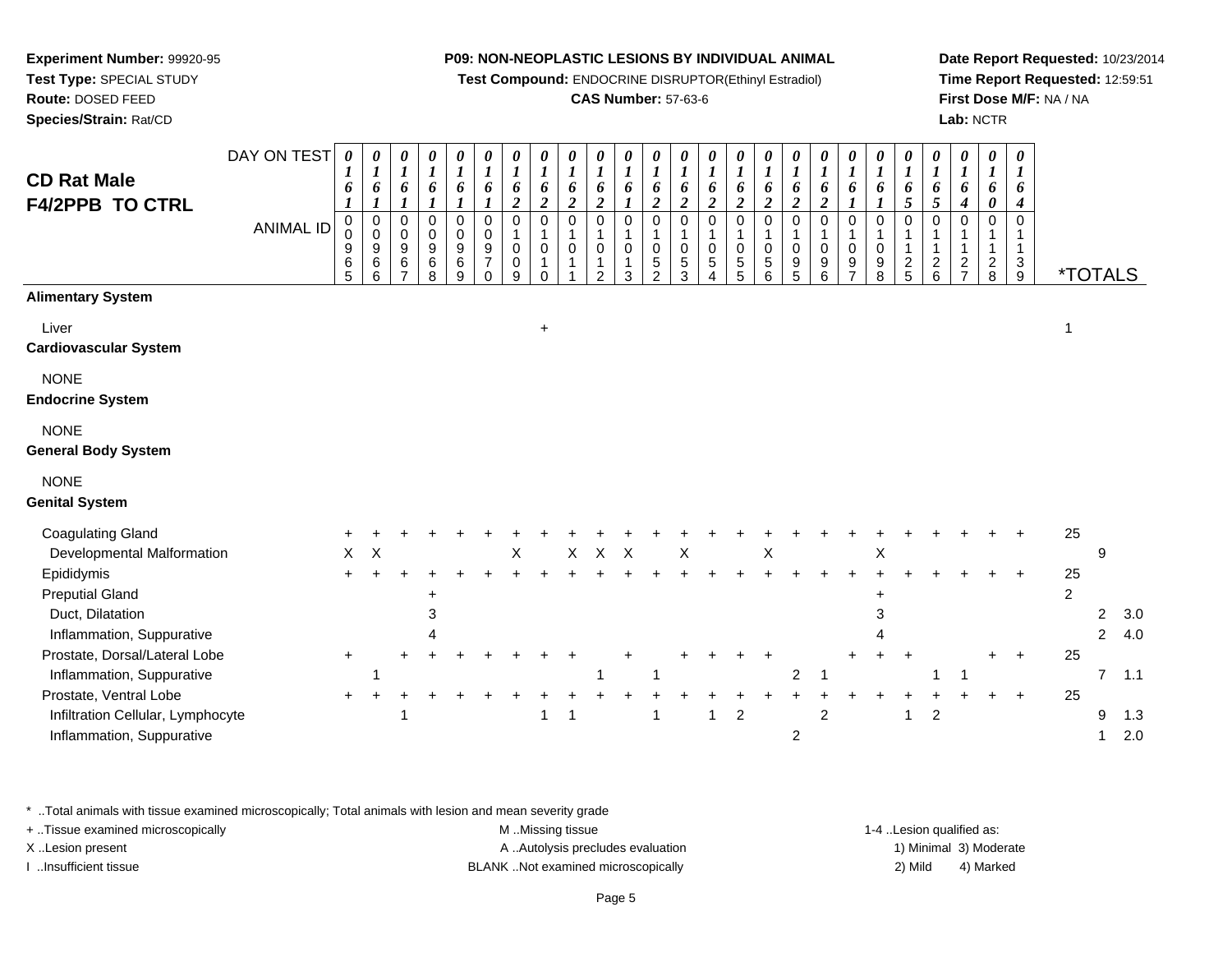**Experiment Number:** 99920-95**Test Type:** SPECIAL STUDY

## **Route:** DOSED FEED

**Species/Strain:** Rat/CD

#### **P09: NON-NEOPLASTIC LESIONS BY INDIVIDUAL ANIMAL**

**Test Compound:** ENDOCRINE DISRUPTOR(Ethinyl Estradiol)

#### **CAS Number:** 57-63-6

**Date Report Requested:** 10/23/2014**Time Report Requested:** 12:59:51**First Dose M/F:** NA / NA**Lab:** NCTR

| <b>CD Rat Male</b><br><b>F4/2PPB TO CTRL</b>                                                                          | DAY ON TEST<br><b>ANIMAL ID</b> | 0<br>1<br>6<br>0<br>$\pmb{0}$<br>$\boldsymbol{9}$<br>6<br>5 | 0<br>1<br>6<br>$\boldsymbol{l}$<br>0<br>$\mathbf 0$<br>9<br>6<br>6 | 0<br>$\boldsymbol{l}$<br>6<br>$\boldsymbol{l}$<br>$\mathbf 0$<br>$\mathbf 0$<br>9<br>$\,6$<br>$\overline{7}$ | 0<br>$\boldsymbol{l}$<br>6<br>$\mathbf{I}$<br>$\mathbf 0$<br>$\pmb{0}$<br>$\boldsymbol{9}$<br>$\,6\,$<br>8 | 0<br>$\boldsymbol{l}$<br>6<br>1<br>$\,0\,$<br>$\mathbf 0$<br>$\boldsymbol{9}$<br>$\,6\,$<br>9 | 0<br>$\boldsymbol{l}$<br>6<br>$\boldsymbol{l}$<br>0<br>$\mathsf 0$<br>$\boldsymbol{9}$<br>$\overline{7}$<br>$\mathbf 0$ | 0<br>$\boldsymbol{l}$<br>6<br>$\boldsymbol{2}$<br>$\pmb{0}$<br>1<br>0<br>0<br>9 | 0<br>$\boldsymbol{l}$<br>6<br>$\overline{\mathbf{c}}$<br>0<br>1<br>0<br>0 | $\boldsymbol{\theta}$<br>$\boldsymbol{l}$<br>6<br>$\boldsymbol{2}$<br>$\mathbf 0$<br>0 | $\boldsymbol{\theta}$<br>$\boldsymbol{l}$<br>6<br>$\boldsymbol{2}$<br>$\pmb{0}$<br>1<br>0<br>1<br>2 | $\boldsymbol{\theta}$<br>1<br>6<br>0<br>1<br>0<br>3 | 0<br>1<br>6<br>$\overline{\mathbf{c}}$<br>$\mathbf 0$<br>$\mathbf 0$<br>5<br>$\overline{c}$ | $\boldsymbol{\theta}$<br>$\boldsymbol{l}$<br>6<br>$\boldsymbol{2}$<br>0<br>$\mathbf{1}$<br>0<br>5<br>3 | 0<br>$\boldsymbol{l}$<br>6<br>2<br>0<br>0<br>$\,$ 5 $\,$<br>4 | 0<br>$\boldsymbol{l}$<br>6<br>$\boldsymbol{2}$<br>0<br>1<br>0<br>5<br>5 | 0<br>$\boldsymbol{l}$<br>6<br>$\overline{2}$<br>0<br>-1<br>0<br>$\,$ 5 $\,$<br>6 | $\boldsymbol{\theta}$<br>$\boldsymbol{l}$<br>6<br>$\boldsymbol{2}$<br>$\mathbf 0$<br>1<br>$\mathbf 0$<br>9<br>5 | $\pmb{\theta}$<br>$\boldsymbol{l}$<br>6<br>$\overline{c}$<br>$\pmb{0}$<br>$\mathbf{1}$<br>0<br>9<br>6 | $\boldsymbol{\theta}$<br>$\boldsymbol{l}$<br>6<br>0<br>1<br>0<br>9<br>$\overline{7}$ | 0<br>$\boldsymbol{l}$<br>6<br>$\boldsymbol{l}$<br>0<br>1<br>0<br>9<br>8 | 0<br>$\boldsymbol{l}$<br>6<br>5<br>$\mathbf 0$<br>$\mathbf 1$<br>$\mathbf 1$<br>$\frac{2}{5}$ | $\boldsymbol{\theta}$<br>$\bm{l}$<br>6<br>5<br>$\mathbf 0$<br>-1<br>$\mathbf{1}$<br>$\frac{2}{6}$ | $\boldsymbol{\theta}$<br>1<br>6<br>$\boldsymbol{4}$<br>$\Omega$<br>$\overline{\mathbf{c}}$<br>$\overline{7}$ | 0<br>6<br>0<br>0<br>$\overline{\mathbf{c}}$<br>8 | $\boldsymbol{\theta}$<br>1<br>6<br>4<br>0<br>$\mathbf{1}$<br>$\ensuremath{\mathsf{3}}$<br>$9\,$ |                | <i><b>*TOTALS</b></i> |     |
|-----------------------------------------------------------------------------------------------------------------------|---------------------------------|-------------------------------------------------------------|--------------------------------------------------------------------|--------------------------------------------------------------------------------------------------------------|------------------------------------------------------------------------------------------------------------|-----------------------------------------------------------------------------------------------|-------------------------------------------------------------------------------------------------------------------------|---------------------------------------------------------------------------------|---------------------------------------------------------------------------|----------------------------------------------------------------------------------------|-----------------------------------------------------------------------------------------------------|-----------------------------------------------------|---------------------------------------------------------------------------------------------|--------------------------------------------------------------------------------------------------------|---------------------------------------------------------------|-------------------------------------------------------------------------|----------------------------------------------------------------------------------|-----------------------------------------------------------------------------------------------------------------|-------------------------------------------------------------------------------------------------------|--------------------------------------------------------------------------------------|-------------------------------------------------------------------------|-----------------------------------------------------------------------------------------------|---------------------------------------------------------------------------------------------------|--------------------------------------------------------------------------------------------------------------|--------------------------------------------------|-------------------------------------------------------------------------------------------------|----------------|-----------------------|-----|
| <b>Rete Testes</b><br>Seminal Vesicle<br><b>Testes</b><br>Seminif Tub, Degeneration<br><b>Hematopoietic System</b>    |                                 | $\ddot{}$                                                   |                                                                    |                                                                                                              |                                                                                                            |                                                                                               |                                                                                                                         |                                                                                 |                                                                           |                                                                                        |                                                                                                     |                                                     |                                                                                             | 1                                                                                                      | -1                                                            |                                                                         |                                                                                  |                                                                                                                 |                                                                                                       |                                                                                      |                                                                         |                                                                                               |                                                                                                   |                                                                                                              |                                                  | $\ddot{+}$<br>$\ddot{}$<br>1                                                                    | 24<br>25<br>25 | 3                     | 1.0 |
| <b>NONE</b><br><b>Integumentary System</b><br>Mammary Gland<br>Alveolus, Hyperplasia<br><b>Musculoskeletal System</b> |                                 |                                                             |                                                                    |                                                                                                              |                                                                                                            |                                                                                               |                                                                                                                         |                                                                                 | $\overline{c}$                                                            |                                                                                        |                                                                                                     |                                                     |                                                                                             |                                                                                                        |                                                               |                                                                         |                                                                                  |                                                                                                                 |                                                                                                       | $\overline{2}$                                                                       |                                                                         | 3                                                                                             |                                                                                                   |                                                                                                              |                                                  | 3                                                                                               | 25             | 5                     | 2.2 |
| <b>NONE</b><br><b>Nervous System</b><br><b>NONE</b><br><b>Respiratory System</b>                                      |                                 |                                                             |                                                                    |                                                                                                              |                                                                                                            |                                                                                               |                                                                                                                         |                                                                                 |                                                                           |                                                                                        |                                                                                                     |                                                     |                                                                                             |                                                                                                        |                                                               |                                                                         |                                                                                  |                                                                                                                 |                                                                                                       |                                                                                      |                                                                         |                                                                                               |                                                                                                   |                                                                                                              |                                                  |                                                                                                 |                |                       |     |
| <b>NONE</b><br><b>Special Senses System</b><br><b>NONE</b><br><b>Urinary System</b><br><b>NONE</b>                    |                                 |                                                             |                                                                    |                                                                                                              |                                                                                                            |                                                                                               |                                                                                                                         |                                                                                 |                                                                           |                                                                                        |                                                                                                     |                                                     |                                                                                             |                                                                                                        |                                                               |                                                                         |                                                                                  |                                                                                                                 |                                                                                                       |                                                                                      |                                                                         |                                                                                               |                                                                                                   |                                                                                                              |                                                  |                                                                                                 |                |                       |     |

\* ..Total animals with tissue examined microscopically; Total animals with lesion and mean severity grade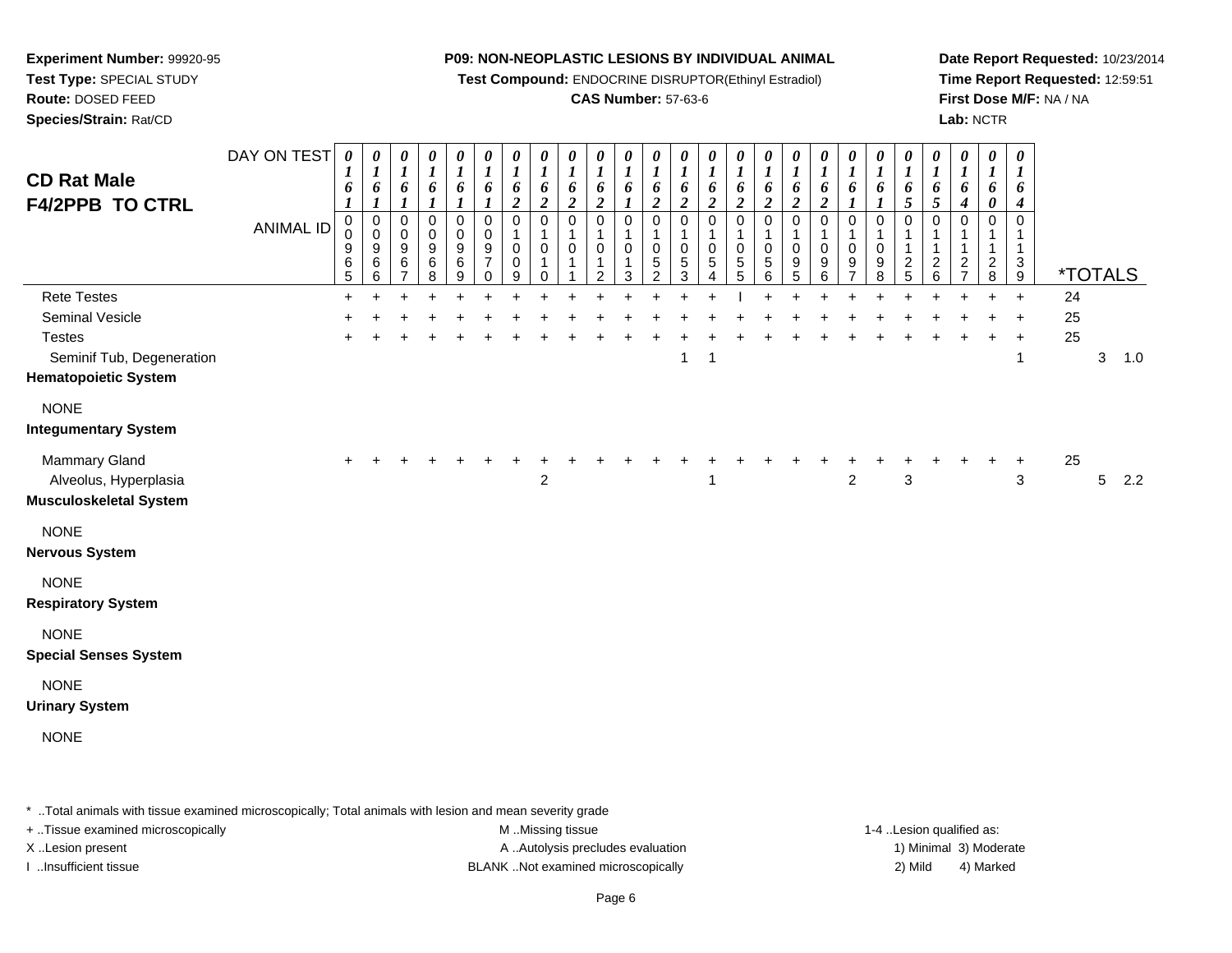**Test Compound:** ENDOCRINE DISRUPTOR(Ethinyl Estradiol)

#### **CAS Number:** 57-63-6

**Date Report Requested:** 10/23/2014**Time Report Requested:** 12:59:51**First Dose M/F:** NA / NA**Lab:** NCTR

|                                        | DAY ON TEST      | $\boldsymbol{\theta}$                 | 0                                | 0                                  | 0                                                   | 0                               | 0                                                           | 0                                                           | 0                                         | 0                                         | $\boldsymbol{\theta}$                | $\boldsymbol{\theta}$      | 0                                       | 0                                              | 0                                                      | 0                                            | 0                              | $\boldsymbol{\theta}$                 | 0                     | 0                                       | 0                                            | 0                                         | 0                                         | 0                                       | 0                                         | 0                          | 0                                               |                |                       |     |
|----------------------------------------|------------------|---------------------------------------|----------------------------------|------------------------------------|-----------------------------------------------------|---------------------------------|-------------------------------------------------------------|-------------------------------------------------------------|-------------------------------------------|-------------------------------------------|--------------------------------------|----------------------------|-----------------------------------------|------------------------------------------------|--------------------------------------------------------|----------------------------------------------|--------------------------------|---------------------------------------|-----------------------|-----------------------------------------|----------------------------------------------|-------------------------------------------|-------------------------------------------|-----------------------------------------|-------------------------------------------|----------------------------|-------------------------------------------------|----------------|-----------------------|-----|
| <b>CD Rat Male</b><br>F4/10PPB TO CTRL |                  | 0<br>$\overline{7}$<br>$\overline{c}$ | $\boldsymbol{I}$<br>6            | $\boldsymbol{l}$<br>6              | $\boldsymbol{l}$<br>6                               | $\boldsymbol{l}$<br>6           | $\boldsymbol{l}$<br>6<br>0                                  | $\boldsymbol{l}$<br>6<br>$\boldsymbol{\theta}$              | $\boldsymbol{l}$<br>6<br>$\boldsymbol{2}$ | $\boldsymbol{l}$<br>6<br>$\boldsymbol{2}$ | $\boldsymbol{l}$<br>6                | $\boldsymbol{l}$<br>6      | $\boldsymbol{l}$<br>6<br>$\pmb{\theta}$ | $\boldsymbol{l}$<br>6<br>$\boldsymbol{\theta}$ | $\boldsymbol{l}$<br>6<br>$\boldsymbol{2}$              | $\boldsymbol{l}$<br>6<br>$\boldsymbol{2}$    | $\boldsymbol{\mathit{1}}$<br>6 | $\boldsymbol{l}$<br>6                 | 1<br>6<br>0           | $\boldsymbol{l}$<br>6<br>$\overline{2}$ | $\boldsymbol{l}$<br>6<br>$\boldsymbol{2}$    | $\boldsymbol{l}$<br>6<br>$\boldsymbol{2}$ | $\boldsymbol{l}$<br>6<br>$\boldsymbol{l}$ | $\boldsymbol{l}$<br>6<br>$\mathfrak{H}$ | $\boldsymbol{l}$<br>6<br>$\boldsymbol{4}$ | $\boldsymbol{l}$<br>6<br>4 | $\boldsymbol{I}$<br>6<br>$\boldsymbol{4}$       |                |                       |     |
|                                        | <b>ANIMAL ID</b> | 0<br>0<br>9<br>1<br>4                 | $\pmb{0}$<br>$\pmb{0}$<br>9<br>7 | 0<br>0<br>9<br>$\overline{7}$<br>2 | $\mathbf 0$<br>$\Omega$<br>9<br>$\overline{7}$<br>3 | $\Omega$<br>9<br>$\overline{7}$ | $\mathbf 0$<br>0<br>$\boldsymbol{9}$<br>$\overline{7}$<br>5 | $\mathbf 0$<br>0<br>$\boldsymbol{9}$<br>$\overline{7}$<br>6 | $\mathbf 0$<br>1<br>$\mathbf 0$<br>1<br>4 | $\mathbf 0$<br>0<br>$\mathbf 1$<br>5      | $\mathbf 0$<br>0<br>$\mathbf 1$<br>6 | $\mathbf 0$<br>0<br>1<br>7 | $\mathbf 0$<br>0<br>1<br>8              | $\mathbf 0$<br>$\mathbf 0$<br>-1<br>9          | $\mathbf 0$<br>1<br>$\mathbf 0$<br>5<br>$\overline{7}$ | $\mathbf 0$<br>$\pmb{0}$<br>$\mathbf 5$<br>8 | $\Omega$<br>$\Omega$<br>5<br>9 | $\Omega$<br>$\Omega$<br>6<br>$\Omega$ | $\mathbf 0$<br>0<br>6 | $\Omega$<br>0<br>9<br>9                 | $\mathbf 0$<br>$\mathbf{1}$<br>0<br>$\Omega$ | $\mathbf 0$<br>-1<br>$\mathbf{1}$<br>0    | $\Omega$<br>0<br>2                        | $\Omega$<br>$\overline{c}$<br>9         | $\mathbf 0$<br>1<br>3<br>$\Omega$         | 0<br>3                     | $\Omega$<br>$\mathbf{1}$<br>3<br>$\overline{2}$ |                | <i><b>*TOTALS</b></i> |     |
| <b>Alimentary System</b>               |                  |                                       |                                  |                                    |                                                     |                                 |                                                             |                                                             |                                           |                                           |                                      |                            |                                         |                                                |                                                        |                                              |                                |                                       |                       |                                         |                                              |                                           |                                           |                                         |                                           |                            |                                                 |                |                       |     |
| Esophagus                              |                  | +                                     |                                  |                                    |                                                     |                                 |                                                             |                                                             |                                           |                                           |                                      |                            |                                         |                                                |                                                        |                                              |                                |                                       |                       |                                         |                                              |                                           |                                           |                                         |                                           |                            |                                                 |                |                       |     |
| Liver                                  |                  |                                       |                                  |                                    |                                                     |                                 |                                                             | $\ddot{}$                                                   |                                           |                                           |                                      |                            |                                         |                                                |                                                        |                                              |                                |                                       |                       |                                         |                                              |                                           |                                           |                                         |                                           |                            |                                                 | $\overline{2}$ |                       |     |
| Bile Duct, Hyperplasia                 |                  | 3                                     |                                  |                                    |                                                     |                                 |                                                             |                                                             |                                           |                                           |                                      |                            |                                         |                                                |                                                        |                                              |                                |                                       |                       |                                         |                                              |                                           |                                           |                                         |                                           |                            |                                                 |                |                       | 3.0 |
| Hepatocyte, Degeneration               |                  |                                       |                                  |                                    |                                                     |                                 |                                                             |                                                             |                                           |                                           |                                      |                            |                                         |                                                |                                                        |                                              |                                |                                       |                       |                                         |                                              |                                           |                                           |                                         |                                           |                            |                                                 |                |                       | 4.0 |
| Hepatocyte, Necrosis                   |                  | 3                                     |                                  |                                    |                                                     |                                 |                                                             |                                                             |                                           |                                           |                                      |                            |                                         |                                                |                                                        |                                              |                                |                                       |                       |                                         |                                              |                                           |                                           |                                         |                                           |                            |                                                 |                |                       | 3.0 |
| Hepatodiaphragmatic Nodule             |                  |                                       |                                  |                                    |                                                     |                                 |                                                             | X                                                           |                                           |                                           |                                      |                            |                                         |                                                |                                                        |                                              |                                |                                       |                       |                                         |                                              |                                           |                                           |                                         |                                           |                            |                                                 |                |                       |     |
| Infiltration Cellular, Lymphocyte      |                  | 4                                     |                                  |                                    |                                                     |                                 |                                                             |                                                             |                                           |                                           |                                      |                            |                                         |                                                |                                                        |                                              |                                |                                       |                       |                                         |                                              |                                           |                                           |                                         |                                           |                            |                                                 |                |                       | 4.0 |
| Pancreas                               |                  |                                       |                                  |                                    |                                                     |                                 |                                                             |                                                             |                                           |                                           |                                      |                            |                                         |                                                |                                                        |                                              |                                |                                       |                       |                                         |                                              |                                           |                                           |                                         |                                           |                            |                                                 |                |                       |     |
| Acinar Cell, Degeneration              |                  |                                       |                                  |                                    |                                                     |                                 |                                                             |                                                             |                                           |                                           |                                      |                            |                                         |                                                |                                                        |                                              |                                |                                       |                       |                                         |                                              |                                           |                                           |                                         |                                           |                            |                                                 |                |                       | 4.0 |
| Infiltration Cellular, Lymphocyte      |                  | 4                                     |                                  |                                    |                                                     |                                 |                                                             |                                                             |                                           |                                           |                                      |                            |                                         |                                                |                                                        |                                              |                                |                                       |                       |                                         |                                              |                                           |                                           |                                         |                                           |                            |                                                 |                |                       | 4.0 |
| <b>Cardiovascular System</b>           |                  |                                       |                                  |                                    |                                                     |                                 |                                                             |                                                             |                                           |                                           |                                      |                            |                                         |                                                |                                                        |                                              |                                |                                       |                       |                                         |                                              |                                           |                                           |                                         |                                           |                            |                                                 |                |                       |     |
| <b>Blood Vessel</b>                    |                  | $\ddot{}$                             |                                  |                                    |                                                     |                                 |                                                             |                                                             |                                           |                                           |                                      |                            |                                         |                                                |                                                        |                                              |                                |                                       |                       |                                         |                                              |                                           |                                           |                                         |                                           |                            |                                                 |                |                       |     |
| Heart                                  |                  | $\ddot{}$                             |                                  |                                    |                                                     |                                 |                                                             |                                                             |                                           |                                           |                                      |                            |                                         |                                                |                                                        |                                              |                                |                                       |                       |                                         |                                              |                                           |                                           |                                         |                                           |                            |                                                 |                |                       |     |
| <b>Endocrine System</b>                |                  |                                       |                                  |                                    |                                                     |                                 |                                                             |                                                             |                                           |                                           |                                      |                            |                                         |                                                |                                                        |                                              |                                |                                       |                       |                                         |                                              |                                           |                                           |                                         |                                           |                            |                                                 |                |                       |     |
| <b>Adrenal Cortex</b>                  |                  | +                                     |                                  |                                    |                                                     |                                 |                                                             |                                                             |                                           |                                           |                                      |                            |                                         |                                                |                                                        |                                              |                                |                                       |                       |                                         |                                              |                                           |                                           |                                         |                                           |                            |                                                 |                |                       |     |
| Adrenal Medulla                        |                  |                                       |                                  |                                    |                                                     |                                 |                                                             |                                                             |                                           |                                           |                                      |                            |                                         |                                                |                                                        |                                              |                                |                                       |                       |                                         |                                              |                                           |                                           |                                         |                                           |                            |                                                 |                |                       |     |
| <b>Pituitary Gland</b>                 |                  | $\ddot{}$                             |                                  |                                    |                                                     |                                 |                                                             |                                                             |                                           |                                           |                                      |                            |                                         |                                                |                                                        | $\ddot{}$                                    |                                |                                       |                       |                                         |                                              |                                           |                                           |                                         |                                           |                            |                                                 | 2              |                       |     |
| Pars Distalis, Cyst                    |                  |                                       |                                  |                                    |                                                     |                                 |                                                             |                                                             |                                           |                                           |                                      |                            |                                         |                                                |                                                        | X                                            |                                |                                       |                       |                                         |                                              |                                           |                                           |                                         |                                           |                            |                                                 |                |                       |     |
| <b>Thyroid Gland</b>                   |                  | M                                     |                                  |                                    |                                                     |                                 |                                                             |                                                             |                                           |                                           |                                      |                            |                                         |                                                |                                                        |                                              |                                |                                       |                       |                                         |                                              |                                           |                                           |                                         |                                           |                            |                                                 | 0              |                       |     |
| <b>General Body System</b>             |                  |                                       |                                  |                                    |                                                     |                                 |                                                             |                                                             |                                           |                                           |                                      |                            |                                         |                                                |                                                        |                                              |                                |                                       |                       |                                         |                                              |                                           |                                           |                                         |                                           |                            |                                                 |                |                       |     |

\* ..Total animals with tissue examined microscopically; Total animals with lesion and mean severity grade

**Experiment Number:** 99920-95**Test Type:** SPECIAL STUDY**Route:** DOSED FEED**Species/Strain:** Rat/CD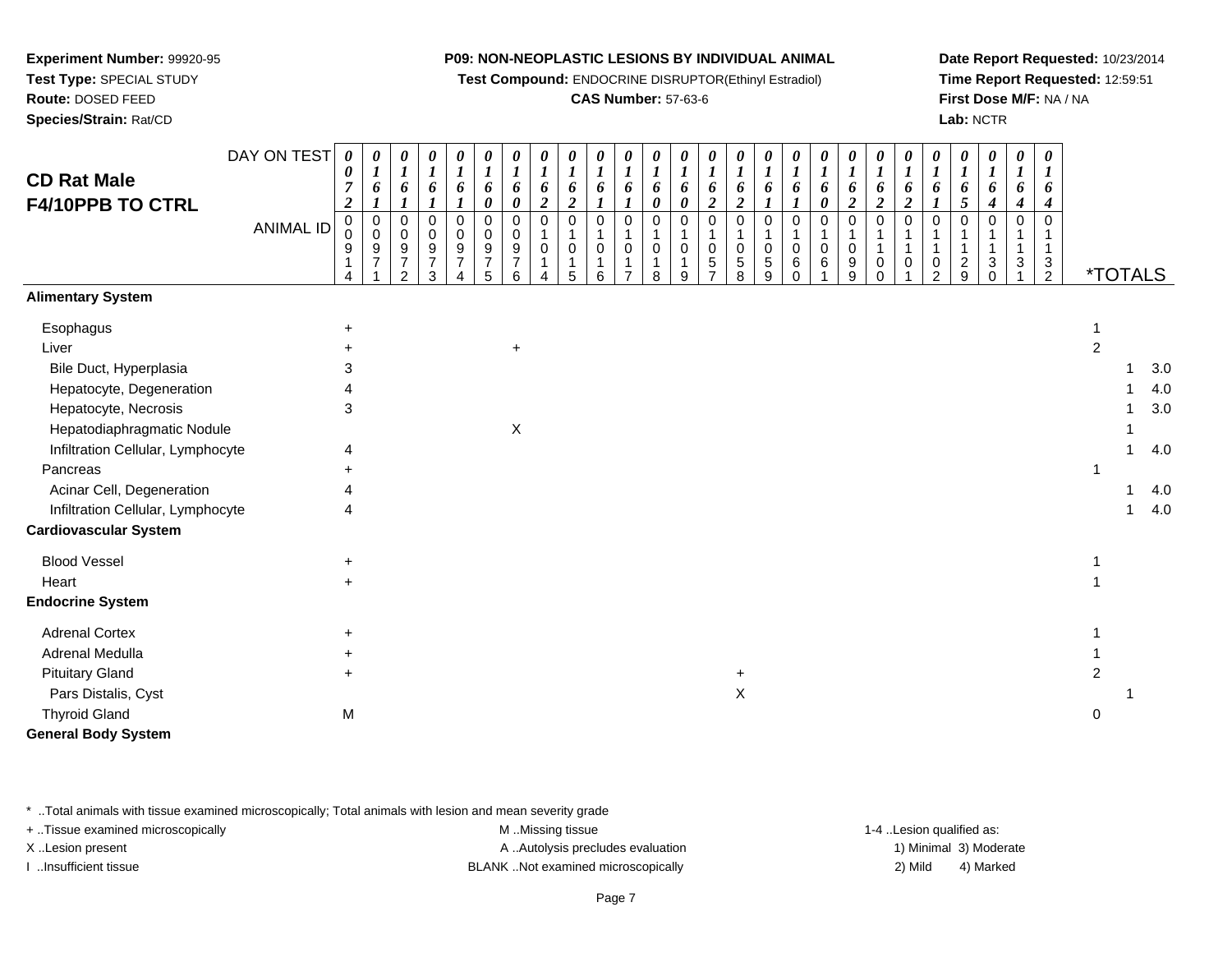**Test Compound:** ENDOCRINE DISRUPTOR(Ethinyl Estradiol)

#### **CAS Number:** 57-63-6

**Date Report Requested:** 10/23/2014**Time Report Requested:** 12:59:51**First Dose M/F:** NA / NA**Lab:** NCTR

| <b>CD Rat Male</b><br>F4/10PPB TO CTRL | DAY ON TEST<br><b>ANIMAL ID</b> | $\boldsymbol{\theta}$<br>0<br>7<br>$\boldsymbol{2}$<br>0<br>$\Omega$<br>9 | 0<br>$\boldsymbol{l}$<br>6<br>$\pmb{0}$<br>$\,0\,$<br>$\boldsymbol{9}$<br>$\overline{7}$ | 0<br>$\boldsymbol{l}$<br>6<br>$\mathbf 0$<br>$\mathbf 0$<br>$\boldsymbol{9}$<br>$\overline{7}$<br>$\overline{2}$ | 0<br>$\boldsymbol{l}$<br>6<br>$\mathbf 0$<br>$\mathbf 0$<br>9<br>$\overline{7}$<br>3 | 0<br>$\boldsymbol{l}$<br>6<br>1<br>$\mathbf 0$<br>$\mathbf 0$<br>$\boldsymbol{9}$<br>$\overline{7}$ | 0<br>6<br>0<br>$\mathbf 0$<br>$\mathbf 0$<br>$\boldsymbol{9}$<br>$\overline{7}$<br>5 | 0<br>1<br>6<br>0<br>$\Omega$<br>0<br>$\boldsymbol{9}$<br>$\overline{7}$<br>6 | 0<br>$\boldsymbol{l}$<br>6<br>$\overline{2}$<br>$\Omega$<br>$\mathbf 0$<br>1<br>4 | $\boldsymbol{\theta}$<br>$\boldsymbol{l}$<br>6<br>$\overline{2}$<br>$\mathbf 0$<br>$\mathbf 0$<br>5 | 0<br>$\boldsymbol{l}$<br>6<br>1<br>$\mathbf 0$<br>1<br>0<br>1<br>6 | $\boldsymbol{l}$<br>6<br>1<br>$\Omega$<br>$\mathbf 0$<br>1<br>$\overline{ }$ | 0<br>$\boldsymbol{l}$<br>6<br>0<br>$\mathbf 0$<br>$\mathbf 0$<br>8 | 0<br>$\boldsymbol{l}$<br>6<br>0<br>$\Omega$<br>$\mathbf 0$<br>9 | 0<br>$\boldsymbol{l}$<br>6<br>$\boldsymbol{2}$<br>$\mathbf 0$<br>$\mathbf{1}$<br>$\mathbf 0$<br>$\overline{5}$<br>$\overline{7}$ | 0<br>$\boldsymbol{l}$<br>6<br>$\overline{2}$<br>$\mathbf 0$<br>1<br>$\mathbf 0$<br>5<br>8 | 0<br>$\boldsymbol{l}$<br>6<br>1<br>$\Omega$<br>$\mathbf 0$<br>$\sqrt{5}$<br>9 | $\boldsymbol{l}$<br>6<br>1<br>$\Omega$<br>1<br>$\mathbf 0$<br>6<br>$\Omega$ | 0<br>6<br>0<br>$\Omega$<br>$\mathbf 0$<br>6 | 0<br>$\boldsymbol{l}$<br>6<br>$\boldsymbol{2}$<br>$\Omega$<br>$\pmb{0}$<br>$\boldsymbol{9}$<br>9 | 0<br>$\boldsymbol{l}$<br>6<br>$\overline{2}$<br>$\Omega$<br>$\overline{1}$<br>$\mathbf 0$<br>$\Omega$ | 0<br>$\boldsymbol{l}$<br>6<br>$\boldsymbol{2}$<br>$\mathbf 0$<br>1<br>$\mathbf 0$ | 0<br>$\boldsymbol{l}$<br>6<br>$\Omega$<br>$\mathbf{1}$<br>0<br>$\overline{2}$ | 0<br>1<br>6<br>5<br>$\Omega$<br>1<br>$\overline{c}$<br>9 | 0<br>$\boldsymbol{l}$<br>6<br>4<br>$\Omega$<br>$\mathbf{1}$<br>$\mathbf{3}$<br>$\Omega$ | 0<br>$\boldsymbol{l}$<br>6<br>$\boldsymbol{4}$<br>$\Omega$<br>$\overline{1}$<br>$\sqrt{3}$ | 0<br>$\boldsymbol{l}$<br>6<br>4<br>$\Omega$<br>$\mathbf{1}$<br>$\sqrt{3}$<br>$\overline{2}$ | <i><b>*TOTALS</b></i> |              |     |
|----------------------------------------|---------------------------------|---------------------------------------------------------------------------|------------------------------------------------------------------------------------------|------------------------------------------------------------------------------------------------------------------|--------------------------------------------------------------------------------------|-----------------------------------------------------------------------------------------------------|--------------------------------------------------------------------------------------|------------------------------------------------------------------------------|-----------------------------------------------------------------------------------|-----------------------------------------------------------------------------------------------------|--------------------------------------------------------------------|------------------------------------------------------------------------------|--------------------------------------------------------------------|-----------------------------------------------------------------|----------------------------------------------------------------------------------------------------------------------------------|-------------------------------------------------------------------------------------------|-------------------------------------------------------------------------------|-----------------------------------------------------------------------------|---------------------------------------------|--------------------------------------------------------------------------------------------------|-------------------------------------------------------------------------------------------------------|-----------------------------------------------------------------------------------|-------------------------------------------------------------------------------|----------------------------------------------------------|-----------------------------------------------------------------------------------------|--------------------------------------------------------------------------------------------|---------------------------------------------------------------------------------------------|-----------------------|--------------|-----|
| <b>NONE</b>                            |                                 |                                                                           |                                                                                          |                                                                                                                  |                                                                                      |                                                                                                     |                                                                                      |                                                                              |                                                                                   |                                                                                                     |                                                                    |                                                                              |                                                                    |                                                                 |                                                                                                                                  |                                                                                           |                                                                               |                                                                             |                                             |                                                                                                  |                                                                                                       |                                                                                   |                                                                               |                                                          |                                                                                         |                                                                                            |                                                                                             |                       |              |     |
| <b>Genital System</b>                  |                                 |                                                                           |                                                                                          |                                                                                                                  |                                                                                      |                                                                                                     |                                                                                      |                                                                              |                                                                                   |                                                                                                     |                                                                    |                                                                              |                                                                    |                                                                 |                                                                                                                                  |                                                                                           |                                                                               |                                                                             |                                             |                                                                                                  |                                                                                                       |                                                                                   |                                                                               |                                                          |                                                                                         |                                                                                            |                                                                                             |                       |              |     |
| <b>Coagulating Gland</b>               |                                 |                                                                           |                                                                                          |                                                                                                                  |                                                                                      |                                                                                                     |                                                                                      |                                                                              |                                                                                   |                                                                                                     |                                                                    |                                                                              |                                                                    |                                                                 |                                                                                                                                  |                                                                                           |                                                                               |                                                                             |                                             |                                                                                                  |                                                                                                       |                                                                                   |                                                                               |                                                          |                                                                                         |                                                                                            |                                                                                             | 26                    |              |     |
| Developmental Malformation             |                                 |                                                                           |                                                                                          |                                                                                                                  |                                                                                      |                                                                                                     |                                                                                      |                                                                              |                                                                                   |                                                                                                     |                                                                    | X                                                                            |                                                                    |                                                                 | X                                                                                                                                |                                                                                           |                                                                               | X                                                                           |                                             | X                                                                                                |                                                                                                       | X                                                                                 |                                                                               |                                                          |                                                                                         | X                                                                                          |                                                                                             |                       | 6            |     |
| Hypoplasia                             |                                 | 4                                                                         |                                                                                          |                                                                                                                  |                                                                                      |                                                                                                     |                                                                                      |                                                                              |                                                                                   |                                                                                                     |                                                                    |                                                                              |                                                                    |                                                                 |                                                                                                                                  |                                                                                           |                                                                               |                                                                             |                                             |                                                                                                  |                                                                                                       |                                                                                   |                                                                               |                                                          |                                                                                         |                                                                                            |                                                                                             |                       | 1            | 4.0 |
| Epididymis                             |                                 |                                                                           |                                                                                          |                                                                                                                  |                                                                                      |                                                                                                     |                                                                                      |                                                                              |                                                                                   |                                                                                                     |                                                                    |                                                                              |                                                                    |                                                                 |                                                                                                                                  |                                                                                           |                                                                               |                                                                             |                                             |                                                                                                  |                                                                                                       |                                                                                   |                                                                               |                                                          |                                                                                         |                                                                                            | $+$                                                                                         | 26                    |              |     |
| Hypoplasia                             |                                 |                                                                           |                                                                                          |                                                                                                                  |                                                                                      |                                                                                                     |                                                                                      |                                                                              |                                                                                   |                                                                                                     |                                                                    |                                                                              |                                                                    |                                                                 |                                                                                                                                  |                                                                                           |                                                                               |                                                                             |                                             |                                                                                                  |                                                                                                       |                                                                                   |                                                                               |                                                          |                                                                                         |                                                                                            |                                                                                             |                       | 1            | 4.0 |
| <b>Preputial Gland</b>                 |                                 |                                                                           |                                                                                          |                                                                                                                  |                                                                                      |                                                                                                     |                                                                                      | +                                                                            |                                                                                   |                                                                                                     |                                                                    |                                                                              |                                                                    |                                                                 |                                                                                                                                  |                                                                                           |                                                                               |                                                                             |                                             |                                                                                                  |                                                                                                       |                                                                                   |                                                                               |                                                          |                                                                                         |                                                                                            |                                                                                             | $\mathbf{1}$          |              |     |
| Inflammation, Suppurative              |                                 |                                                                           |                                                                                          |                                                                                                                  |                                                                                      |                                                                                                     |                                                                                      | 3                                                                            |                                                                                   |                                                                                                     |                                                                    |                                                                              |                                                                    |                                                                 |                                                                                                                                  |                                                                                           |                                                                               |                                                                             |                                             |                                                                                                  |                                                                                                       |                                                                                   |                                                                               |                                                          |                                                                                         |                                                                                            |                                                                                             |                       | $\mathbf{1}$ | 3.0 |
| Prostate, Dorsal/Lateral Lobe          |                                 |                                                                           |                                                                                          |                                                                                                                  |                                                                                      |                                                                                                     |                                                                                      |                                                                              |                                                                                   |                                                                                                     |                                                                    |                                                                              |                                                                    |                                                                 |                                                                                                                                  |                                                                                           |                                                                               |                                                                             |                                             |                                                                                                  |                                                                                                       |                                                                                   |                                                                               |                                                          |                                                                                         |                                                                                            |                                                                                             | 26                    |              |     |
| Hypoplasia                             |                                 | 4                                                                         |                                                                                          |                                                                                                                  |                                                                                      |                                                                                                     |                                                                                      |                                                                              |                                                                                   |                                                                                                     |                                                                    |                                                                              |                                                                    |                                                                 |                                                                                                                                  |                                                                                           |                                                                               |                                                                             |                                             |                                                                                                  |                                                                                                       |                                                                                   |                                                                               |                                                          |                                                                                         |                                                                                            |                                                                                             |                       |              | 4.0 |
| Inflammation, Suppurative              |                                 |                                                                           |                                                                                          | 2                                                                                                                |                                                                                      |                                                                                                     |                                                                                      | $\overline{c}$                                                               |                                                                                   |                                                                                                     |                                                                    |                                                                              |                                                                    |                                                                 |                                                                                                                                  |                                                                                           |                                                                               | $\overline{c}$                                                              |                                             |                                                                                                  | $\overline{c}$                                                                                        |                                                                                   |                                                                               |                                                          |                                                                                         |                                                                                            |                                                                                             |                       | 9            | 1.4 |
| Prostate, Ventral Lobe                 |                                 |                                                                           |                                                                                          |                                                                                                                  |                                                                                      |                                                                                                     |                                                                                      |                                                                              |                                                                                   |                                                                                                     |                                                                    |                                                                              |                                                                    |                                                                 |                                                                                                                                  |                                                                                           |                                                                               |                                                                             |                                             |                                                                                                  |                                                                                                       |                                                                                   |                                                                               |                                                          |                                                                                         |                                                                                            | $\ddot{}$                                                                                   | 26                    |              |     |
| Hypoplasia                             |                                 | 4                                                                         |                                                                                          |                                                                                                                  |                                                                                      |                                                                                                     |                                                                                      |                                                                              |                                                                                   |                                                                                                     |                                                                    |                                                                              |                                                                    |                                                                 |                                                                                                                                  |                                                                                           |                                                                               |                                                                             |                                             |                                                                                                  |                                                                                                       |                                                                                   |                                                                               |                                                          |                                                                                         |                                                                                            |                                                                                             |                       |              | 4.0 |
| Infiltration Cellular, Lymphocyte      |                                 |                                                                           |                                                                                          |                                                                                                                  |                                                                                      | $\overline{c}$                                                                                      |                                                                                      | $\overline{2}$                                                               |                                                                                   | $\overline{2}$                                                                                      |                                                                    |                                                                              | $\overline{2}$                                                     |                                                                 |                                                                                                                                  |                                                                                           |                                                                               | $\mathcal{P}$                                                               | $\overline{2}$                              |                                                                                                  | $\overline{2}$                                                                                        |                                                                                   | $\overline{2}$                                                                |                                                          |                                                                                         |                                                                                            | $\overline{2}$                                                                              |                       | 13           | 1.7 |
| <b>Rete Testes</b>                     |                                 |                                                                           |                                                                                          |                                                                                                                  |                                                                                      |                                                                                                     |                                                                                      |                                                                              |                                                                                   |                                                                                                     |                                                                    |                                                                              |                                                                    |                                                                 |                                                                                                                                  |                                                                                           |                                                                               |                                                                             |                                             |                                                                                                  |                                                                                                       |                                                                                   |                                                                               |                                                          |                                                                                         |                                                                                            |                                                                                             | 26                    |              |     |
| <b>Seminal Vesicle</b>                 |                                 |                                                                           |                                                                                          |                                                                                                                  |                                                                                      |                                                                                                     |                                                                                      |                                                                              |                                                                                   |                                                                                                     |                                                                    |                                                                              |                                                                    |                                                                 |                                                                                                                                  |                                                                                           |                                                                               |                                                                             |                                             |                                                                                                  |                                                                                                       |                                                                                   |                                                                               |                                                          |                                                                                         |                                                                                            | $\overline{+}$                                                                              | 26                    |              |     |
| Hypoplasia                             |                                 | 4                                                                         |                                                                                          |                                                                                                                  |                                                                                      |                                                                                                     |                                                                                      |                                                                              |                                                                                   |                                                                                                     |                                                                    |                                                                              |                                                                    |                                                                 |                                                                                                                                  |                                                                                           |                                                                               |                                                                             |                                             |                                                                                                  |                                                                                                       |                                                                                   |                                                                               |                                                          |                                                                                         |                                                                                            |                                                                                             |                       |              | 4.0 |
| <b>Testes</b>                          |                                 |                                                                           |                                                                                          |                                                                                                                  |                                                                                      |                                                                                                     |                                                                                      |                                                                              |                                                                                   |                                                                                                     |                                                                    |                                                                              |                                                                    |                                                                 |                                                                                                                                  |                                                                                           |                                                                               |                                                                             |                                             |                                                                                                  |                                                                                                       |                                                                                   |                                                                               |                                                          |                                                                                         |                                                                                            | $+$                                                                                         | 26                    |              |     |
| Hypoplasia                             |                                 |                                                                           |                                                                                          |                                                                                                                  |                                                                                      |                                                                                                     |                                                                                      |                                                                              |                                                                                   |                                                                                                     |                                                                    |                                                                              |                                                                    |                                                                 |                                                                                                                                  |                                                                                           |                                                                               |                                                                             |                                             |                                                                                                  |                                                                                                       |                                                                                   |                                                                               |                                                          |                                                                                         |                                                                                            |                                                                                             |                       | 1            | 4.0 |
| <b>Hematopoietic System</b>            |                                 |                                                                           |                                                                                          |                                                                                                                  |                                                                                      |                                                                                                     |                                                                                      |                                                                              |                                                                                   |                                                                                                     |                                                                    |                                                                              |                                                                    |                                                                 |                                                                                                                                  |                                                                                           |                                                                               |                                                                             |                                             |                                                                                                  |                                                                                                       |                                                                                   |                                                                               |                                                          |                                                                                         |                                                                                            |                                                                                             |                       |              |     |
| <b>Bone Marrow</b>                     |                                 | $\ddot{}$                                                                 |                                                                                          |                                                                                                                  |                                                                                      |                                                                                                     |                                                                                      |                                                                              |                                                                                   |                                                                                                     |                                                                    |                                                                              |                                                                    |                                                                 |                                                                                                                                  |                                                                                           |                                                                               |                                                                             |                                             |                                                                                                  |                                                                                                       |                                                                                   |                                                                               |                                                          |                                                                                         |                                                                                            |                                                                                             | 1                     |              |     |

\* ..Total animals with tissue examined microscopically; Total animals with lesion and mean severity grade

**Experiment Number:** 99920-95**Test Type:** SPECIAL STUDY**Route:** DOSED FEED**Species/Strain:** Rat/CD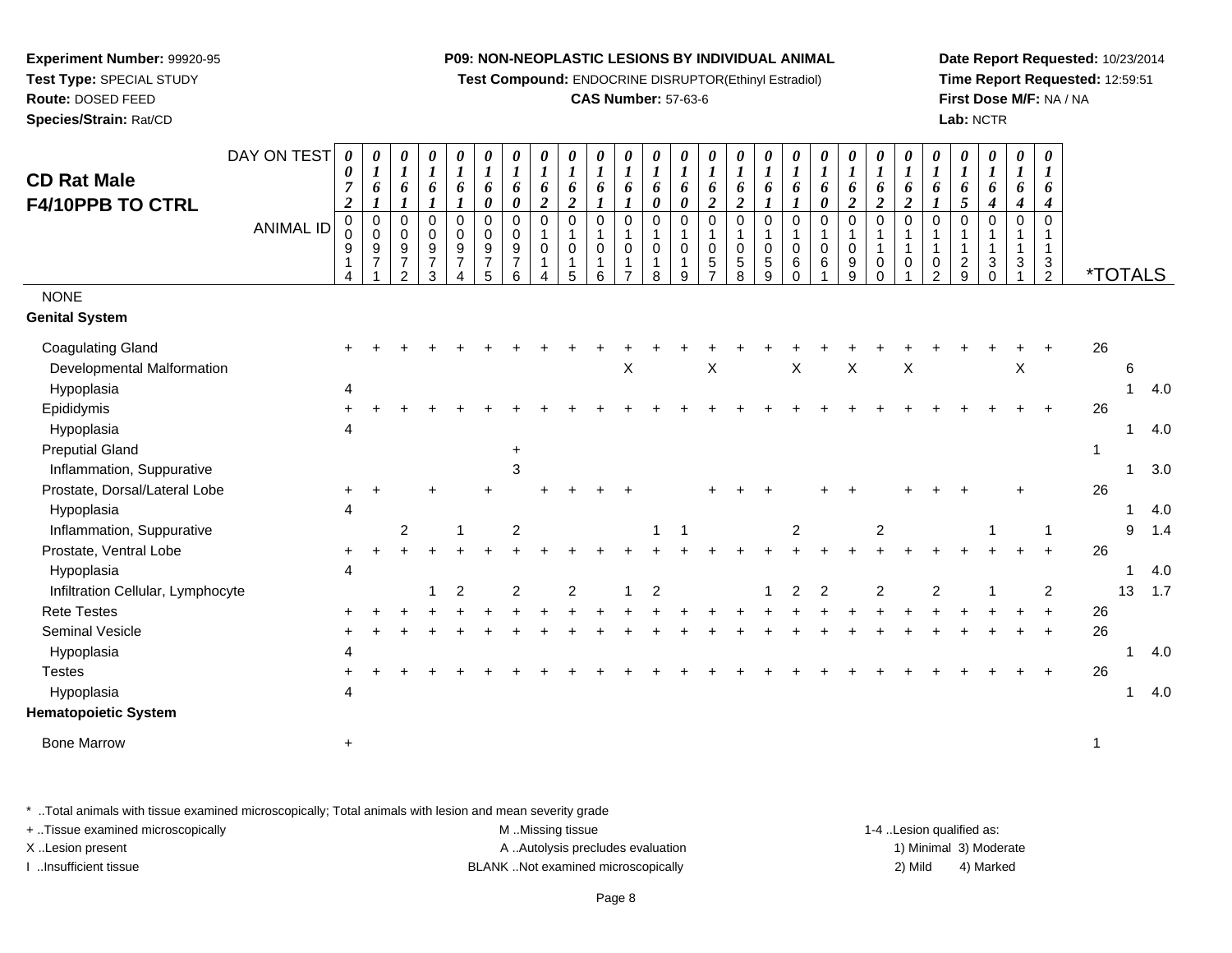### **Experiment Number:** 99920-95

**Test Type:** SPECIAL STUDY

**Route:** DOSED FEED

**Species/Strain:** Rat/CD

#### **P09: NON-NEOPLASTIC LESIONS BY INDIVIDUAL ANIMAL**

**Test Compound:** ENDOCRINE DISRUPTOR(Ethinyl Estradiol)

#### **CAS Number:** 57-63-6

**Date Report Requested:** 10/23/2014**Time Report Requested:** 12:59:51**First Dose M/F:** NA / NA**Lab:** NCTR

| <b>CD Rat Male</b><br>F4/10PPB TO CTRL                                                                       | DAY ON TEST<br><b>ANIMAL ID</b> | $\boldsymbol{\theta}$<br>0<br>$\overline{7}$<br>$\boldsymbol{2}$<br>$\mathbf 0$<br>0<br>9 | 0<br>$\boldsymbol{l}$<br>6<br>1<br>$\mathbf 0$<br>$\pmb{0}$<br>$\boldsymbol{9}$<br>$\overline{7}$ | 0<br>$\boldsymbol{l}$<br>6<br>$\Omega$<br>$\mathbf 0$<br>9<br>$\overline{7}$<br>$\overline{2}$ | 0<br>$\boldsymbol{l}$<br>6<br>$\boldsymbol{\mathcal{I}}$<br>$\Omega$<br>0<br>$\boldsymbol{9}$<br>$\overline{7}$<br>3 | 0<br>$\boldsymbol{l}$<br>6<br>$\boldsymbol{\mathit{1}}$<br>$\mathbf 0$<br>0<br>$\boldsymbol{9}$<br>$\overline{7}$ | 0<br>$\boldsymbol{l}$<br>6<br>0<br>0<br>0<br>$\mathsf g$<br>$\overline{7}$<br>5 | 0<br>$\boldsymbol{l}$<br>6<br>$\boldsymbol{\theta}$<br>$\Omega$<br>0<br>$\boldsymbol{9}$<br>7<br>6 | 0<br>$\boldsymbol{l}$<br>6<br>$\boldsymbol{2}$<br>$\mathbf 0$<br>$\mathbf 1$<br>0<br>1<br>Δ | 0<br>$\boldsymbol{l}$<br>6<br>$\boldsymbol{2}$<br>$\mathbf 0$<br>$\overline{1}$<br>0<br>-1<br>5 | $\boldsymbol{\theta}$<br>$\boldsymbol{l}$<br>6<br>$\boldsymbol{l}$<br>$\mathbf 0$<br>1<br>$\pmb{0}$<br>1<br>6 | 0<br>$\boldsymbol{l}$<br>6<br>$\Omega$<br>0<br>$\overline{7}$ | 0<br>$\boldsymbol{l}$<br>6<br>0<br>$\Omega$<br>$\mathbf 1$<br>0<br>-1<br>8 | $\boldsymbol{\theta}$<br>$\boldsymbol{l}$<br>6<br>$\boldsymbol{\theta}$<br>$\Omega$<br>$\mathbf 1$<br>$\mathbf 0$<br>1<br>9 | $\boldsymbol{\theta}$<br>$\boldsymbol{l}$<br>6<br>$\boldsymbol{2}$<br>$\Omega$<br>1<br>$\pmb{0}$<br>5<br>$\overline{7}$ | 0<br>$\boldsymbol{l}$<br>6<br>$\boldsymbol{2}$<br>$\Omega$<br>1<br>0<br>$\mathbf 5$<br>8 | 0<br>$\boldsymbol{l}$<br>6<br>$\boldsymbol{l}$<br>$\mathbf 0$<br>0<br>$\mathbf 5$<br>9 | 0<br>$\boldsymbol{l}$<br>6<br>1<br>$\Omega$<br>$\mathbf 0$<br>$\,6$<br>$\Omega$ | $\boldsymbol{\theta}$<br>$\boldsymbol{l}$<br>6<br>$\boldsymbol{\theta}$<br>$\Omega$<br>$\mathbf 1$<br>$\mathbf 0$<br>6<br>1 | 0<br>$\boldsymbol{l}$<br>6<br>$\overline{2}$<br>$\Omega$<br>0<br>9<br>9 | $\boldsymbol{\theta}$<br>$\boldsymbol{l}$<br>6<br>$\boldsymbol{2}$<br>$\Omega$<br>-1<br>$\mathbf 0$<br>$\mathbf 0$ | 0<br>$\boldsymbol{l}$<br>6<br>$\overline{2}$<br>$\mathbf 0$<br>1<br>0 | 0<br>$\boldsymbol{l}$<br>6<br>$\boldsymbol{l}$<br>0<br>1<br>1<br>$\frac{0}{2}$ | 0<br>$\boldsymbol{l}$<br>6<br>5<br>$\Omega$<br>1<br>$\mathbf 1$<br>$\frac{2}{9}$ | 0<br>$\boldsymbol{l}$<br>6<br>$\boldsymbol{4}$<br>$\Omega$<br>-1<br>$\ensuremath{\mathsf{3}}$<br>$\Omega$ | 0<br>$\boldsymbol{l}$<br>6<br>$\boldsymbol{4}$<br>$\Omega$<br>-1<br>$\mathbf{3}$ | $\boldsymbol{\theta}$<br>$\boldsymbol{l}$<br>6<br>4<br>$\Omega$<br>$\mathbf 1$<br>$\mathbf{1}$<br>$\frac{3}{2}$ |          |                     | <i><b>*TOTALS</b></i> |
|--------------------------------------------------------------------------------------------------------------|---------------------------------|-------------------------------------------------------------------------------------------|---------------------------------------------------------------------------------------------------|------------------------------------------------------------------------------------------------|----------------------------------------------------------------------------------------------------------------------|-------------------------------------------------------------------------------------------------------------------|---------------------------------------------------------------------------------|----------------------------------------------------------------------------------------------------|---------------------------------------------------------------------------------------------|-------------------------------------------------------------------------------------------------|---------------------------------------------------------------------------------------------------------------|---------------------------------------------------------------|----------------------------------------------------------------------------|-----------------------------------------------------------------------------------------------------------------------------|-------------------------------------------------------------------------------------------------------------------------|------------------------------------------------------------------------------------------|----------------------------------------------------------------------------------------|---------------------------------------------------------------------------------|-----------------------------------------------------------------------------------------------------------------------------|-------------------------------------------------------------------------|--------------------------------------------------------------------------------------------------------------------|-----------------------------------------------------------------------|--------------------------------------------------------------------------------|----------------------------------------------------------------------------------|-----------------------------------------------------------------------------------------------------------|----------------------------------------------------------------------------------|-----------------------------------------------------------------------------------------------------------------|----------|---------------------|-----------------------|
| Spleen<br>Congestion<br>Hyperplasia, Lymphoid<br>Thymus<br>Atrophy<br><b>Integumentary System</b>            |                                 | $+$<br>3<br>3<br>4                                                                        |                                                                                                   |                                                                                                |                                                                                                                      |                                                                                                                   |                                                                                 |                                                                                                    |                                                                                             |                                                                                                 |                                                                                                               |                                                               |                                                                            |                                                                                                                             |                                                                                                                         |                                                                                          |                                                                                        |                                                                                 |                                                                                                                             |                                                                         |                                                                                                                    |                                                                       |                                                                                |                                                                                  |                                                                                                           |                                                                                  |                                                                                                                 | -1       | 1<br>1              | 3.0<br>3.0<br>4.0     |
| Mammary Gland<br>Alveolus, Hyperplasia<br>Duct, Hyperplasia<br>Skin<br><b>Musculoskeletal System</b>         |                                 | м<br>$\ddot{}$                                                                            |                                                                                                   |                                                                                                |                                                                                                                      |                                                                                                                   | 1                                                                               |                                                                                                    |                                                                                             |                                                                                                 | 3                                                                                                             | 2                                                             |                                                                            |                                                                                                                             |                                                                                                                         |                                                                                          | -1                                                                                     | $\overline{2}$                                                                  |                                                                                                                             | $\overline{2}$                                                          |                                                                                                                    |                                                                       |                                                                                |                                                                                  |                                                                                                           |                                                                                  |                                                                                                                 | 25<br>-1 | 5<br>$\overline{a}$ | 2.0<br>1.0            |
| Bone<br><b>Nervous System</b>                                                                                |                                 | $\ddot{}$                                                                                 |                                                                                                   |                                                                                                |                                                                                                                      |                                                                                                                   |                                                                                 |                                                                                                    |                                                                                             |                                                                                                 |                                                                                                               |                                                               |                                                                            |                                                                                                                             |                                                                                                                         |                                                                                          |                                                                                        |                                                                                 |                                                                                                                             |                                                                         |                                                                                                                    |                                                                       |                                                                                |                                                                                  |                                                                                                           |                                                                                  |                                                                                                                 |          |                     |                       |
| <b>Brain</b><br>Spinal Cord<br><b>Respiratory System</b>                                                     |                                 | $\ddot{}$                                                                                 |                                                                                                   |                                                                                                |                                                                                                                      |                                                                                                                   |                                                                                 |                                                                                                    |                                                                                             |                                                                                                 |                                                                                                               |                                                               |                                                                            |                                                                                                                             |                                                                                                                         |                                                                                          |                                                                                        |                                                                                 |                                                                                                                             |                                                                         |                                                                                                                    |                                                                       |                                                                                |                                                                                  |                                                                                                           |                                                                                  |                                                                                                                 |          |                     |                       |
| Lung<br>Infiltration Cellular, Histiocyte<br>Peribronchiolr, Infiltration Cellular,<br>Lymphocyte<br>Trachea |                                 | $\ddot{}$<br>$\overline{\mathbf{c}}$<br>4<br>$\ddot{}$                                    |                                                                                                   |                                                                                                |                                                                                                                      |                                                                                                                   |                                                                                 |                                                                                                    |                                                                                             |                                                                                                 |                                                                                                               |                                                               |                                                                            |                                                                                                                             |                                                                                                                         |                                                                                          |                                                                                        |                                                                                 |                                                                                                                             |                                                                         |                                                                                                                    |                                                                       |                                                                                |                                                                                  |                                                                                                           |                                                                                  |                                                                                                                 | -1<br>1  | 1<br>1              | 2.0<br>4.0            |

\* ..Total animals with tissue examined microscopically; Total animals with lesion and mean severity grade

| + Tissue examined microscopically | M Missing tissue                   | 1-4 Lesion qualified as: |                        |
|-----------------------------------|------------------------------------|--------------------------|------------------------|
| X Lesion present                  | A Autolysis precludes evaluation   |                          | 1) Minimal 3) Moderate |
| …Insufficient tissue              | BLANK Not examined microscopically | 2) Mild                  | 4) Marked              |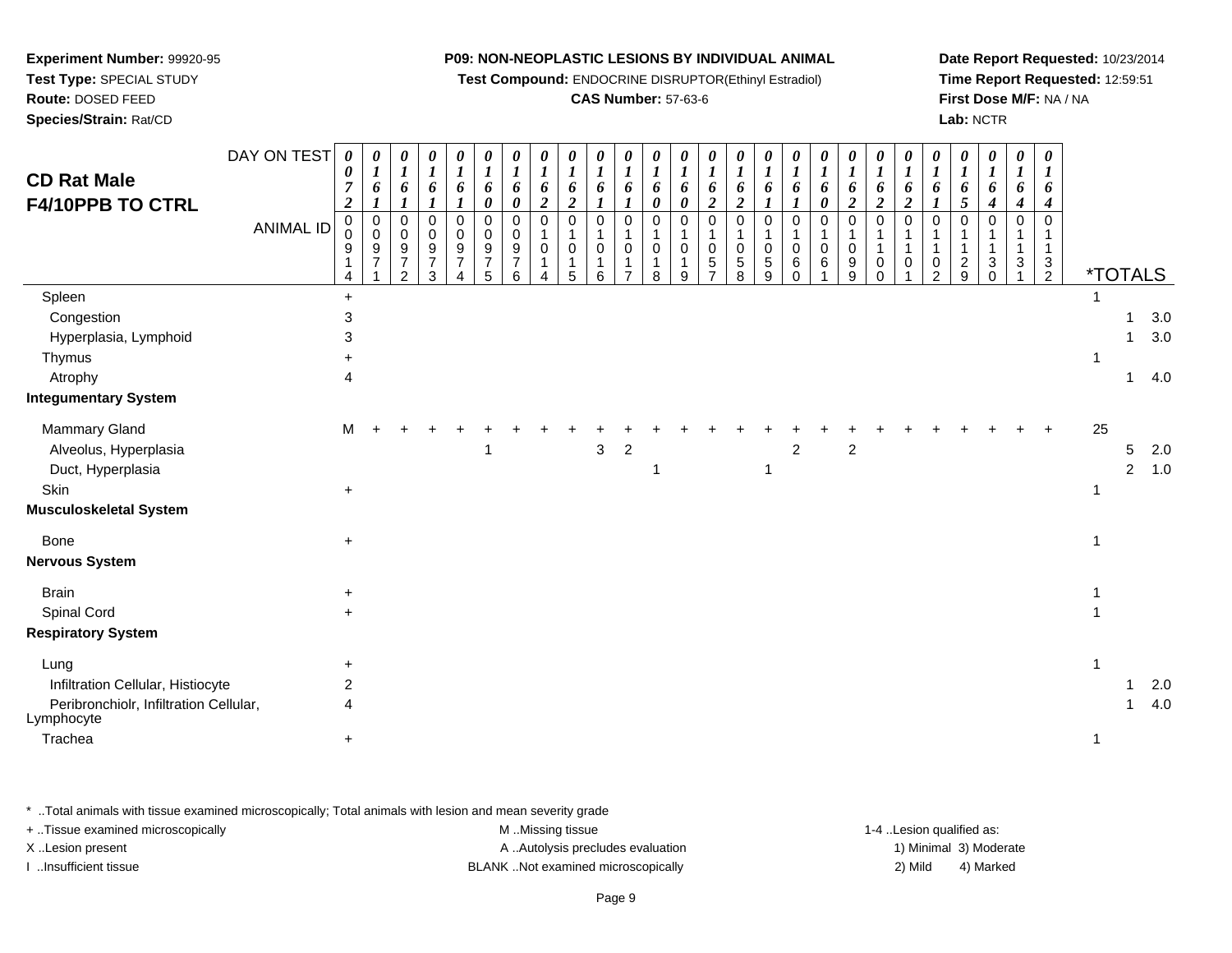**Test Compound:** ENDOCRINE DISRUPTOR(Ethinyl Estradiol)

#### **CAS Number:** 57-63-6

**Date Report Requested:** 10/23/2014**Time Report Requested:** 12:59:52**First Dose M/F:** NA / NA**Lab:** NCTR

*0*

*0*

*0*

*0*

*0*

#### **F4/10PPB TO CTRL**ANIMAL ID *7 2*0<br>0<br>9<br>1 4 *6 1*0<br>0<br>9<br>7 1 *6 1*0<br>0<br>9<br>7 2 *6 1* 0 0 9 7 3 *6 1* 0 0 9 7 4 *6 0* 0 0 9 7 5 *6 0* 0 0 9 7 6*0 1 6 2* 0 1 0 1 4 *6 2* 0 1 0 1 5 *6 1* 0 1 0 1 6 *6 1* 0 1 0 1 7 *6 0* 0 1 0 1 8 *6 0* 0 1 0 1 9 *6 2* 0 1 0 5 7*0 1 6 2* 0 1 0 5 8 *6 1* 0 1 0 5 9 *6 1* 0 1 0 6 0 *6 0* 0 1 0 6 1*0 1 6 2* 0 1 0 9 9*0 1 6 2* 0 1 1 0 0*0 1 6 2* 0 1 1 0 1 *1 6 1* 0 1 1 0 2 *1 6 5* 0 1 1 2 9 *1 6 4* 0 1 1 3 0 *1 6 4* 0 1 1 3 1 *1 6 4* 0 1 1ვ<br>ი <sup>2</sup> \*TOTALS**Special Senses System**

| <b>NONE</b><br><b>Urinary System</b> |   |     |
|--------------------------------------|---|-----|
| Kidney                               | ÷ |     |
| Infiltration Cellular, Lymphocyte    | 4 | 4.0 |
| Interstitium, Fibrosis               | ◠ | 2.0 |
| <b>Urinary Bladder</b>               |   |     |

\* ..Total animals with tissue examined microscopically; Total animals with lesion and mean severity grade

**Experiment Number:** 99920-95**Test Type:** SPECIAL STUDY**Route:** DOSED FEED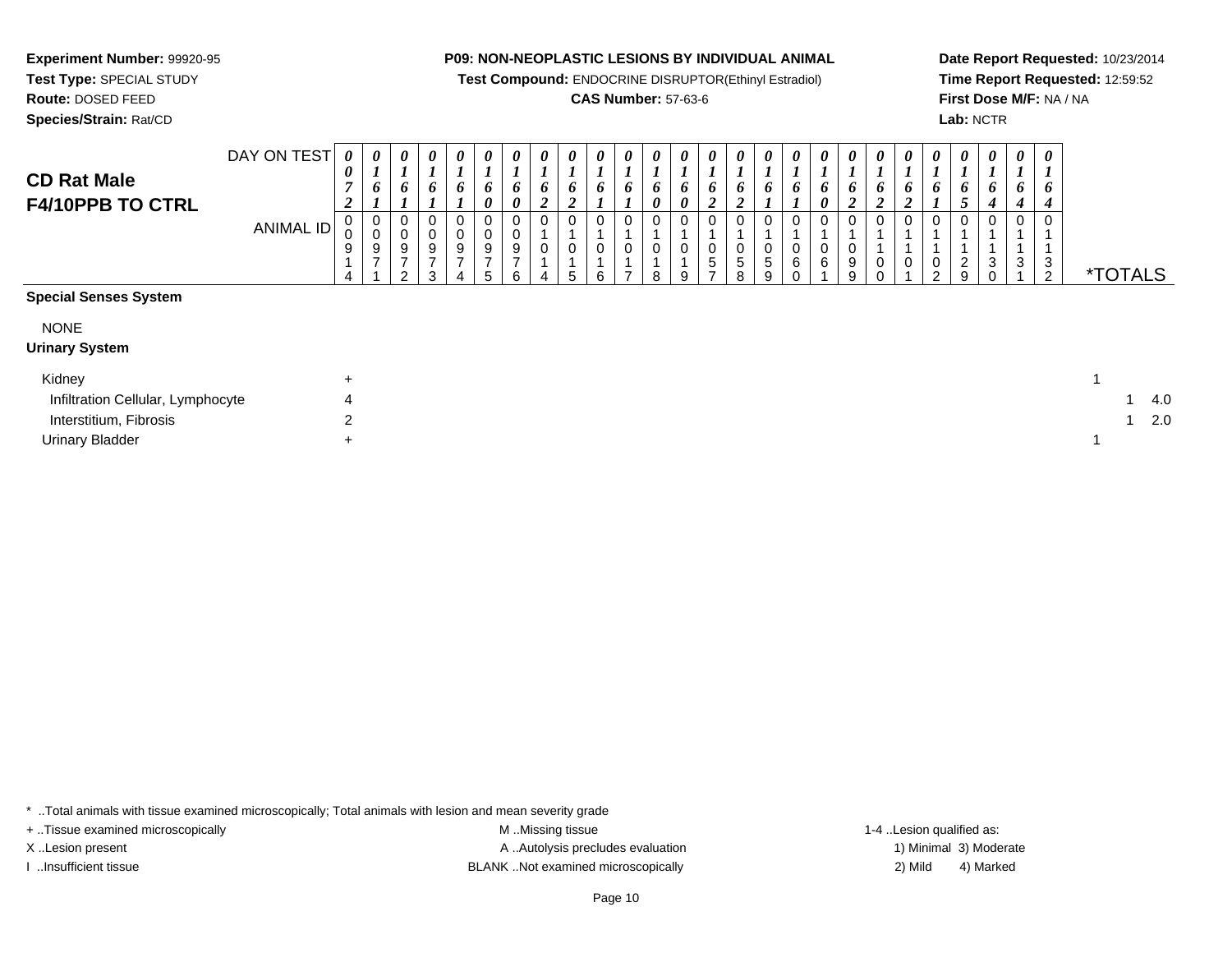**Test Compound:** ENDOCRINE DISRUPTOR(Ethinyl Estradiol)

#### **CAS Number:** 57-63-6

**Date Report Requested:** 10/23/2014**Time Report Requested:** 12:59:52**First Dose M/F:** NA / NA**Lab:** NCTR

| <b>CD Rat Male</b><br><b>F4/50PPB TO CTRL</b><br><b>Alimentary System</b>                                                                                         | DAY ON TEST<br><b>ANIMAL ID</b> | 0<br>$\boldsymbol{I}$<br>6<br>$\pmb{0}$<br>$\mathbf 0$<br>9<br>$\overline{7}$<br>$\overline{7}$ | $\boldsymbol{\theta}$<br>$\boldsymbol{l}$<br>6<br>$_{\rm 0}^{\rm 0}$<br>9<br>$\overline{7}$<br>8 | $\boldsymbol{\theta}$<br>$\boldsymbol{l}$<br>6<br>1<br>$\pmb{0}$<br>$\mathbf 0$<br>$\boldsymbol{9}$<br>$\overline{7}$<br>9 | $\pmb{\theta}$<br>$\boldsymbol{l}$<br>6<br>$\mathbf{I}$<br>$\mathbf 0$<br>$\pmb{0}$<br>$\overline{9}$<br>$\bf 8$<br>$\Omega$ | 0<br>$\boldsymbol{l}$<br>6<br>1<br>0<br>$\mathsf 0$<br>$\boldsymbol{9}$<br>8 | 0<br>$\boldsymbol{l}$<br>6<br>$\pmb{0}$<br>$\pmb{0}$<br>$\boldsymbol{9}$<br>8<br>$\overline{2}$ | $\boldsymbol{\theta}$<br>$\boldsymbol{l}$<br>6<br>$\boldsymbol{2}$<br>$\pmb{0}$<br>$\mathbf{1}$<br>$\pmb{0}$<br>$\boldsymbol{2}$<br>$\Omega$ | 0<br>$\boldsymbol{l}$<br>6<br>0<br>1<br>$\mathbf 0$<br>2 | $\boldsymbol{\theta}$<br>$\boldsymbol{l}$<br>6<br>$\mathbf 0$<br>0<br>$\overline{c}$<br>$\overline{2}$ | 0<br>$\boldsymbol{l}$<br>6<br>$\mathbf 0$<br>$\mathbf 0$<br>$\overline{c}$<br>3 | 0<br>6<br>$\mathbf 0$<br>0<br>$\overline{c}$ | 0<br>$\boldsymbol{l}$<br>6<br>0<br>0<br>$\overline{c}$<br>5 | $\pmb{\theta}$<br>$\boldsymbol{l}$<br>6<br>$\boldsymbol{2}$<br>0<br>$\pmb{0}$<br>$\,6\,$<br>$\overline{2}$ | 0<br>$\boldsymbol{l}$<br>6<br>$\boldsymbol{2}$<br>$\mathbf 0$<br>$\mathbf{1}$<br>$\mathbf 0$<br>6<br>3 | $\pmb{\theta}$<br>$\boldsymbol{l}$<br>6<br>$\mathbf 0$<br>1<br>$\pmb{0}$<br>$\,6$<br>4 | 0<br>$\boldsymbol{l}$<br>6<br>$\mathbf 0$<br>$\mathbf 0$<br>6<br>5 | $\pmb{\theta}$<br>$\boldsymbol{l}$<br>6<br>0<br>$\pmb{0}$<br>$\pmb{0}$<br>6<br>6 | $\pmb{\theta}$<br>$\boldsymbol{l}$<br>6<br>$\boldsymbol{\beta}$<br>$\pmb{0}$<br>$\mathbf{1}$<br>$\mathbf{1}$<br>$\pmb{0}$<br>3 | $\pmb{\theta}$<br>$\boldsymbol{l}$<br>6<br>$\boldsymbol{2}$<br>$\mathbf 0$<br>$\mathbf{1}$<br>$\mathbf{1}$<br>$\,0\,$ | 0<br>$\boldsymbol{\mathit{1}}$<br>6<br>0<br>$\mathbf{1}$<br>$\mathbf{1}$<br>$\mathbf 0$<br>5 | 0<br>$\boldsymbol{l}$<br>6<br>0<br>$\mathbf{1}$<br>1<br>0<br>6 | $\pmb{\theta}$<br>$\boldsymbol{l}$<br>6<br>$\mathbf 0$<br>1<br>$\overline{1}$<br>0<br>7 | 0<br>$\boldsymbol{l}$<br>6<br>$\boldsymbol{4}$<br>$\mathbf 0$<br>$\mathbf{1}$<br>3<br>3 | 0<br>$\boldsymbol{l}$<br>6<br>$\boldsymbol{2}$<br>$\Omega$<br>$\overline{\mathbf{1}}$<br>3 | $\pmb{\theta}$<br>$\boldsymbol{l}$<br>6<br>0<br>$\Omega$<br>1<br>$\frac{3}{5}$ |                | <i><b>*TOTALS</b></i>            |                          |
|-------------------------------------------------------------------------------------------------------------------------------------------------------------------|---------------------------------|-------------------------------------------------------------------------------------------------|--------------------------------------------------------------------------------------------------|----------------------------------------------------------------------------------------------------------------------------|------------------------------------------------------------------------------------------------------------------------------|------------------------------------------------------------------------------|-------------------------------------------------------------------------------------------------|----------------------------------------------------------------------------------------------------------------------------------------------|----------------------------------------------------------|--------------------------------------------------------------------------------------------------------|---------------------------------------------------------------------------------|----------------------------------------------|-------------------------------------------------------------|------------------------------------------------------------------------------------------------------------|--------------------------------------------------------------------------------------------------------|----------------------------------------------------------------------------------------|--------------------------------------------------------------------|----------------------------------------------------------------------------------|--------------------------------------------------------------------------------------------------------------------------------|-----------------------------------------------------------------------------------------------------------------------|----------------------------------------------------------------------------------------------|----------------------------------------------------------------|-----------------------------------------------------------------------------------------|-----------------------------------------------------------------------------------------|--------------------------------------------------------------------------------------------|--------------------------------------------------------------------------------|----------------|----------------------------------|--------------------------|
| Liver<br>Bile Duct, Hyperplasia<br>Infiltration Cellular, Lymphocyte<br>Inflammation, Chronic Active<br>Vacuolization Cytoplasmic<br><b>Cardiovascular System</b> |                                 | $\overline{1}$                                                                                  |                                                                                                  |                                                                                                                            |                                                                                                                              |                                                                              |                                                                                                 |                                                                                                                                              | $\mathbf{1}$                                             | $\overline{1}$                                                                                         |                                                                                 | $\mathbf{1}$                                 |                                                             |                                                                                                            | $1 \quad 1 \quad 2 \quad 1$                                                                            |                                                                                        |                                                                    |                                                                                  |                                                                                                                                | $\mathbf{1}$                                                                                                          | $\overline{1}$                                                                               |                                                                | $\mathbf{1}$                                                                            |                                                                                         | -1                                                                                         |                                                                                | 25             | 1<br>10<br>1                     | 1.0<br>1.0<br>1.1<br>1.0 |
| <b>NONE</b><br><b>Endocrine System</b>                                                                                                                            |                                 |                                                                                                 |                                                                                                  |                                                                                                                            |                                                                                                                              |                                                                              |                                                                                                 |                                                                                                                                              |                                                          |                                                                                                        |                                                                                 |                                              |                                                             |                                                                                                            |                                                                                                        |                                                                                        |                                                                    |                                                                                  |                                                                                                                                |                                                                                                                       |                                                                                              |                                                                |                                                                                         |                                                                                         |                                                                                            |                                                                                |                |                                  |                          |
| <b>Adrenal Cortex</b><br>Vacuolization Cytoplasmic<br>Adrenal Medulla<br><b>Pituitary Gland</b><br>Pars Distalis, Cyst                                            |                                 |                                                                                                 |                                                                                                  |                                                                                                                            |                                                                                                                              |                                                                              |                                                                                                 | $\overline{c}$                                                                                                                               |                                                          |                                                                                                        |                                                                                 | Χ                                            |                                                             |                                                                                                            |                                                                                                        |                                                                                        |                                                                    |                                                                                  |                                                                                                                                | X                                                                                                                     |                                                                                              |                                                                |                                                                                         |                                                                                         |                                                                                            |                                                                                | 25<br>25<br>25 | $\overline{2}$<br>$\overline{2}$ | 1.5                      |
| <b>Thyroid Gland</b><br>Cyst, Squamous<br><b>General Body System</b>                                                                                              |                                 | $\boldsymbol{\mathsf{X}}$                                                                       |                                                                                                  | X                                                                                                                          |                                                                                                                              |                                                                              | $\boldsymbol{\mathsf{X}}$                                                                       |                                                                                                                                              |                                                          |                                                                                                        |                                                                                 |                                              |                                                             | Χ                                                                                                          |                                                                                                        |                                                                                        |                                                                    |                                                                                  |                                                                                                                                |                                                                                                                       |                                                                                              |                                                                |                                                                                         |                                                                                         |                                                                                            |                                                                                | 25             | 4                                |                          |
| <b>NONE</b><br><b>Genital System</b>                                                                                                                              |                                 |                                                                                                 |                                                                                                  |                                                                                                                            |                                                                                                                              |                                                                              |                                                                                                 |                                                                                                                                              |                                                          |                                                                                                        |                                                                                 |                                              |                                                             |                                                                                                            |                                                                                                        |                                                                                        |                                                                    |                                                                                  |                                                                                                                                |                                                                                                                       |                                                                                              |                                                                |                                                                                         |                                                                                         |                                                                                            |                                                                                |                |                                  |                          |
| <b>Coagulating Gland</b>                                                                                                                                          |                                 |                                                                                                 |                                                                                                  |                                                                                                                            |                                                                                                                              |                                                                              |                                                                                                 |                                                                                                                                              |                                                          |                                                                                                        |                                                                                 |                                              |                                                             |                                                                                                            |                                                                                                        |                                                                                        |                                                                    |                                                                                  |                                                                                                                                |                                                                                                                       |                                                                                              |                                                                |                                                                                         |                                                                                         |                                                                                            |                                                                                | 24             |                                  |                          |

\* ..Total animals with tissue examined microscopically; Total animals with lesion and mean severity grade

| + Tissue examined microscopically | M Missing tissue                   | 1-4 Lesion qualified as: |                        |
|-----------------------------------|------------------------------------|--------------------------|------------------------|
| X Lesion present                  | A Autolysis precludes evaluation   |                          | 1) Minimal 3) Moderate |
| Insufficient tissue               | BLANK Not examined microscopically | 2) Mild                  | 4) Marked              |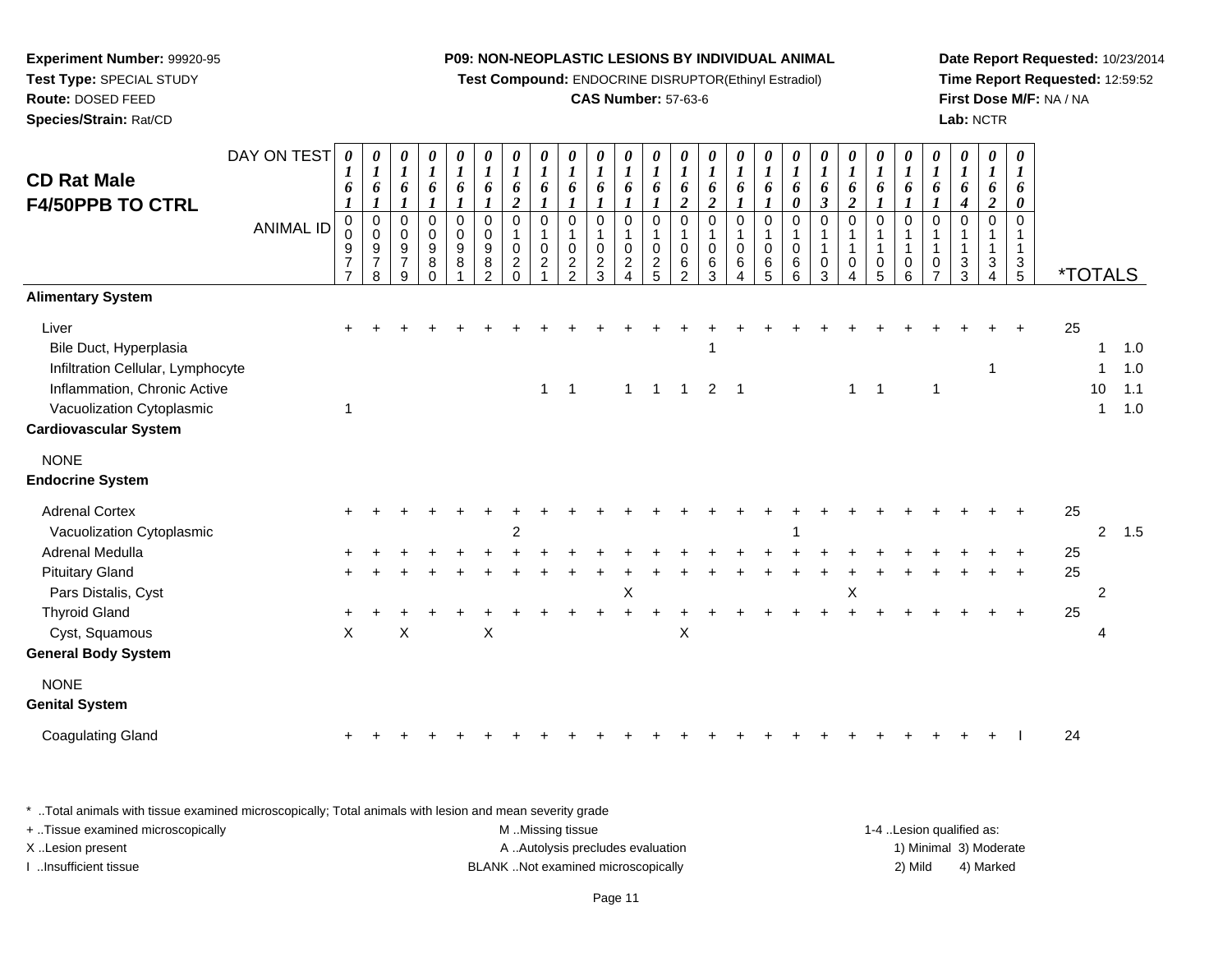**Test Compound:** ENDOCRINE DISRUPTOR(Ethinyl Estradiol)

#### **CAS Number:** 57-63-6

**Date Report Requested:** 10/23/2014**Time Report Requested:** 12:59:52**First Dose M/F:** NA / NA**Lab:** NCTR

| <b>CD Rat Male</b><br><b>F4/50PPB TO CTRL</b> | DAY ON TEST      | $\boldsymbol{\theta}$<br>6                                                    | 0<br>$\boldsymbol{l}$<br>6                         | $\pmb{\theta}$<br>$\boldsymbol{l}$<br>6 | $\pmb{\theta}$<br>$\boldsymbol{l}$<br>6<br>$\pmb{0}$ | 0<br>$\boldsymbol{l}$<br>6                | $\boldsymbol{\theta}$<br>$\boldsymbol{l}$<br>6<br>$\Omega$ | 0<br>$\boldsymbol{l}$<br>6<br>$\boldsymbol{2}$<br>$\mathbf 0$ | 0<br>$\boldsymbol{l}$<br>6<br>$\mathbf 0$ | 0<br>$\boldsymbol{l}$<br>6<br>$\mathbf 0$ | 0<br>$\boldsymbol{l}$<br>6<br>$\Omega$ | 0<br>$\boldsymbol{l}$<br>6<br>$\boldsymbol{l}$<br>$\Omega$    | 0<br>$\boldsymbol{I}$<br>6<br>$\Omega$ | 0<br>$\boldsymbol{l}$<br>6<br>$\overline{2}$<br>$\Omega$ | 0<br>$\boldsymbol{l}$<br>6<br>$\boldsymbol{2}$<br>$\Omega$ | 0<br>$\boldsymbol{l}$<br>6<br>$\mathbf 0$ | 0<br>$\boldsymbol{l}$<br>6<br>$\overline{0}$ | 0<br>$\boldsymbol{l}$<br>6<br>0<br>$\Omega$ | 0<br>$\boldsymbol{I}$<br>6<br>$\boldsymbol{\beta}$<br>$\Omega$ | 0<br>$\boldsymbol{l}$<br>6<br>$\boldsymbol{2}$<br>$\mathbf 0$ | 0<br>$\boldsymbol{l}$<br>6<br>$\Omega$ | 0<br>$\boldsymbol{l}$<br>6<br>$\overline{0}$ | 0<br>$\boldsymbol{l}$<br>6<br>$\overline{0}$ | 0<br>$\boldsymbol{l}$<br>6<br>4<br>$\mathbf 0$ | 0<br>$\boldsymbol{l}$<br>6<br>$\overline{c}$<br>$\Omega$ | 0<br>6<br>0<br>$\Omega$       |                       |                |     |
|-----------------------------------------------|------------------|-------------------------------------------------------------------------------|----------------------------------------------------|-----------------------------------------|------------------------------------------------------|-------------------------------------------|------------------------------------------------------------|---------------------------------------------------------------|-------------------------------------------|-------------------------------------------|----------------------------------------|---------------------------------------------------------------|----------------------------------------|----------------------------------------------------------|------------------------------------------------------------|-------------------------------------------|----------------------------------------------|---------------------------------------------|----------------------------------------------------------------|---------------------------------------------------------------|----------------------------------------|----------------------------------------------|----------------------------------------------|------------------------------------------------|----------------------------------------------------------|-------------------------------|-----------------------|----------------|-----|
|                                               | <b>ANIMAL ID</b> | $\pmb{0}$<br>$\Omega$<br>$\boldsymbol{9}$<br>$\overline{7}$<br>$\overline{7}$ | $\pmb{0}$<br>$\pmb{0}$<br>9<br>$\overline{7}$<br>8 | 0<br>0<br>$9\,$<br>$\overline{7}$<br>9  | $\mathbf 0$<br>$\boldsymbol{9}$<br>8<br>$\Omega$     | $\mathbf 0$<br>0<br>$\boldsymbol{9}$<br>8 | $\mathbf 0$<br>$9\,$<br>8<br>2                             | $\mathsf 0$<br>$\overline{c}$<br>$\Omega$                     | $\mathbf 0$<br>$\boldsymbol{2}$           | $\mathsf 0$<br>$\frac{2}{2}$              | $\pmb{0}$<br>$\frac{2}{3}$             | 1<br>$\mathbf 0$<br>$\overline{\mathbf{c}}$<br>$\overline{4}$ | $\pmb{0}$<br>$\frac{2}{5}$             | $\mathbf 0$<br>6<br>2                                    | $\mathsf 0$<br>6<br>$\overline{3}$                         | $\mathbf{1}$<br>$\pmb{0}$<br>6            | $\pmb{0}$<br>$^6_5$                          | $\pmb{0}$<br>$\,6\,$<br>6                   | $\mathbf{1}$<br>$\mathbf 0$<br>$\overline{3}$                  | 1<br>$\mathbf{1}$<br>$\mathbf 0$<br>4                         | $\mathbf{1}$<br>$\mathbf 0$<br>5       | 0<br>6                                       | $\mathbf{1}$<br>$\Omega$<br>$\overline{7}$   | $\frac{3}{3}$                                  | $\mathbf{1}$<br>3<br>4                                   | $\mathbf{1}$<br>$\frac{3}{5}$ | <i><b>*TOTALS</b></i> |                |     |
| Bilateral, Developmental Malformation         |                  |                                                                               |                                                    |                                         |                                                      |                                           |                                                            |                                                               |                                           |                                           |                                        |                                                               |                                        |                                                          | X                                                          |                                           |                                              |                                             |                                                                |                                                               |                                        |                                              |                                              |                                                |                                                          |                               |                       |                |     |
| Developmental Malformation                    |                  |                                                                               |                                                    | X                                       | $\mathsf{X}$                                         |                                           |                                                            | X                                                             |                                           | X                                         |                                        |                                                               | X                                      |                                                          |                                                            |                                           |                                              | X.                                          | X X                                                            |                                                               |                                        | X                                            | $\boldsymbol{\mathsf{X}}$                    |                                                |                                                          |                               |                       | 10             |     |
| Epididymis                                    |                  |                                                                               |                                                    |                                         |                                                      |                                           |                                                            |                                                               |                                           |                                           |                                        |                                                               |                                        |                                                          |                                                            |                                           |                                              |                                             |                                                                |                                                               |                                        |                                              |                                              |                                                |                                                          | $\pm$                         | 25                    |                |     |
| Atrophy                                       |                  |                                                                               |                                                    |                                         |                                                      |                                           |                                                            |                                                               |                                           |                                           |                                        |                                                               |                                        |                                                          |                                                            |                                           |                                              |                                             |                                                                |                                                               |                                        |                                              |                                              | 2                                              |                                                          |                               |                       |                | 2.0 |
| Hypospermia                                   |                  |                                                                               |                                                    |                                         |                                                      |                                           |                                                            |                                                               |                                           |                                           |                                        |                                                               |                                        |                                                          |                                                            |                                           |                                              |                                             |                                                                |                                                               |                                        |                                              |                                              |                                                |                                                          |                               |                       |                | 4.0 |
| Prostate, Dorsal/Lateral Lobe                 |                  | $\ddot{}$                                                                     |                                                    |                                         |                                                      |                                           |                                                            |                                                               |                                           |                                           |                                        |                                                               |                                        |                                                          |                                                            |                                           |                                              |                                             |                                                                |                                                               |                                        |                                              |                                              |                                                |                                                          |                               | 25                    |                |     |
| Inflammation, Suppurative                     |                  |                                                                               |                                                    |                                         | 1                                                    | $\mathbf 1$                               |                                                            |                                                               |                                           |                                           |                                        |                                                               |                                        |                                                          |                                                            |                                           |                                              |                                             |                                                                | 1                                                             | $\overline{c}$                         |                                              |                                              |                                                |                                                          |                               |                       | 6              | 1.2 |
| Prostate, Ventral Lobe                        |                  |                                                                               |                                                    |                                         |                                                      |                                           |                                                            |                                                               |                                           |                                           |                                        |                                                               |                                        |                                                          |                                                            |                                           |                                              |                                             |                                                                |                                                               |                                        |                                              |                                              |                                                |                                                          |                               | 25                    |                |     |
| Infiltration Cellular, Lymphocyte             |                  | 3                                                                             |                                                    |                                         |                                                      |                                           |                                                            |                                                               |                                           |                                           |                                        | 2                                                             |                                        | 2                                                        |                                                            |                                           | 2                                            |                                             |                                                                | 2                                                             |                                        |                                              |                                              |                                                |                                                          |                               |                       | 16             | 1.4 |
| <b>Rete Testes</b>                            |                  |                                                                               |                                                    |                                         |                                                      |                                           |                                                            |                                                               |                                           |                                           |                                        |                                                               |                                        |                                                          |                                                            |                                           |                                              |                                             |                                                                |                                                               |                                        |                                              |                                              |                                                | $\ddot{}$                                                | $\ddot{}$                     | 25                    |                |     |
| Dilatation                                    |                  |                                                                               |                                                    |                                         |                                                      |                                           |                                                            |                                                               |                                           |                                           |                                        |                                                               |                                        |                                                          |                                                            |                                           |                                              |                                             |                                                                |                                                               |                                        |                                              |                                              | $\overline{c}$                                 |                                                          |                               |                       |                | 2.0 |
| <b>Seminal Vesicle</b>                        |                  |                                                                               |                                                    |                                         |                                                      |                                           |                                                            |                                                               |                                           |                                           |                                        |                                                               |                                        |                                                          |                                                            |                                           |                                              |                                             |                                                                |                                                               |                                        |                                              |                                              |                                                |                                                          |                               | 25                    |                |     |
| <b>Testes</b>                                 |                  |                                                                               |                                                    |                                         |                                                      |                                           |                                                            |                                                               |                                           |                                           |                                        |                                                               |                                        |                                                          |                                                            |                                           |                                              |                                             |                                                                |                                                               |                                        |                                              |                                              |                                                |                                                          | $+$                           | 25                    |                |     |
| Seminif Tub, Degeneration                     |                  |                                                                               |                                                    |                                         |                                                      |                                           |                                                            |                                                               |                                           |                                           |                                        |                                                               |                                        |                                                          |                                                            |                                           |                                              |                                             |                                                                |                                                               |                                        |                                              |                                              | 4                                              |                                                          |                               |                       |                | 4.0 |
| <b>Hematopoietic System</b>                   |                  |                                                                               |                                                    |                                         |                                                      |                                           |                                                            |                                                               |                                           |                                           |                                        |                                                               |                                        |                                                          |                                                            |                                           |                                              |                                             |                                                                |                                                               |                                        |                                              |                                              |                                                |                                                          |                               |                       |                |     |
| <b>Bone Marrow</b>                            |                  |                                                                               |                                                    |                                         |                                                      |                                           |                                                            |                                                               |                                           |                                           |                                        |                                                               |                                        |                                                          |                                                            |                                           |                                              |                                             |                                                                |                                                               |                                        |                                              |                                              |                                                |                                                          |                               | 25                    |                |     |
| Spleen                                        |                  |                                                                               |                                                    |                                         |                                                      |                                           |                                                            |                                                               |                                           |                                           |                                        |                                                               |                                        |                                                          |                                                            |                                           |                                              |                                             |                                                                |                                                               |                                        |                                              |                                              |                                                |                                                          |                               | 25                    |                |     |
| Hyperplasia, Lymphoid                         |                  |                                                                               |                                                    |                                         |                                                      |                                           |                                                            |                                                               |                                           |                                           |                                        |                                                               |                                        |                                                          |                                                            |                                           |                                              | $\overline{c}$                              |                                                                |                                                               |                                        |                                              |                                              |                                                |                                                          |                               |                       |                | 2.0 |
| Thymus                                        |                  |                                                                               |                                                    |                                         |                                                      |                                           |                                                            |                                                               |                                           |                                           |                                        |                                                               |                                        |                                                          |                                                            |                                           |                                              |                                             |                                                                |                                                               |                                        |                                              |                                              |                                                |                                                          |                               | 25                    |                |     |
| <b>Integumentary System</b>                   |                  |                                                                               |                                                    |                                         |                                                      |                                           |                                                            |                                                               |                                           |                                           |                                        |                                                               |                                        |                                                          |                                                            |                                           |                                              |                                             |                                                                |                                                               |                                        |                                              |                                              |                                                |                                                          |                               |                       |                |     |
| <b>Mammary Gland</b>                          |                  |                                                                               |                                                    |                                         |                                                      |                                           |                                                            |                                                               |                                           |                                           |                                        |                                                               |                                        |                                                          |                                                            |                                           |                                              |                                             |                                                                |                                                               |                                        |                                              |                                              |                                                |                                                          |                               | 25                    |                |     |
| Alveolus, Hyperplasia                         |                  |                                                                               |                                                    |                                         |                                                      |                                           | 2                                                          |                                                               |                                           |                                           |                                        |                                                               |                                        | $\overline{c}$                                           |                                                            |                                           |                                              |                                             |                                                                | -1                                                            |                                        | 2                                            | 2                                            |                                                |                                                          | $\mathbf{3}$                  |                       | $\overline{7}$ | 1.9 |
|                                               |                  |                                                                               |                                                    |                                         |                                                      |                                           |                                                            |                                                               |                                           |                                           |                                        |                                                               |                                        |                                                          |                                                            |                                           |                                              |                                             |                                                                |                                                               |                                        |                                              |                                              |                                                |                                                          |                               |                       |                |     |

\* ..Total animals with tissue examined microscopically; Total animals with lesion and mean severity grade

| + . Tissue examined microscopically | M Missing tissue                   | 1-4 Lesion qualified as: |                        |
|-------------------------------------|------------------------------------|--------------------------|------------------------|
| X Lesion present                    | A Autolysis precludes evaluation   |                          | 1) Minimal 3) Moderate |
| lnsufficient tissue                 | BLANK Not examined microscopically | 2) Mild                  | 4) Marked              |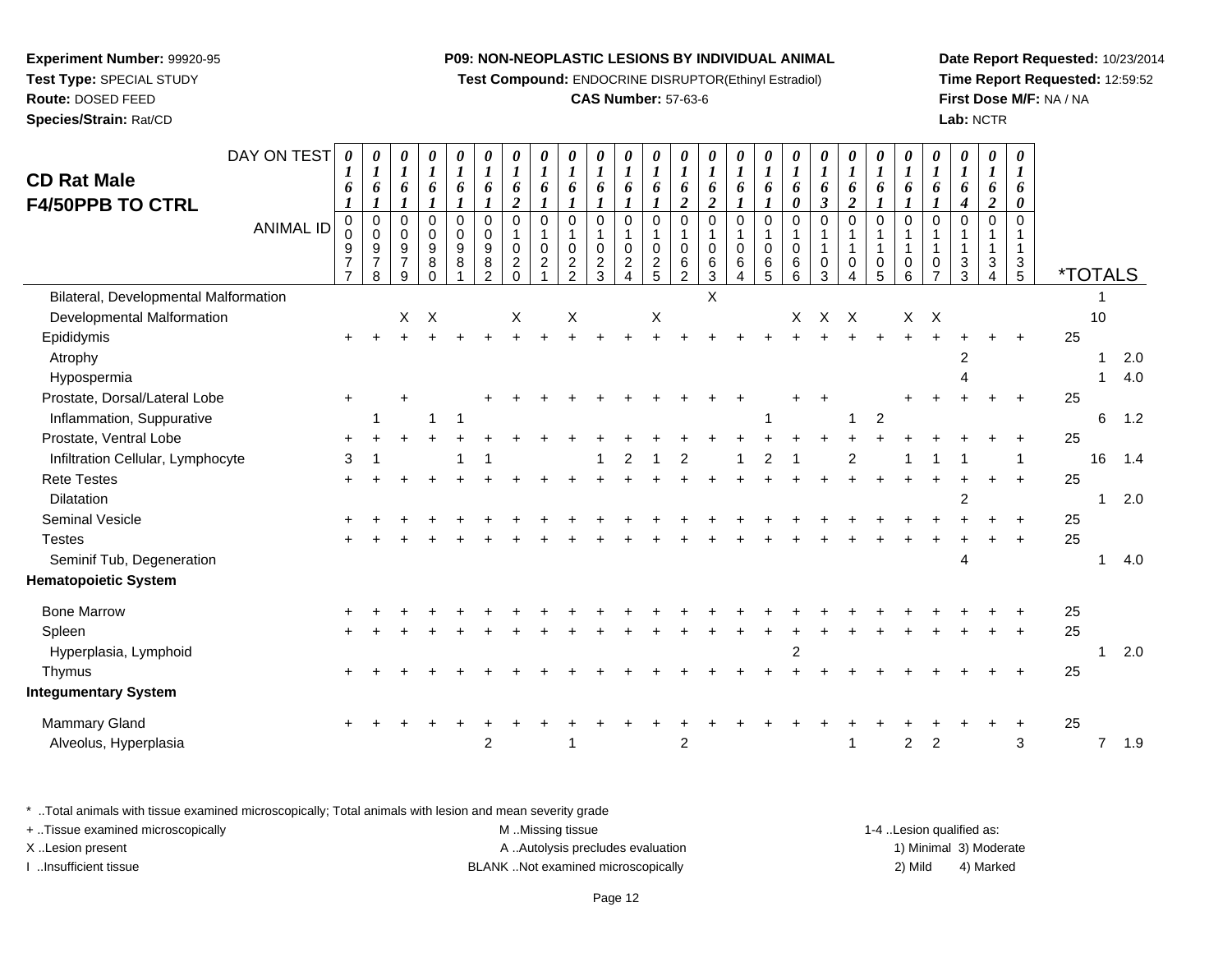**Test Compound:** ENDOCRINE DISRUPTOR(Ethinyl Estradiol)

#### **CAS Number:** 57-63-6

**Date Report Requested:** 10/23/2014**Time Report Requested:** 12:59:52**First Dose M/F:** NA / NA**Lab:** NCTR

| <b>CD Rat Male</b><br><b>F4/50PPB TO CTRL</b>                                         | DAY ON TEST<br><b>ANIMAL ID</b> | 0<br>1<br>6<br>0<br>0<br>9<br>7<br>$\overline{7}$ | 0<br>$\boldsymbol{l}$<br>6<br>$\boldsymbol{l}$<br>0<br>0<br>9<br>$\overline{7}$<br>8 | 0<br>$\boldsymbol{l}$<br>6<br>1<br>$\mathbf 0$<br>$\mathbf 0$<br>$\boldsymbol{9}$<br>$\overline{7}$<br>9 | 0<br>$\boldsymbol{l}$<br>6<br>0<br>0<br>$\boldsymbol{9}$<br>8<br>$\Omega$ | 0<br>$\boldsymbol{l}$<br>6<br>$\mathbf 0$<br>$\mathbf 0$<br>$\boldsymbol{9}$<br>$\bf 8$ | 0<br>$\boldsymbol{l}$<br>6<br>$\pmb{0}$<br>0<br>$\boldsymbol{9}$<br>8<br>2 | 0<br>$\boldsymbol{l}$<br>6<br>$\overline{c}$<br>$\pmb{0}$<br>$\mathbf{1}$<br>$\mathbf 0$<br>$\boldsymbol{2}$<br>$\Omega$ | 0<br>$\boldsymbol{l}$<br>6<br>$\mathbf 0$<br>1<br>$\mathbf 0$<br>$\overline{c}$ | 0<br>$\boldsymbol{l}$<br>6<br>$\mathbf 0$<br>$\mathbf{1}$<br>0<br>$\frac{2}{2}$ | $\boldsymbol{\theta}$<br>$\boldsymbol{l}$<br>6<br>$\boldsymbol{l}$<br>$\mathbf 0$<br>$\mathbf{1}$<br>$\mathbf 0$<br>$\overline{\mathbf{c}}$<br>3 | 0<br>$\boldsymbol{l}$<br>6<br>$\mathbf 0$<br>$\mathbf 0$<br>$\boldsymbol{2}$<br>$\Lambda$ | 0<br>$\boldsymbol{l}$<br>6<br>$\mathbf 0$<br>0<br>$\frac{2}{5}$ | 0<br>$\boldsymbol{l}$<br>6<br>2<br>$\mathbf 0$<br>0<br>6<br>2 | 0<br>$\boldsymbol{l}$<br>6<br>$\boldsymbol{2}$<br>$\pmb{0}$<br>$\mathbf{1}$<br>$\mathbf 0$<br>6<br>3 | 0<br>$\boldsymbol{l}$<br>6<br>$\mathbf 0$<br>$\mathbf{1}$<br>0<br>$\,6\,$<br>4 | 0<br>$\boldsymbol{l}$<br>6<br>$\mathbf 0$<br>$\mathbf{1}$<br>0<br>$\,6$<br>5 | $\boldsymbol{l}$<br>6<br>0<br>0<br>$\mathbf{1}$<br>0<br>6<br>6 | 0<br>1<br>6<br>$\boldsymbol{\beta}$<br>$\mathbf 0$<br>1<br>0<br>3 | 0<br>$\boldsymbol{l}$<br>6<br>$\boldsymbol{2}$<br>0<br>0 | 0<br>$\boldsymbol{l}$<br>6<br>$\mathbf 0$<br>1<br>0<br>5 | 0<br>$\boldsymbol{l}$<br>6<br>$\mathbf 0$<br>1<br>$\mathbf{1}$<br>0<br>6 | 0<br>$\boldsymbol{l}$<br>6<br>0<br>0<br>7 | 0<br>$\boldsymbol{I}$<br>6<br>$\boldsymbol{4}$<br>0<br>1<br>3<br>3 | 0<br>$\boldsymbol{l}$<br>6<br>$\boldsymbol{2}$<br>$\mathbf 0$<br>3<br>$\overline{4}$ | $\boldsymbol{\theta}$<br>$\boldsymbol{l}$<br>6<br>0<br>$\Omega$<br>$\mathbf{1}$<br>$\sqrt{3}$<br>$\sqrt{5}$ | <i><b>*TOTALS</b></i> |                   |
|---------------------------------------------------------------------------------------|---------------------------------|---------------------------------------------------|--------------------------------------------------------------------------------------|----------------------------------------------------------------------------------------------------------|---------------------------------------------------------------------------|-----------------------------------------------------------------------------------------|----------------------------------------------------------------------------|--------------------------------------------------------------------------------------------------------------------------|---------------------------------------------------------------------------------|---------------------------------------------------------------------------------|--------------------------------------------------------------------------------------------------------------------------------------------------|-------------------------------------------------------------------------------------------|-----------------------------------------------------------------|---------------------------------------------------------------|------------------------------------------------------------------------------------------------------|--------------------------------------------------------------------------------|------------------------------------------------------------------------------|----------------------------------------------------------------|-------------------------------------------------------------------|----------------------------------------------------------|----------------------------------------------------------|--------------------------------------------------------------------------|-------------------------------------------|--------------------------------------------------------------------|--------------------------------------------------------------------------------------|-------------------------------------------------------------------------------------------------------------|-----------------------|-------------------|
| <b>Musculoskeletal System</b>                                                         |                                 |                                                   |                                                                                      |                                                                                                          |                                                                           |                                                                                         |                                                                            |                                                                                                                          |                                                                                 |                                                                                 |                                                                                                                                                  |                                                                                           |                                                                 |                                                               |                                                                                                      |                                                                                |                                                                              |                                                                |                                                                   |                                                          |                                                          |                                                                          |                                           |                                                                    |                                                                                      |                                                                                                             |                       |                   |
| Bone<br><b>Nervous System</b>                                                         |                                 |                                                   |                                                                                      |                                                                                                          |                                                                           |                                                                                         |                                                                            |                                                                                                                          |                                                                                 |                                                                                 |                                                                                                                                                  |                                                                                           |                                                                 |                                                               |                                                                                                      |                                                                                |                                                                              |                                                                |                                                                   |                                                          |                                                          |                                                                          |                                           |                                                                    |                                                                                      |                                                                                                             | 25                    |                   |
| <b>NONE</b><br><b>Respiratory System</b>                                              |                                 |                                                   |                                                                                      |                                                                                                          |                                                                           |                                                                                         |                                                                            |                                                                                                                          |                                                                                 |                                                                                 |                                                                                                                                                  |                                                                                           |                                                                 |                                                               |                                                                                                      |                                                                                |                                                                              |                                                                |                                                                   |                                                          |                                                          |                                                                          |                                           |                                                                    |                                                                                      |                                                                                                             |                       |                   |
| <b>NONE</b><br><b>Special Senses System</b>                                           |                                 |                                                   |                                                                                      |                                                                                                          |                                                                           |                                                                                         |                                                                            |                                                                                                                          |                                                                                 |                                                                                 |                                                                                                                                                  |                                                                                           |                                                                 |                                                               |                                                                                                      |                                                                                |                                                                              |                                                                |                                                                   |                                                          |                                                          |                                                                          |                                           |                                                                    |                                                                                      |                                                                                                             |                       |                   |
| <b>NONE</b><br><b>Urinary System</b>                                                  |                                 |                                                   |                                                                                      |                                                                                                          |                                                                           |                                                                                         |                                                                            |                                                                                                                          |                                                                                 |                                                                                 |                                                                                                                                                  |                                                                                           |                                                                 |                                                               |                                                                                                      |                                                                                |                                                                              |                                                                |                                                                   |                                                          |                                                          |                                                                          |                                           |                                                                    |                                                                                      |                                                                                                             |                       |                   |
| Kidney<br>Cortex, Cyst<br>Epithelium, Pelvis, Hyperplasia                             |                                 |                                                   |                                                                                      |                                                                                                          | X                                                                         |                                                                                         |                                                                            |                                                                                                                          |                                                                                 |                                                                                 |                                                                                                                                                  |                                                                                           |                                                                 |                                                               |                                                                                                      |                                                                                | $\pmb{\times}$                                                               |                                                                | $\times$                                                          |                                                          |                                                          |                                                                          | $\boldsymbol{\mathsf{X}}$                 |                                                                    |                                                                                      | $\overline{a}$                                                                                              | 25<br>4               | 2.0               |
| <b>Hyaline Droplet</b><br>Infiltration Cellular, Lymphocyte<br>Interstitium, Fibrosis |                                 | 1                                                 | 1<br>$\overline{1}$                                                                  |                                                                                                          | 1<br>$\mathbf{1}$                                                         | $\overline{1}$                                                                          | $\overline{1}$                                                             |                                                                                                                          |                                                                                 |                                                                                 |                                                                                                                                                  | $\overline{2}$                                                                            |                                                                 |                                                               |                                                                                                      |                                                                                | $\mathbf{1}$                                                                 | 1<br>1                                                         | $\overline{1}$                                                    |                                                          |                                                          | 1                                                                        | -1                                        |                                                                    |                                                                                      | $\overline{2}$<br>$\overline{c}$                                                                            | Δ<br>13<br>2          | 1.0<br>1.2<br>1.5 |
| Renal Tubule, Dilatation<br>Renal Tubule, Mineralization                              |                                 |                                                   |                                                                                      |                                                                                                          | $\mathbf{1}$                                                              |                                                                                         |                                                                            | 1                                                                                                                        | $\overline{2}$                                                                  |                                                                                 |                                                                                                                                                  |                                                                                           |                                                                 |                                                               | 1                                                                                                    |                                                                                |                                                                              | $\overline{c}$                                                 |                                                                   |                                                          |                                                          |                                                                          |                                           |                                                                    |                                                                                      |                                                                                                             | 5                     | 1.4<br>1.0        |
| Renal Tubule, Regeneration                                                            |                                 | $\mathbf{1}$                                      | $\overline{1}$                                                                       |                                                                                                          | $\mathbf{1}$                                                              | $\overline{1}$                                                                          |                                                                            |                                                                                                                          | *** END OF MALE DATA***                                                         |                                                                                 |                                                                                                                                                  |                                                                                           |                                                                 |                                                               |                                                                                                      |                                                                                |                                                                              |                                                                | $\mathbf{1}$                                                      | $\overline{1}$                                           |                                                          |                                                                          |                                           |                                                                    |                                                                                      |                                                                                                             | 11                    | 1.0               |

\* ..Total animals with tissue examined microscopically; Total animals with lesion and mean severity grade

**Experiment Number:** 99920-95**Test Type:** SPECIAL STUDY**Route:** DOSED FEED**Species/Strain:** Rat/CD

+ ..Tissue examined microscopically examined microscopically examined as:  $M$  ..Missing tissue 1-4 ..Lesion qualified as: X..Lesion present **A ..Autolysis precludes evaluation** A ..Autolysis precludes evaluation 1) Minimal 3) Moderate

I ..Insufficient tissue BLANK ..Not examined microscopically 2) Mild 4) Marked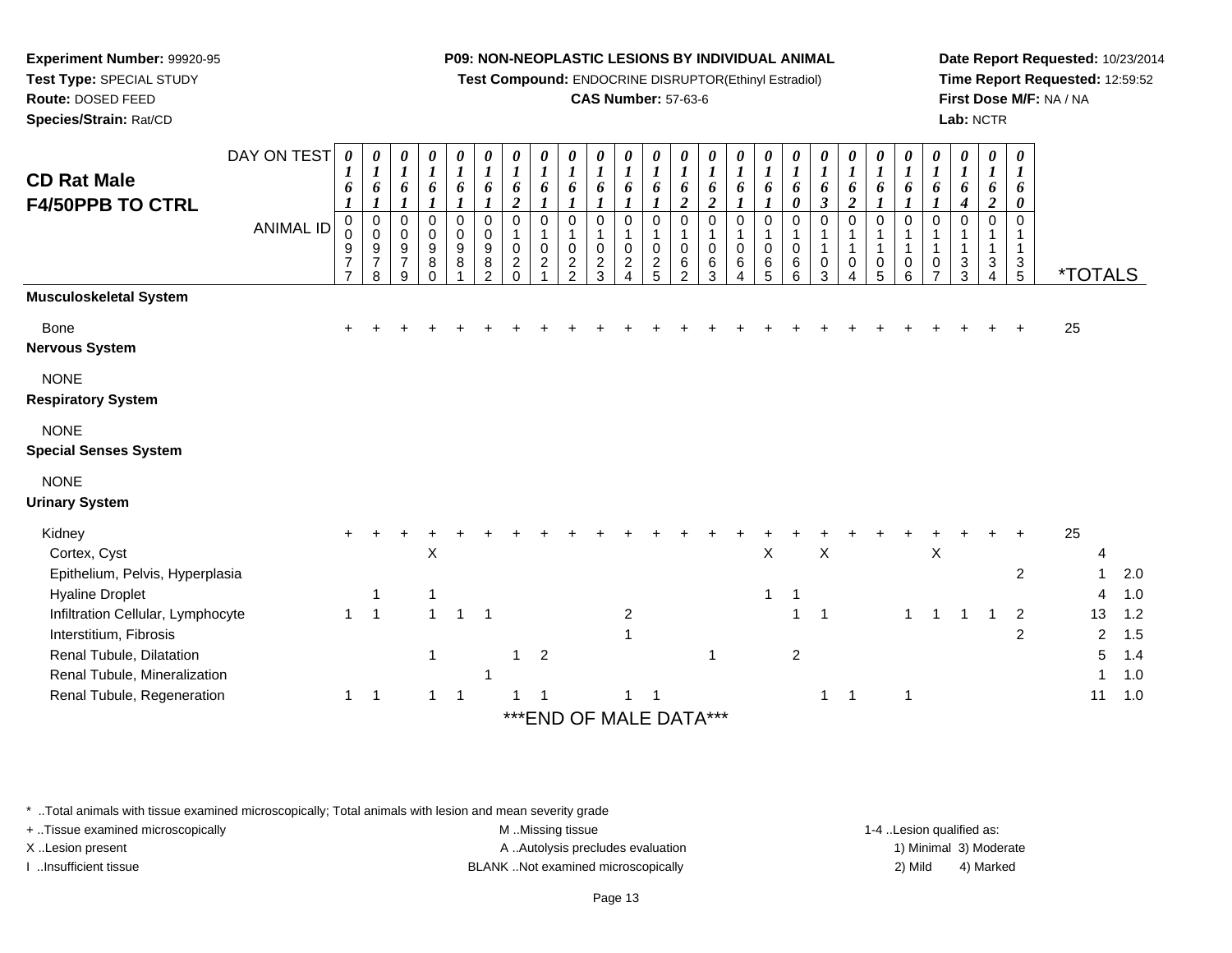**Test Compound:** ENDOCRINE DISRUPTOR(Ethinyl Estradiol)

#### **CAS Number:** 57-63-6

**Date Report Requested:** 10/23/2014**Time Report Requested:** 12:59:52**First Dose M/F:** NA / NA**Lab:** NCTR

| <b>CD Rat Female</b><br><b>CONTROL</b><br>F4                                                                                                                                       | DAY ON TEST<br><b>ANIMAL ID</b> | $\boldsymbol{\theta}$<br>$\bm{l}$<br>6<br>1<br>0<br>0<br>$\boldsymbol{9}$<br>4<br>$\Omega$ | 0<br>1<br>6<br>$\bm{l}$<br>$\pmb{0}$<br>$\mathbf 0$<br>$\boldsymbol{9}$<br>4 | 0<br>$\boldsymbol{l}$<br>6<br>$\boldsymbol{\theta}$<br>0<br>0<br>$\boldsymbol{9}$<br>4<br>$\overline{2}$ | 0<br>$\boldsymbol{l}$<br>6<br>$\pmb{\theta}$<br>0<br>0<br>9<br>$\overline{\mathbf{4}}$<br>3 | 0<br>$\boldsymbol{l}$<br>$\sqrt{5}$<br>$\boldsymbol{9}$<br>$\pmb{0}$<br>$\pmb{0}$<br>$\boldsymbol{9}$<br>$\overline{4}$<br>4 | 0<br>$\boldsymbol{l}$<br>6<br>0<br>$\mathbf 0$<br>$\mathbf 0$<br>$9\,$<br>8<br>3 | 0<br>$\boldsymbol{l}$<br>6<br>0<br>$\pmb{0}$<br>$\pmb{0}$<br>$\boldsymbol{9}$<br>8<br>4 | $\boldsymbol{\theta}$<br>$\boldsymbol{l}$<br>6<br>$\boldsymbol{\theta}$<br>0<br>0<br>$\boldsymbol{9}$<br>8<br>5 | 0<br>$\boldsymbol{l}$<br>$\sqrt{5}$<br>9<br>0<br>0<br>9<br>$\bf 8$<br>6 | 0<br>$\boldsymbol{l}$<br>5<br>9<br>$\mathbf 0$<br>$\mathbf 0$<br>9<br>8<br>$\overline{ }$ | 0<br>$\boldsymbol{l}$<br>6<br>0<br>0<br>1<br>$\mathbf 0$<br>$\overline{c}$<br>6 | 0<br>$\boldsymbol{l}$<br>6<br>$\pmb{\theta}$<br>0<br>1<br>$\mathbf 0$<br>$\boldsymbol{2}$<br>$\overline{7}$ | 0<br>$\boldsymbol{l}$<br>6<br>$\boldsymbol{\theta}$<br>$\mathbf 0$<br>$\mathbf{1}$<br>$\mathbf 0$<br>$\sqrt{2}$<br>8 | 0<br>$\boldsymbol{l}$<br>6<br>$\boldsymbol{\theta}$<br>$\mathbf 0$<br>1<br>$\pmb{0}$<br>$\sqrt{2}$<br>9 | 0<br>$\boldsymbol{l}$<br>6<br>$\boldsymbol{l}$<br>0<br>1<br>$\mathbf 0$<br>6<br>$\overline{7}$ | 0<br>$\boldsymbol{l}$<br>6<br>0<br>0<br>$\mathbf{1}$<br>$\mathbf 0$<br>6<br>8 | 0<br>$\boldsymbol{l}$<br>6<br>0<br>0<br>$\mathbf{1}$<br>$\mathbf 0$<br>$\,6$<br>9 | 0<br>$\boldsymbol{l}$<br>6<br>0<br>0<br>1<br>0<br>$\overline{7}$<br>$\Omega$ | 0<br>$\boldsymbol{l}$<br>6<br>$\boldsymbol{\theta}$<br>0<br>$\mathbf{1}$<br>$\pmb{0}$<br>$\overline{7}$ | 0<br>$\boldsymbol{l}$<br>6<br>0<br>0<br>1<br>$\mathsf 0$<br>$\boldsymbol{7}$<br>$\overline{2}$ | 0<br>$\boldsymbol{l}$<br>6<br>$\boldsymbol{2}$<br>$\pmb{0}$<br>1<br>$\mathbf{1}$<br>0<br>8 | 0<br>$\boldsymbol{l}$<br>6<br>$\overline{2}$<br>$\pmb{0}$<br>$\mathbf{1}$<br>$\mathbf{1}$<br>0<br>9 | 0<br>$\boldsymbol{l}$<br>6<br>$\boldsymbol{2}$<br>$\Omega$<br>$\mathbf 1$<br>$\mathbf 0$ | 0<br>$\boldsymbol{l}$<br>6<br>5<br>$\mathbf 0$<br>1<br>$\mathbf{3}$<br>6 | 0<br>$\boldsymbol{l}$<br>6<br>$\boldsymbol{4}$<br>$\mathbf 0$<br>$\mathbf 3$<br>$\overline{7}$ |                      | <i><b>*TOTALS</b></i>    |     |
|------------------------------------------------------------------------------------------------------------------------------------------------------------------------------------|---------------------------------|--------------------------------------------------------------------------------------------|------------------------------------------------------------------------------|----------------------------------------------------------------------------------------------------------|---------------------------------------------------------------------------------------------|------------------------------------------------------------------------------------------------------------------------------|----------------------------------------------------------------------------------|-----------------------------------------------------------------------------------------|-----------------------------------------------------------------------------------------------------------------|-------------------------------------------------------------------------|-------------------------------------------------------------------------------------------|---------------------------------------------------------------------------------|-------------------------------------------------------------------------------------------------------------|----------------------------------------------------------------------------------------------------------------------|---------------------------------------------------------------------------------------------------------|------------------------------------------------------------------------------------------------|-------------------------------------------------------------------------------|-----------------------------------------------------------------------------------|------------------------------------------------------------------------------|---------------------------------------------------------------------------------------------------------|------------------------------------------------------------------------------------------------|--------------------------------------------------------------------------------------------|-----------------------------------------------------------------------------------------------------|------------------------------------------------------------------------------------------|--------------------------------------------------------------------------|------------------------------------------------------------------------------------------------|----------------------|--------------------------|-----|
| <b>Alimentary System</b><br>Liver<br>Developmental Malformation<br><b>Cardiovascular System</b>                                                                                    |                                 |                                                                                            |                                                                              |                                                                                                          |                                                                                             |                                                                                                                              |                                                                                  |                                                                                         |                                                                                                                 |                                                                         |                                                                                           |                                                                                 |                                                                                                             |                                                                                                                      |                                                                                                         |                                                                                                |                                                                               |                                                                                   |                                                                              |                                                                                                         |                                                                                                |                                                                                            |                                                                                                     | Χ                                                                                        |                                                                          |                                                                                                | 25                   | 1                        |     |
| <b>NONE</b><br><b>Endocrine System</b>                                                                                                                                             |                                 |                                                                                            |                                                                              |                                                                                                          |                                                                                             |                                                                                                                              |                                                                                  |                                                                                         |                                                                                                                 |                                                                         |                                                                                           |                                                                                 |                                                                                                             |                                                                                                                      |                                                                                                         |                                                                                                |                                                                               |                                                                                   |                                                                              |                                                                                                         |                                                                                                |                                                                                            |                                                                                                     |                                                                                          |                                                                          |                                                                                                |                      |                          |     |
| <b>Adrenal Cortex</b><br>Adrenal Medulla<br><b>Pituitary Gland</b><br><b>Thyroid Gland</b><br>Bilateral, Keratin Cyst<br>Keratin Cyst<br><b>General Body System</b><br><b>NONE</b> |                                 |                                                                                            |                                                                              |                                                                                                          |                                                                                             |                                                                                                                              |                                                                                  |                                                                                         |                                                                                                                 |                                                                         |                                                                                           | X                                                                               |                                                                                                             |                                                                                                                      | X                                                                                                       |                                                                                                |                                                                               |                                                                                   |                                                                              |                                                                                                         |                                                                                                |                                                                                            |                                                                                                     |                                                                                          |                                                                          | $\ddot{}$                                                                                      | 25<br>25<br>25<br>25 |                          |     |
| <b>Genital System</b><br><b>Clitoral Gland</b><br>Distended<br>Inflammation, Chronic Active<br>Ovary<br>Cyst                                                                       |                                 |                                                                                            |                                                                              | $\ddot{}$<br>X<br>3                                                                                      |                                                                                             |                                                                                                                              |                                                                                  |                                                                                         |                                                                                                                 |                                                                         |                                                                                           |                                                                                 |                                                                                                             |                                                                                                                      |                                                                                                         | $\ddot{}$<br>Χ<br>3                                                                            |                                                                               |                                                                                   |                                                                              | $X$ $X$                                                                                                 |                                                                                                |                                                                                            |                                                                                                     |                                                                                          | $\ddot{}$<br>X<br>3                                                      | $\pm$                                                                                          | 3<br>25              | 3<br>3<br>$\overline{2}$ | 3.0 |

\* ..Total animals with tissue examined microscopically; Total animals with lesion and mean severity grade

**Experiment Number:** 99920-95**Test Type:** SPECIAL STUDY**Route:** DOSED FEED**Species/Strain:** Rat/CD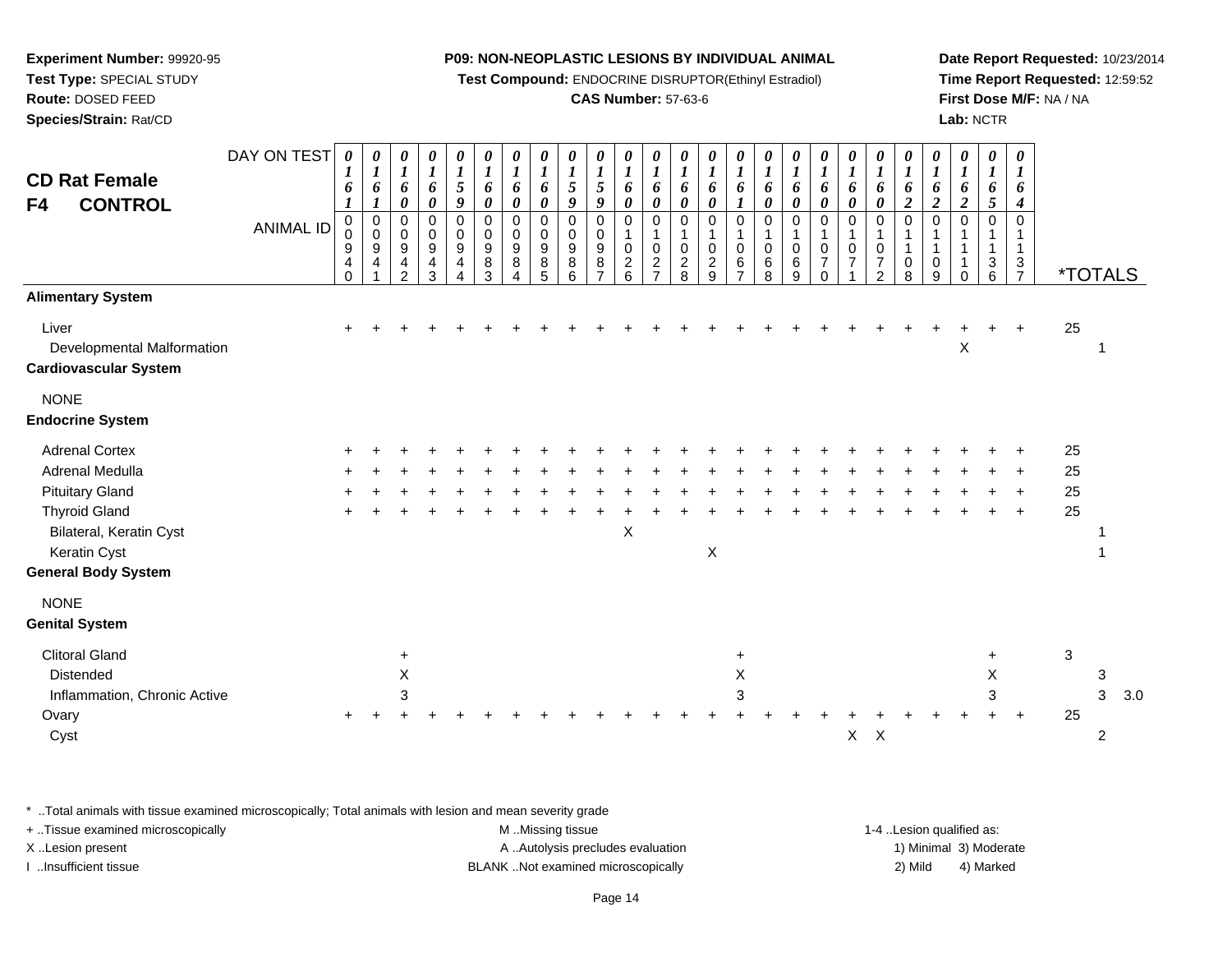**Test Compound:** ENDOCRINE DISRUPTOR(Ethinyl Estradiol)

#### **CAS Number:** 57-63-6

**Date Report Requested:** 10/23/2014**Time Report Requested:** 12:59:52**First Dose M/F:** NA / NA**Lab:** NCTR

| <b>CD Rat Female</b><br><b>CONTROL</b><br>F4 | DAY ON TEST<br><b>ANIMAL ID</b> | $\boldsymbol{\theta}$<br>1<br>6<br>$\boldsymbol{l}$<br>$\pmb{0}$<br>0<br>9<br>4<br>$\Omega$ | $\boldsymbol{\theta}$<br>$\boldsymbol{l}$<br>6<br>$\pmb{0}$<br>$\ddot{\mathbf{0}}$<br>$\boldsymbol{9}$<br>4 | 0<br>1<br>6<br>0<br>0<br>$\mathbf 0$<br>$\boldsymbol{9}$<br>4<br>$\overline{2}$ | 0<br>$\boldsymbol{l}$<br>6<br>0<br>$\pmb{0}$<br>0<br>$\boldsymbol{9}$<br>4<br>3 | 0<br>$\boldsymbol{l}$<br>$\sqrt{5}$<br>9<br>$\pmb{0}$<br>$\mathbf 0$<br>9<br>4 | $\pmb{\theta}$<br>$\boldsymbol{l}$<br>6<br>$\boldsymbol{\theta}$<br>$\pmb{0}$<br>$\mathbf 0$<br>9<br>8<br>3 | 0<br>$\boldsymbol{l}$<br>6<br>$\boldsymbol{\theta}$<br>$\mathbf 0$<br>0<br>9<br>8<br>4 | $\pmb{\theta}$<br>$\boldsymbol{l}$<br>6<br>0<br>$\pmb{0}$<br>0<br>9<br>8<br>5 | $\pmb{\theta}$<br>1<br>$\sqrt{5}$<br>9<br>$\mathbf 0$<br>0<br>9<br>8<br>6 | 0<br>$\boldsymbol{l}$<br>5<br>9<br>$\mathbf 0$<br>$\pmb{0}$<br>$\boldsymbol{9}$<br>$\bf 8$<br>$\overline{7}$ | 0<br>1<br>6<br>0<br>0<br>1<br>$\mathbf 0$<br>$\frac{2}{6}$ | $\pmb{\theta}$<br>$\boldsymbol{l}$<br>6<br>0<br>$\pmb{0}$<br>$\mathbf 0$<br>$\frac{2}{7}$ | 0<br>$\boldsymbol{l}$<br>6<br>$\pmb{\theta}$<br>$\,0\,$<br>1<br>$\pmb{0}$<br>$\frac{2}{8}$ | $\pmb{\theta}$<br>$\boldsymbol{l}$<br>6<br>$\boldsymbol{\theta}$<br>$\mathbf 0$<br>1<br>$\pmb{0}$<br>$\frac{2}{9}$ | 0<br>$\boldsymbol{l}$<br>6<br>$\pmb{0}$<br>1<br>$\pmb{0}$<br>6<br>$\overline{7}$ | 0<br>$\boldsymbol{l}$<br>6<br>0<br>$\pmb{0}$<br>0<br>6<br>8 | $\boldsymbol{\theta}$<br>$\boldsymbol{l}$<br>6<br>0<br>$\mathbf 0$<br>1<br>$\pmb{0}$<br>6<br>9 | 0<br>$\boldsymbol{l}$<br>6<br>$\pmb{\theta}$<br>$\pmb{0}$<br>1<br>$\mathbf 0$<br>$\overline{7}$<br>$\Omega$ | 0<br>$\boldsymbol{l}$<br>6<br>0<br>0<br>$\mathbf{1}$<br>$\pmb{0}$<br>$\overline{7}$ | 0<br>$\boldsymbol{l}$<br>6<br>$\pmb{\theta}$<br>0<br>$\mathbf 1$<br>$\pmb{0}$<br>$\frac{7}{2}$ | $\boldsymbol{\theta}$<br>$\boldsymbol{l}$<br>6<br>$\boldsymbol{2}$<br>$\mbox{O}$<br>1<br>$\mathbf{1}$<br>$\boldsymbol{0}$<br>8 | 0<br>$\boldsymbol{l}$<br>6<br>$\boldsymbol{2}$<br>$\mathbf 0$<br>1<br>$\mathbf{1}$<br>$\boldsymbol{0}$<br>9 | 0<br>$\boldsymbol{l}$<br>6<br>$\boldsymbol{2}$<br>$\pmb{0}$<br>1<br>1<br>1<br>$\Omega$ | 0<br>$\boldsymbol{l}$<br>6<br>5<br>0<br>$\mathbf 1$<br>$^3$ 6 | $\boldsymbol{\theta}$<br>$\boldsymbol{I}$<br>6<br>4<br>$\pmb{0}$<br>-1<br>$\mathbf{1}$<br>$\boldsymbol{3}$<br>$\overline{7}$ |    | <i><b>*TOTALS</b></i> |
|----------------------------------------------|---------------------------------|---------------------------------------------------------------------------------------------|-------------------------------------------------------------------------------------------------------------|---------------------------------------------------------------------------------|---------------------------------------------------------------------------------|--------------------------------------------------------------------------------|-------------------------------------------------------------------------------------------------------------|----------------------------------------------------------------------------------------|-------------------------------------------------------------------------------|---------------------------------------------------------------------------|--------------------------------------------------------------------------------------------------------------|------------------------------------------------------------|-------------------------------------------------------------------------------------------|--------------------------------------------------------------------------------------------|--------------------------------------------------------------------------------------------------------------------|----------------------------------------------------------------------------------|-------------------------------------------------------------|------------------------------------------------------------------------------------------------|-------------------------------------------------------------------------------------------------------------|-------------------------------------------------------------------------------------|------------------------------------------------------------------------------------------------|--------------------------------------------------------------------------------------------------------------------------------|-------------------------------------------------------------------------------------------------------------|----------------------------------------------------------------------------------------|---------------------------------------------------------------|------------------------------------------------------------------------------------------------------------------------------|----|-----------------------|
| <b>Diestrus</b>                              |                                 | $\mathsf{X}$                                                                                |                                                                                                             | X                                                                               | $\sf X$                                                                         | $\times$                                                                       |                                                                                                             |                                                                                        | $\boldsymbol{\mathsf{X}}$                                                     |                                                                           |                                                                                                              |                                                            |                                                                                           |                                                                                            |                                                                                                                    |                                                                                  |                                                             |                                                                                                |                                                                                                             |                                                                                     |                                                                                                |                                                                                                                                |                                                                                                             |                                                                                        | X                                                             |                                                                                                                              |    | 6                     |
| Estrus                                       |                                 |                                                                                             |                                                                                                             |                                                                                 |                                                                                 |                                                                                | $X$ $X$                                                                                                     |                                                                                        |                                                                               |                                                                           |                                                                                                              | $X$ $X$                                                    |                                                                                           |                                                                                            | $\boldsymbol{\mathsf{X}}$                                                                                          |                                                                                  |                                                             |                                                                                                |                                                                                                             |                                                                                     | X                                                                                              |                                                                                                                                | $\boldsymbol{\mathsf{X}}$                                                                                   |                                                                                        |                                                               |                                                                                                                              |    |                       |
| Follicle, Cyst                               |                                 |                                                                                             |                                                                                                             |                                                                                 |                                                                                 |                                                                                |                                                                                                             |                                                                                        |                                                                               |                                                                           |                                                                                                              |                                                            |                                                                                           |                                                                                            |                                                                                                                    |                                                                                  |                                                             |                                                                                                |                                                                                                             |                                                                                     |                                                                                                |                                                                                                                                |                                                                                                             |                                                                                        | $\boldsymbol{\mathsf{X}}$                                     |                                                                                                                              |    |                       |
| Metestrus                                    |                                 |                                                                                             |                                                                                                             |                                                                                 |                                                                                 |                                                                                |                                                                                                             |                                                                                        |                                                                               |                                                                           |                                                                                                              |                                                            | $\mathsf X$                                                                               |                                                                                            |                                                                                                                    |                                                                                  |                                                             | $\mathsf X$                                                                                    |                                                                                                             |                                                                                     |                                                                                                |                                                                                                                                |                                                                                                             | X                                                                                      |                                                               | $\mathsf X$                                                                                                                  |    |                       |
| Proestrus                                    |                                 |                                                                                             | X                                                                                                           |                                                                                 |                                                                                 |                                                                                |                                                                                                             |                                                                                        |                                                                               | X                                                                         |                                                                                                              |                                                            |                                                                                           | X                                                                                          |                                                                                                                    |                                                                                  | $X$ $X$                                                     |                                                                                                |                                                                                                             | $X$ $X$                                                                             |                                                                                                | $\mathsf{X}$                                                                                                                   |                                                                                                             |                                                                                        |                                                               |                                                                                                                              |    | 8                     |
| Oviduct                                      |                                 |                                                                                             |                                                                                                             |                                                                                 |                                                                                 |                                                                                |                                                                                                             |                                                                                        |                                                                               |                                                                           |                                                                                                              |                                                            |                                                                                           |                                                                                            |                                                                                                                    |                                                                                  |                                                             |                                                                                                |                                                                                                             |                                                                                     |                                                                                                |                                                                                                                                |                                                                                                             |                                                                                        |                                                               |                                                                                                                              | 25 |                       |
| Uterus                                       |                                 | ÷                                                                                           |                                                                                                             |                                                                                 |                                                                                 |                                                                                |                                                                                                             |                                                                                        |                                                                               |                                                                           |                                                                                                              |                                                            |                                                                                           |                                                                                            |                                                                                                                    |                                                                                  |                                                             |                                                                                                |                                                                                                             |                                                                                     |                                                                                                |                                                                                                                                |                                                                                                             |                                                                                        |                                                               |                                                                                                                              | 25 |                       |
| <b>Diestrus</b>                              |                                 |                                                                                             |                                                                                                             | $\mathsf{X}$                                                                    | X                                                                               | $\mathsf{X}$                                                                   |                                                                                                             |                                                                                        | $\boldsymbol{\mathsf{X}}$                                                     |                                                                           |                                                                                                              |                                                            |                                                                                           |                                                                                            |                                                                                                                    |                                                                                  |                                                             |                                                                                                |                                                                                                             |                                                                                     |                                                                                                |                                                                                                                                |                                                                                                             |                                                                                        | X                                                             |                                                                                                                              |    | 5                     |
| Estrus                                       |                                 |                                                                                             |                                                                                                             |                                                                                 |                                                                                 |                                                                                | $X$ $X$                                                                                                     |                                                                                        |                                                                               |                                                                           |                                                                                                              | $X$ $X$                                                    |                                                                                           |                                                                                            | $\boldsymbol{\mathsf{X}}$                                                                                          |                                                                                  |                                                             |                                                                                                |                                                                                                             |                                                                                     | X                                                                                              |                                                                                                                                | $\boldsymbol{\mathsf{X}}$                                                                                   |                                                                                        |                                                               |                                                                                                                              |    |                       |
| <b>Metestrus</b>                             |                                 | $\boldsymbol{\mathsf{X}}$                                                                   |                                                                                                             |                                                                                 |                                                                                 |                                                                                |                                                                                                             |                                                                                        |                                                                               |                                                                           |                                                                                                              |                                                            | X                                                                                         |                                                                                            |                                                                                                                    |                                                                                  |                                                             | $\mathsf X$                                                                                    |                                                                                                             |                                                                                     |                                                                                                |                                                                                                                                |                                                                                                             | $\mathsf{X}$                                                                           |                                                               | $\boldsymbol{\mathsf{X}}$                                                                                                    |    | 5                     |
| Proestrus                                    |                                 |                                                                                             | X                                                                                                           |                                                                                 |                                                                                 |                                                                                |                                                                                                             |                                                                                        |                                                                               | $\mathsf X$                                                               |                                                                                                              |                                                            |                                                                                           | $\mathsf X$                                                                                |                                                                                                                    | $\mathsf X$                                                                      | $\mathsf{X}$                                                |                                                                                                | $X$ $X$                                                                                                     |                                                                                     |                                                                                                | $\boldsymbol{\mathsf{X}}$                                                                                                      |                                                                                                             |                                                                                        |                                                               |                                                                                                                              |    | 8                     |
| Vagina                                       |                                 | $\ddot{}$                                                                                   |                                                                                                             |                                                                                 |                                                                                 |                                                                                |                                                                                                             |                                                                                        |                                                                               |                                                                           |                                                                                                              |                                                            |                                                                                           |                                                                                            |                                                                                                                    |                                                                                  |                                                             |                                                                                                |                                                                                                             |                                                                                     |                                                                                                |                                                                                                                                |                                                                                                             |                                                                                        |                                                               |                                                                                                                              | 25 |                       |
| <b>Diestrus</b>                              |                                 | $\boldsymbol{\mathsf{X}}$                                                                   |                                                                                                             | X                                                                               | X                                                                               | $\mathsf{X}$                                                                   |                                                                                                             |                                                                                        | X                                                                             |                                                                           |                                                                                                              |                                                            |                                                                                           |                                                                                            |                                                                                                                    |                                                                                  |                                                             |                                                                                                |                                                                                                             |                                                                                     |                                                                                                |                                                                                                                                |                                                                                                             |                                                                                        |                                                               |                                                                                                                              |    | 5                     |
| Estrus                                       |                                 |                                                                                             |                                                                                                             |                                                                                 |                                                                                 |                                                                                |                                                                                                             | $X$ $X$                                                                                |                                                                               |                                                                           |                                                                                                              | $X$ $X$                                                    |                                                                                           |                                                                                            | X                                                                                                                  |                                                                                  | X                                                           |                                                                                                |                                                                                                             |                                                                                     | X                                                                                              |                                                                                                                                | $\boldsymbol{\mathsf{X}}$                                                                                   |                                                                                        |                                                               |                                                                                                                              |    | 8                     |
| Metestrus                                    |                                 |                                                                                             |                                                                                                             |                                                                                 |                                                                                 |                                                                                |                                                                                                             |                                                                                        |                                                                               |                                                                           |                                                                                                              |                                                            | $\mathsf X$                                                                               |                                                                                            |                                                                                                                    |                                                                                  |                                                             | $\mathsf X$                                                                                    |                                                                                                             |                                                                                     |                                                                                                |                                                                                                                                |                                                                                                             | $\mathsf{X}$                                                                           |                                                               | $X$ $X$                                                                                                                      |    | 5                     |
| Proestrus                                    |                                 |                                                                                             | X                                                                                                           |                                                                                 |                                                                                 |                                                                                |                                                                                                             |                                                                                        |                                                                               | $\boldsymbol{\mathsf{X}}$                                                 |                                                                                                              |                                                            |                                                                                           | $\mathsf X$                                                                                |                                                                                                                    | $\mathsf X$                                                                      |                                                             |                                                                                                |                                                                                                             | $X$ $X$                                                                             |                                                                                                | $\mathsf{X}$                                                                                                                   |                                                                                                             |                                                                                        |                                                               |                                                                                                                              |    | $\overline{7}$        |
| <b>Hematopoietic System</b>                  |                                 |                                                                                             |                                                                                                             |                                                                                 |                                                                                 |                                                                                |                                                                                                             |                                                                                        |                                                                               |                                                                           |                                                                                                              |                                                            |                                                                                           |                                                                                            |                                                                                                                    |                                                                                  |                                                             |                                                                                                |                                                                                                             |                                                                                     |                                                                                                |                                                                                                                                |                                                                                                             |                                                                                        |                                                               |                                                                                                                              |    |                       |
| <b>Bone Marrow</b>                           |                                 |                                                                                             |                                                                                                             |                                                                                 |                                                                                 |                                                                                |                                                                                                             |                                                                                        |                                                                               |                                                                           |                                                                                                              |                                                            |                                                                                           |                                                                                            |                                                                                                                    |                                                                                  |                                                             |                                                                                                |                                                                                                             |                                                                                     |                                                                                                |                                                                                                                                |                                                                                                             |                                                                                        |                                                               |                                                                                                                              | 25 |                       |
| Spleen                                       |                                 |                                                                                             |                                                                                                             |                                                                                 |                                                                                 |                                                                                |                                                                                                             |                                                                                        |                                                                               |                                                                           |                                                                                                              |                                                            |                                                                                           |                                                                                            |                                                                                                                    |                                                                                  |                                                             |                                                                                                |                                                                                                             |                                                                                     |                                                                                                |                                                                                                                                |                                                                                                             |                                                                                        |                                                               |                                                                                                                              | 25 |                       |
| Thymus                                       |                                 |                                                                                             |                                                                                                             |                                                                                 |                                                                                 |                                                                                |                                                                                                             |                                                                                        |                                                                               |                                                                           |                                                                                                              |                                                            |                                                                                           |                                                                                            |                                                                                                                    |                                                                                  |                                                             |                                                                                                |                                                                                                             |                                                                                     |                                                                                                |                                                                                                                                |                                                                                                             |                                                                                        |                                                               | $\ddot{}$                                                                                                                    | 25 |                       |
| <b>Integumentary System</b>                  |                                 |                                                                                             |                                                                                                             |                                                                                 |                                                                                 |                                                                                |                                                                                                             |                                                                                        |                                                                               |                                                                           |                                                                                                              |                                                            |                                                                                           |                                                                                            |                                                                                                                    |                                                                                  |                                                             |                                                                                                |                                                                                                             |                                                                                     |                                                                                                |                                                                                                                                |                                                                                                             |                                                                                        |                                                               |                                                                                                                              |    |                       |
| Mammary Gland                                |                                 | $\ddot{}$                                                                                   |                                                                                                             |                                                                                 |                                                                                 |                                                                                |                                                                                                             |                                                                                        |                                                                               |                                                                           |                                                                                                              |                                                            |                                                                                           |                                                                                            |                                                                                                                    |                                                                                  |                                                             |                                                                                                |                                                                                                             |                                                                                     |                                                                                                |                                                                                                                                |                                                                                                             |                                                                                        |                                                               |                                                                                                                              | 25 |                       |
|                                              |                                 |                                                                                             |                                                                                                             |                                                                                 |                                                                                 |                                                                                |                                                                                                             |                                                                                        |                                                                               |                                                                           |                                                                                                              |                                                            |                                                                                           |                                                                                            |                                                                                                                    |                                                                                  |                                                             |                                                                                                |                                                                                                             |                                                                                     |                                                                                                |                                                                                                                                |                                                                                                             |                                                                                        |                                                               |                                                                                                                              |    |                       |

\* ..Total animals with tissue examined microscopically; Total animals with lesion and mean severity grade

| + Tissue examined microscopically | M Missing tissue                   | 1-4 Lesion qualified as: |                        |
|-----------------------------------|------------------------------------|--------------------------|------------------------|
| X Lesion present                  | A Autolysis precludes evaluation   |                          | 1) Minimal 3) Moderate |
| …Insufficient tissue              | BLANK Not examined microscopically | 2) Mild                  | 4) Marked              |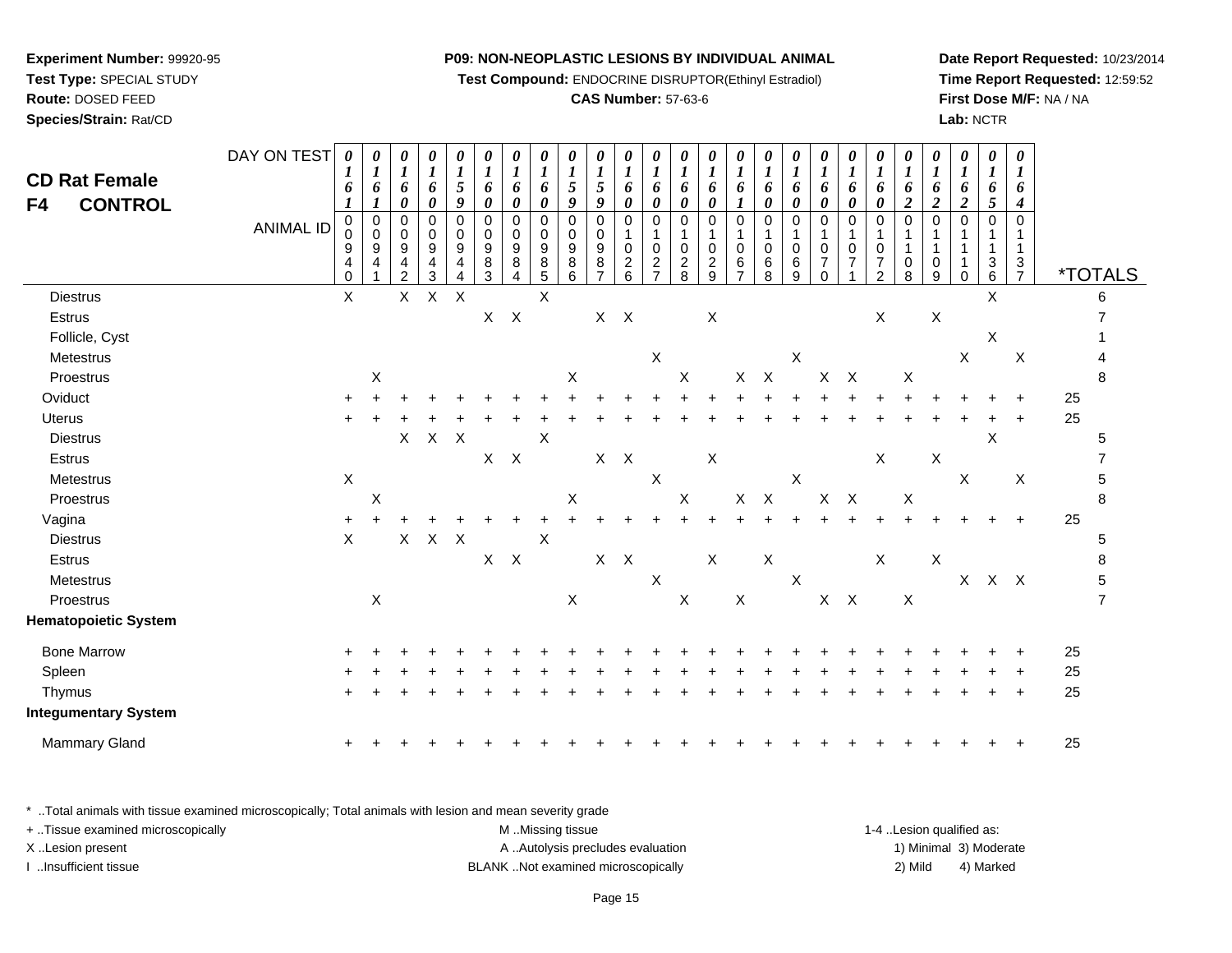**Test Compound:** ENDOCRINE DISRUPTOR(Ethinyl Estradiol)

#### **CAS Number:** 57-63-6

**Date Report Requested:** 10/23/2014**Time Report Requested:** 12:59:52**First Dose M/F:** NA / NA**Lab:** NCTR

| <b>CD Rat Female</b><br><b>CONTROL</b><br>F4                                   | DAY ON TEST<br><b>ANIMAL ID</b> | 0<br>1<br>6<br>0<br>0<br>9<br>4<br>0 | 0<br>$\boldsymbol{l}$<br>6<br>$\pmb{0}$<br>$\pmb{0}$<br>9<br>$\overline{4}$ | 0<br>$\boldsymbol{l}$<br>6<br>0<br>0<br>0<br>$\boldsymbol{9}$<br>4<br>$\overline{2}$ | 0<br>$\boldsymbol{I}$<br>6<br>0<br>0<br>$\pmb{0}$<br>$\boldsymbol{9}$<br>$\overline{\mathbf{4}}$<br>3 | 0<br>$\boldsymbol{l}$<br>$\sqrt{5}$<br>9<br>0<br>$\mathbf 0$<br>$9\,$<br>4 | 0<br>$\boldsymbol{l}$<br>6<br>0<br>$\mathbf 0$<br>$\mathbf 0$<br>$\boldsymbol{9}$<br>8<br>$\mathbf{3}$ | 0<br>$\boldsymbol{l}$<br>6<br>0<br>0<br>0<br>9<br>8 | 0<br>1<br>6<br>0<br>0<br>0<br>9<br>8<br>5 | 0<br>5<br>9<br>$\Omega$<br>0<br>9<br>8<br>6 | 0<br>$\mathfrak{s}$<br>9<br>$\mathbf 0$<br>0<br>$\boldsymbol{9}$<br>8 | 0<br>6<br>0<br>0<br>0<br>$\overline{c}$<br>6 | 0<br>$\boldsymbol{l}$<br>6<br>0<br>0<br>$\mathsf 0$<br>$\boldsymbol{2}$<br>$\overline{ }$ | 0<br>$\boldsymbol{l}$<br>6<br>0<br>0<br>$\mathbf{1}$<br>$\pmb{0}$<br>$\frac{2}{8}$ | 0<br>$\boldsymbol{l}$<br>6<br>$\boldsymbol{\theta}$<br>$\mathbf 0$<br>1<br>$\mathbf 0$<br>$\frac{2}{9}$ | 0<br>$\boldsymbol{l}$<br>6<br>$\boldsymbol{l}$<br>0<br>$\mathbf 1$<br>$\pmb{0}$<br>$\,6$<br>$\overline{z}$ | 0<br>$\boldsymbol{l}$<br>6<br>0<br>0<br>0<br>6<br>8 | 0<br>1<br>6<br>0<br>0<br>0<br>6<br>9 | 0<br>$\boldsymbol{l}$<br>6<br>0<br>0<br>$\pmb{0}$<br>$\overline{7}$<br>$\Omega$ | 0<br>1<br>6<br>0<br>0<br>0<br>$\overline{7}$ | $\pmb{\theta}$<br>$\boldsymbol{l}$<br>6<br>0<br>0<br>1<br>$\mathbf 0$<br>$\overline{7}$<br>$\overline{2}$ | 0<br>$\boldsymbol{l}$<br>6<br>$\overline{c}$<br>$\mathbf 0$<br>$\pmb{0}$<br>8 | 0<br>$\boldsymbol{l}$<br>6<br>$\boldsymbol{2}$<br>$\Omega$<br>0<br>9 | $\pmb{\theta}$<br>$\boldsymbol{l}$<br>6<br>$\boldsymbol{2}$<br>$\Omega$ | $\pmb{\theta}$<br>$\boldsymbol{l}$<br>6<br>5<br>0<br>3<br>6 | $\pmb{\theta}$<br>$\boldsymbol{l}$<br>6<br>$\boldsymbol{4}$<br>$\mathbf 0$<br>$\mathbf{1}$<br>$\frac{3}{7}$ |    | <i><b>*TOTALS</b></i> |            |
|--------------------------------------------------------------------------------|---------------------------------|--------------------------------------|-----------------------------------------------------------------------------|--------------------------------------------------------------------------------------|-------------------------------------------------------------------------------------------------------|----------------------------------------------------------------------------|--------------------------------------------------------------------------------------------------------|-----------------------------------------------------|-------------------------------------------|---------------------------------------------|-----------------------------------------------------------------------|----------------------------------------------|-------------------------------------------------------------------------------------------|------------------------------------------------------------------------------------|---------------------------------------------------------------------------------------------------------|------------------------------------------------------------------------------------------------------------|-----------------------------------------------------|--------------------------------------|---------------------------------------------------------------------------------|----------------------------------------------|-----------------------------------------------------------------------------------------------------------|-------------------------------------------------------------------------------|----------------------------------------------------------------------|-------------------------------------------------------------------------|-------------------------------------------------------------|-------------------------------------------------------------------------------------------------------------|----|-----------------------|------------|
| Alveolus, Hyperplasia<br>Lobules, Hyperplasia<br><b>Musculoskeletal System</b> |                                 |                                      |                                                                             |                                                                                      | 1                                                                                                     | $\overline{2}$                                                             | 2                                                                                                      | $\overline{2}$<br>1                                 |                                           |                                             |                                                                       |                                              |                                                                                           |                                                                                    | $\overline{2}$                                                                                          |                                                                                                            |                                                     |                                      |                                                                                 |                                              |                                                                                                           |                                                                               | 3<br>1                                                               | 3                                                                       |                                                             |                                                                                                             |    | 11<br>$\overline{4}$  | 1.7<br>1.0 |
| Bone<br><b>Nervous System</b>                                                  |                                 | $+$                                  |                                                                             |                                                                                      |                                                                                                       |                                                                            |                                                                                                        |                                                     |                                           |                                             |                                                                       |                                              |                                                                                           |                                                                                    |                                                                                                         |                                                                                                            |                                                     |                                      |                                                                                 |                                              |                                                                                                           |                                                                               |                                                                      |                                                                         |                                                             |                                                                                                             | 25 |                       |            |
| <b>NONE</b><br><b>Respiratory System</b>                                       |                                 |                                      |                                                                             |                                                                                      |                                                                                                       |                                                                            |                                                                                                        |                                                     |                                           |                                             |                                                                       |                                              |                                                                                           |                                                                                    |                                                                                                         |                                                                                                            |                                                     |                                      |                                                                                 |                                              |                                                                                                           |                                                                               |                                                                      |                                                                         |                                                             |                                                                                                             |    |                       |            |
| <b>NONE</b><br><b>Special Senses System</b>                                    |                                 |                                      |                                                                             |                                                                                      |                                                                                                       |                                                                            |                                                                                                        |                                                     |                                           |                                             |                                                                       |                                              |                                                                                           |                                                                                    |                                                                                                         |                                                                                                            |                                                     |                                      |                                                                                 |                                              |                                                                                                           |                                                                               |                                                                      |                                                                         |                                                             |                                                                                                             |    |                       |            |
| <b>NONE</b><br><b>Urinary System</b>                                           |                                 |                                      |                                                                             |                                                                                      |                                                                                                       |                                                                            |                                                                                                        |                                                     |                                           |                                             |                                                                       |                                              |                                                                                           |                                                                                    |                                                                                                         |                                                                                                            |                                                     |                                      |                                                                                 |                                              |                                                                                                           |                                                                               |                                                                      |                                                                         |                                                             |                                                                                                             |    |                       |            |
| Kidney<br>Cortex, Cyst<br>Renal Tubule, Mineralization                         |                                 | $\pm$<br>1                           | 2                                                                           |                                                                                      | X                                                                                                     |                                                                            |                                                                                                        | $\mathfrak{p}$                                      | X<br>2                                    | 2                                           | З                                                                     |                                              |                                                                                           |                                                                                    |                                                                                                         |                                                                                                            |                                                     | З                                    | 2                                                                               |                                              |                                                                                                           |                                                                               |                                                                      |                                                                         | $\overline{2}$                                              | 3                                                                                                           | 25 | 2<br>24               | 1.5        |

\* ..Total animals with tissue examined microscopically; Total animals with lesion and mean severity grade

**Experiment Number:** 99920-95**Test Type:** SPECIAL STUDY**Route:** DOSED FEED**Species/Strain:** Rat/CD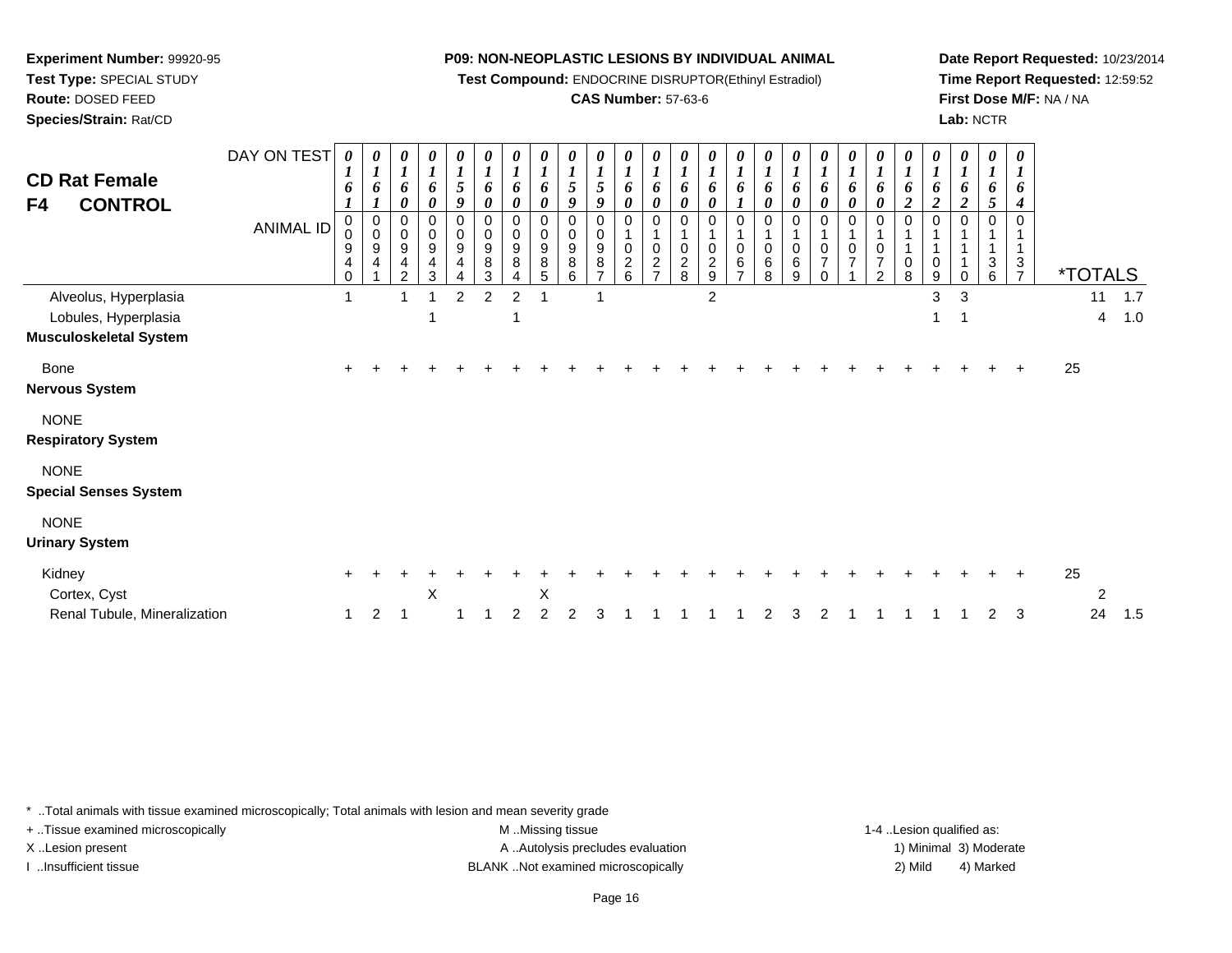**Test Compound:** ENDOCRINE DISRUPTOR(Ethinyl Estradiol)

#### **CAS Number:** 57-63-6

*0 1 6*

*0 1 6*

*0 1 6*

*0 1 6*

*0 1 6*

*0 1 6*

*0 1 6*

 $X$  X  $X$  4

*0 1 6*

*0 1 6*

*0 1 6*

*0 1 6*

*0 1 6*

*0 16*

**Date Report Requested:** 10/23/2014**Time Report Requested:** 12:59:53**First Dose M/F:** NA / NA**Lab:** NCTR

3 \*TOTALS

| <b>F4/2PPB TO CTRL</b>                    |                  | 1                         | 1                             |                            | $\boldsymbol{l}$                                                    |                                                | $\boldsymbol{2}$      | 2                     | 1                                    |                         | 1                                                                |                                      |                       |                  |                                    |                                            | 0                                        | 0                                         | 1                                            |                                         |                                                      |                                                    |                               | $5\overline{)}$ | 5                            | 5                                |         |
|-------------------------------------------|------------------|---------------------------|-------------------------------|----------------------------|---------------------------------------------------------------------|------------------------------------------------|-----------------------|-----------------------|--------------------------------------|-------------------------|------------------------------------------------------------------|--------------------------------------|-----------------------|------------------|------------------------------------|--------------------------------------------|------------------------------------------|-------------------------------------------|----------------------------------------------|-----------------------------------------|------------------------------------------------------|----------------------------------------------------|-------------------------------|-----------------|------------------------------|----------------------------------|---------|
|                                           | <b>ANIMAL ID</b> | 0<br>0<br>9<br>4<br>5     | $\pmb{0}$<br>0<br>9<br>4<br>6 | $\mathbf 0$<br>0<br>9<br>4 | $\mathbf 0$<br>$\pmb{0}$<br>$\boldsymbol{9}$<br>$\overline{4}$<br>8 | $\mathbf 0$<br>0<br>$\boldsymbol{9}$<br>4<br>9 | 0<br>0<br>9<br>8<br>8 | 0<br>0<br>9<br>8<br>9 | 0<br>0<br>9<br>$\boldsymbol{9}$<br>0 | 0<br>0<br>9<br>9        | 0<br>0<br>$\boldsymbol{9}$<br>$\boldsymbol{9}$<br>$\mathfrak{p}$ | 0<br>0<br>9<br>$\boldsymbol{9}$<br>3 | 0<br>1<br>0<br>3<br>0 | 0<br>1<br>0<br>3 | 0<br>1<br>0<br>3<br>$\mathfrak{p}$ | 0<br>$\mathbf 1$<br>0<br>$\mathbf{3}$<br>3 | 0<br>$\mathbf 1$<br>0<br>$\sqrt{3}$<br>4 | $\mathbf 0$<br>$\mathbf 1$<br>0<br>3<br>5 | 0<br>$\mathbf 1$<br>0<br>$\overline{7}$<br>3 | $\mathbf 0$<br>1<br>0<br>$\overline{7}$ | $\mathbf 0$<br>1<br>$\pmb{0}$<br>$\overline{7}$<br>5 | $\pmb{0}$<br>1<br>$\pmb{0}$<br>$\overline{7}$<br>6 | 0<br>1<br>0<br>$\overline{7}$ | 0               | $\mathbf 0$<br>-1<br>-1<br>2 | $\mathbf 0$<br>$\mathbf{1}$<br>3 | *TOT.   |
| <b>Alimentary System</b>                  |                  |                           |                               |                            |                                                                     |                                                |                       |                       |                                      |                         |                                                                  |                                      |                       |                  |                                    |                                            |                                          |                                           |                                              |                                         |                                                      |                                                    |                               |                 |                              |                                  |         |
| <b>NONE</b>                               |                  |                           |                               |                            |                                                                     |                                                |                       |                       |                                      |                         |                                                                  |                                      |                       |                  |                                    |                                            |                                          |                                           |                                              |                                         |                                                      |                                                    |                               |                 |                              |                                  |         |
| <b>Cardiovascular System</b>              |                  |                           |                               |                            |                                                                     |                                                |                       |                       |                                      |                         |                                                                  |                                      |                       |                  |                                    |                                            |                                          |                                           |                                              |                                         |                                                      |                                                    |                               |                 |                              |                                  |         |
| <b>NONE</b><br><b>Endocrine System</b>    |                  |                           |                               |                            |                                                                     |                                                |                       |                       |                                      |                         |                                                                  |                                      |                       |                  |                                    |                                            |                                          |                                           |                                              |                                         |                                                      |                                                    |                               |                 |                              |                                  |         |
| <b>NONE</b><br><b>General Body System</b> |                  |                           |                               |                            |                                                                     |                                                |                       |                       |                                      |                         |                                                                  |                                      |                       |                  |                                    |                                            |                                          |                                           |                                              |                                         |                                                      |                                                    |                               |                 |                              |                                  |         |
| <b>NONE</b>                               |                  |                           |                               |                            |                                                                     |                                                |                       |                       |                                      |                         |                                                                  |                                      |                       |                  |                                    |                                            |                                          |                                           |                                              |                                         |                                                      |                                                    |                               |                 |                              |                                  |         |
| <b>Genital System</b>                     |                  |                           |                               |                            |                                                                     |                                                |                       |                       |                                      |                         |                                                                  |                                      |                       |                  |                                    |                                            |                                          |                                           |                                              |                                         |                                                      |                                                    |                               |                 |                              |                                  |         |
| Ovary<br>Cyst                             |                  | $\ddot{}$                 |                               |                            |                                                                     |                                                |                       |                       |                                      |                         |                                                                  |                                      |                       |                  |                                    | X                                          |                                          |                                           |                                              |                                         |                                                      |                                                    |                               |                 |                              | $\ddot{}$                        | 25      |
| <b>Diestrus</b>                           |                  |                           | $\boldsymbol{\mathsf{X}}$     |                            |                                                                     |                                                |                       |                       |                                      |                         |                                                                  | X                                    |                       |                  |                                    |                                            |                                          |                                           | $\boldsymbol{X}$                             |                                         | $\mathsf X$                                          |                                                    |                               |                 | $X$ $X$ $X$                  |                                  |         |
| Estrus<br>Metestrus                       |                  | $\boldsymbol{\mathsf{X}}$ |                               |                            | $X$ $X$ $X$                                                         |                                                |                       | $\mathsf X$           |                                      | $X$ $X$                 | $\boldsymbol{\mathsf{X}}$                                        |                                      | $\mathsf X$           | $\mathsf{X}$     |                                    | X                                          |                                          | $\boldsymbol{\mathsf{X}}$                 |                                              |                                         |                                                      |                                                    | $X$ $X$                       |                 |                              |                                  | 11<br>3 |
| Proestrus                                 |                  |                           |                               |                            |                                                                     |                                                | X                     |                       |                                      |                         |                                                                  |                                      |                       |                  | X                                  |                                            | X                                        |                                           |                                              | X                                       |                                                      |                                                    |                               |                 |                              |                                  | 4       |
| Oviduct                                   |                  |                           |                               |                            |                                                                     |                                                |                       |                       |                                      |                         |                                                                  |                                      |                       |                  |                                    |                                            |                                          |                                           |                                              |                                         |                                                      |                                                    |                               |                 |                              | $\ddot{}$                        | 25      |
| Uterus                                    |                  | ÷                         |                               |                            |                                                                     |                                                |                       |                       |                                      |                         |                                                                  |                                      |                       |                  |                                    |                                            |                                          |                                           |                                              |                                         |                                                      |                                                    |                               |                 |                              |                                  | 25      |
| <b>Diestrus</b>                           |                  |                           | $\boldsymbol{\mathsf{X}}$     |                            |                                                                     |                                                |                       |                       |                                      |                         |                                                                  | $\mathsf X$                          |                       |                  |                                    |                                            |                                          |                                           | $\boldsymbol{\mathsf{X}}$                    |                                         |                                                      |                                                    |                               | $\mathsf{X}$    |                              | $X$ $X$                          | 6       |
| Estrus                                    |                  | $\mathsf X$               |                               |                            | X X X                                                               |                                                |                       |                       |                                      | $\mathsf{X}-\mathsf{X}$ |                                                                  |                                      | X                     | $\mathsf{X}$     |                                    |                                            |                                          | Χ                                         |                                              |                                         |                                                      |                                                    | $X$ $X$                       |                 |                              |                                  | 11      |

\* ..Total animals with tissue examined microscopically; Total animals with lesion and mean severity grade

s  $X$ 

+ ..Tissue examined microscopically examined microscopically examined as: M ..Missing tissue 1-4 ..Lesion qualified as: X..Lesion present **A ..**Autolysis precludes evaluation A ..Autolysis precludes evaluation 1) Minimal 3) Moderate I ..Insufficient tissue BLANK ..Not examined microscopically 2) Mild 4) Marked

#### **Test Type:** SPECIAL STUDY**Route:** DOSED FEED

**Species/Strain:** Rat/CD

# **Experiment Number:** 99920-95

**CD Rat Female**

**Metestrus** 

*0 1 6*

*0 1 6*

*0 1 6*

*0 1 6*

*0 1 6*

*0 1 6*

*0 1 6*

*0 1 6*

*0 1 6*

*0 1 6*

DAY ON TEST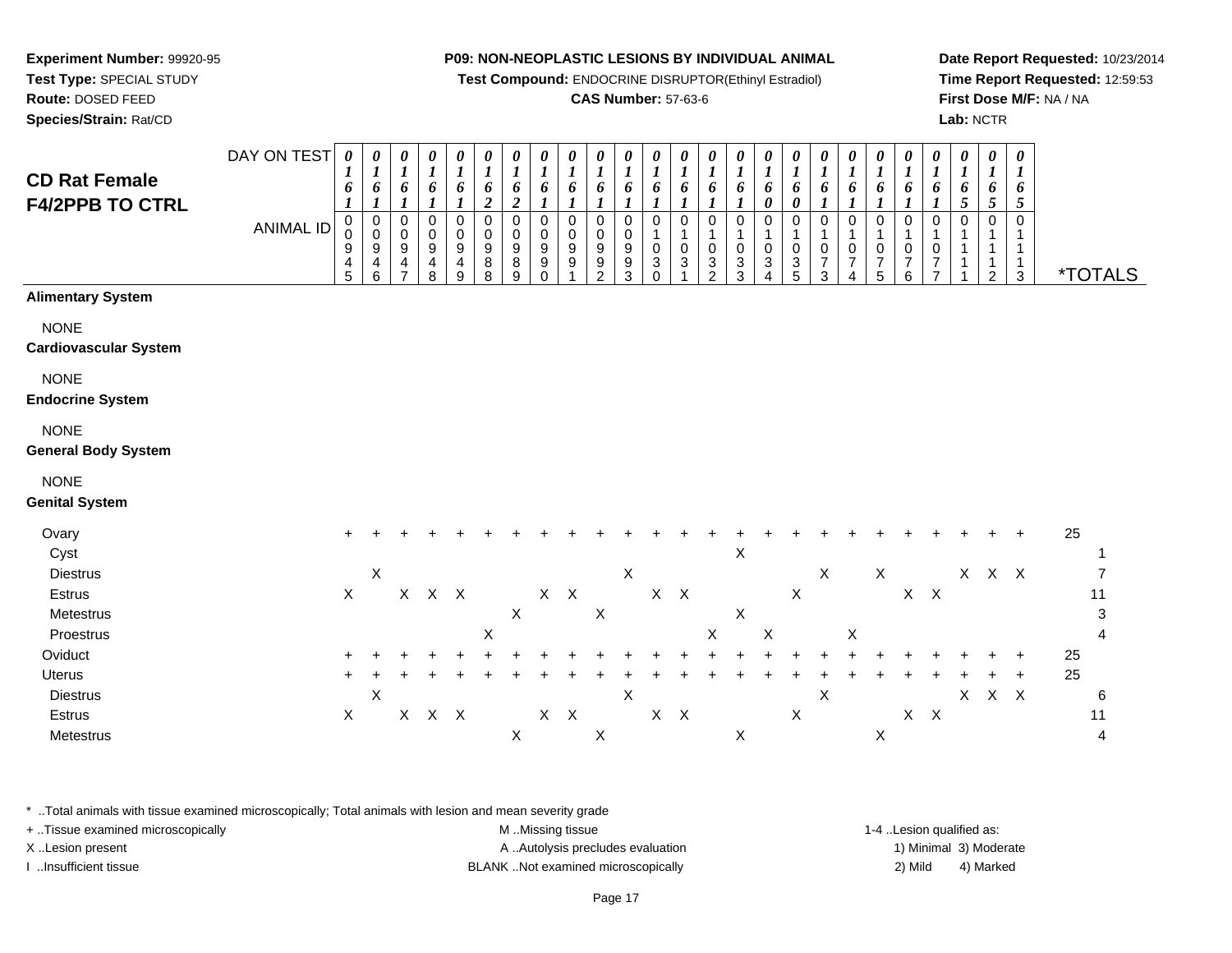**Test Compound:** ENDOCRINE DISRUPTOR(Ethinyl Estradiol)

#### **CAS Number:** 57-63-6

**Date Report Requested:** 10/23/2014**Time Report Requested:** 12:59:53**First Dose M/F:** NA / NA**Lab:** NCTR

| <b>CD Rat Female</b><br><b>F4/2PPB TO CTRL</b> | DAY ON TEST<br><b>ANIMAL ID</b> | 0<br>$\boldsymbol{l}$<br>6<br>$\boldsymbol{l}$<br>0<br>0<br>9<br>$\frac{4}{5}$ | 0<br>$\boldsymbol{l}$<br>6<br>$\boldsymbol{l}$<br>$\pmb{0}$<br>$\mathbf 0$<br>$\boldsymbol{9}$<br>4<br>6 | 0<br>$\boldsymbol{I}$<br>6<br>$\mathbf{I}$<br>$\pmb{0}$<br>$\frac{0}{9}$<br>$\overline{ }$ | $\boldsymbol{\theta}$<br>$\frac{1}{6}$<br>1<br>$\pmb{0}$<br>$\begin{array}{c} 0 \\ 9 \\ 4 \\ 8 \end{array}$ | 0<br>$\boldsymbol{l}$<br>6<br>$\boldsymbol{l}$<br>0<br>$\pmb{0}$<br>$\boldsymbol{9}$<br>$\overline{\mathbf{4}}$<br>9 | 0<br>$\boldsymbol{l}$<br>6<br>$\boldsymbol{2}$<br>$\mathbf 0$<br>0<br>9<br>8<br>8 | 0<br>$\boldsymbol{l}$<br>6<br>$\boldsymbol{2}$<br>$\mathbf 0$<br>0<br>$\boldsymbol{9}$<br>8<br>9 | 0<br>$\boldsymbol{l}$<br>6<br>$\boldsymbol{l}$<br>0<br>0<br>9<br>9<br>0 | 0<br>$\boldsymbol{l}$<br>6<br>$\mathbf 0$<br>0<br>9<br>9 | 0<br>$\boldsymbol{l}$<br>6<br>$\pmb{0}$<br>$\pmb{0}$<br>$\boldsymbol{9}$<br>9<br>$\mathfrak{p}$ | 0<br>$\boldsymbol{l}$<br>6<br>0<br>$\mathsf{O}\xspace$<br>9<br>$\frac{9}{3}$ | 0<br>$\boldsymbol{I}$<br>6<br>$\mathbf 0$<br>$\mathbf{1}$<br>$\mathbf 0$<br>$\mathbf{3}$<br>$\mathbf 0$ | 0<br>$\boldsymbol{l}$<br>6<br>0<br>1<br>$\mathbf 0$<br>3 | 0<br>$\boldsymbol{l}$<br>6<br>$\pmb{0}$<br>$\mathbf 1$<br>$\pmb{0}$<br>3<br>$\overline{c}$ | 0<br>$\boldsymbol{l}$<br>6<br>1<br>0<br>$\mathbf{1}$<br>$\pmb{0}$<br>3<br>3 | 0<br>$\boldsymbol{l}$<br>6<br>0<br>0<br>1<br>0<br>$\sqrt{3}$<br>4 | 0<br>$\boldsymbol{l}$<br>6<br>0<br>$\mathbf 0$<br>$\mathbf{1}$<br>$\mathbf 0$<br>$\mathbf{3}$<br>5 | 0<br>$\boldsymbol{l}$<br>6<br>0<br>1<br>$\frac{0}{7}$<br>3 | 0<br>$\boldsymbol{l}$<br>6<br>1<br>0<br>1<br>$\pmb{0}$<br>$\overline{7}$<br>4 | 0<br>$\boldsymbol{l}$<br>6<br>$\boldsymbol{l}$<br>$\mathbf 0$<br>$\mathbf{1}$<br>$\pmb{0}$<br>$\boldsymbol{7}$<br>5 | 0<br>$\boldsymbol{l}$<br>6<br>$\mathbf{I}$<br>0<br>$\mathbf 1$<br>$\pmb{0}$<br>$\overline{7}$<br>6 | 0<br>$\boldsymbol{l}$<br>6<br>0<br>1<br>$\mathbf 0$<br>$\overline{7}$<br>$\overline{7}$ | 0<br>$\boldsymbol{l}$<br>6<br>5<br>0 | 0<br>$\boldsymbol{l}$<br>6<br>$5\overline{)}$<br>0<br>1<br>$\mathbf 1$<br>2 | $\pmb{\theta}$<br>$\boldsymbol{l}$<br>6<br>5<br>0<br>-1<br>1<br>$\mathbf{1}$<br>$\mathbf{3}$ |    | <i><b>*TOTALS</b></i> |     |
|------------------------------------------------|---------------------------------|--------------------------------------------------------------------------------|----------------------------------------------------------------------------------------------------------|--------------------------------------------------------------------------------------------|-------------------------------------------------------------------------------------------------------------|----------------------------------------------------------------------------------------------------------------------|-----------------------------------------------------------------------------------|--------------------------------------------------------------------------------------------------|-------------------------------------------------------------------------|----------------------------------------------------------|-------------------------------------------------------------------------------------------------|------------------------------------------------------------------------------|---------------------------------------------------------------------------------------------------------|----------------------------------------------------------|--------------------------------------------------------------------------------------------|-----------------------------------------------------------------------------|-------------------------------------------------------------------|----------------------------------------------------------------------------------------------------|------------------------------------------------------------|-------------------------------------------------------------------------------|---------------------------------------------------------------------------------------------------------------------|----------------------------------------------------------------------------------------------------|-----------------------------------------------------------------------------------------|--------------------------------------|-----------------------------------------------------------------------------|----------------------------------------------------------------------------------------------|----|-----------------------|-----|
| Proestrus                                      |                                 |                                                                                |                                                                                                          |                                                                                            |                                                                                                             |                                                                                                                      | X                                                                                 |                                                                                                  |                                                                         |                                                          |                                                                                                 |                                                                              |                                                                                                         |                                                          | Χ                                                                                          |                                                                             | Χ                                                                 |                                                                                                    |                                                            | X                                                                             |                                                                                                                     |                                                                                                    |                                                                                         |                                      |                                                                             |                                                                                              |    | 4                     |     |
| Vagina                                         |                                 | $\ddot{}$                                                                      |                                                                                                          |                                                                                            |                                                                                                             |                                                                                                                      |                                                                                   |                                                                                                  |                                                                         |                                                          |                                                                                                 |                                                                              |                                                                                                         |                                                          |                                                                                            |                                                                             |                                                                   |                                                                                                    |                                                            |                                                                               |                                                                                                                     |                                                                                                    |                                                                                         |                                      |                                                                             | $\ddot{}$                                                                                    | 25 |                       |     |
| <b>Diestrus</b>                                |                                 |                                                                                | X                                                                                                        |                                                                                            |                                                                                                             |                                                                                                                      |                                                                                   |                                                                                                  |                                                                         |                                                          |                                                                                                 | $\boldsymbol{\mathsf{X}}$                                                    |                                                                                                         |                                                          |                                                                                            |                                                                             |                                                                   |                                                                                                    | X                                                          |                                                                               |                                                                                                                     |                                                                                                    |                                                                                         | X                                    |                                                                             | $X$ $X$                                                                                      |    | 6                     |     |
| Estrus                                         |                                 |                                                                                |                                                                                                          |                                                                                            | X X X                                                                                                       |                                                                                                                      |                                                                                   |                                                                                                  |                                                                         |                                                          |                                                                                                 |                                                                              | X                                                                                                       | $\mathsf{X}$                                             |                                                                                            |                                                                             |                                                                   | $\boldsymbol{\mathsf{X}}$                                                                          |                                                            |                                                                               |                                                                                                                     |                                                                                                    | $\boldsymbol{\mathsf{X}}$                                                               |                                      |                                                                             |                                                                                              |    | 7                     |     |
| Metestrus                                      |                                 | X                                                                              |                                                                                                          |                                                                                            |                                                                                                             |                                                                                                                      |                                                                                   |                                                                                                  | $X$ $X$ $X$ $X$                                                         |                                                          |                                                                                                 |                                                                              |                                                                                                         |                                                          |                                                                                            | $\boldsymbol{\mathsf{X}}$                                                   |                                                                   |                                                                                                    |                                                            |                                                                               |                                                                                                                     | $X$ $X$                                                                                            |                                                                                         |                                      |                                                                             |                                                                                              |    | 8                     |     |
| Proestrus                                      |                                 |                                                                                |                                                                                                          |                                                                                            |                                                                                                             |                                                                                                                      | $\mathsf X$                                                                       |                                                                                                  |                                                                         |                                                          |                                                                                                 |                                                                              |                                                                                                         |                                                          | $\mathsf X$                                                                                |                                                                             | $\mathsf X$                                                       |                                                                                                    |                                                            | $\mathsf X$                                                                   |                                                                                                                     |                                                                                                    |                                                                                         |                                      |                                                                             |                                                                                              |    |                       |     |
| <b>Hematopoietic System</b>                    |                                 |                                                                                |                                                                                                          |                                                                                            |                                                                                                             |                                                                                                                      |                                                                                   |                                                                                                  |                                                                         |                                                          |                                                                                                 |                                                                              |                                                                                                         |                                                          |                                                                                            |                                                                             |                                                                   |                                                                                                    |                                                            |                                                                               |                                                                                                                     |                                                                                                    |                                                                                         |                                      |                                                                             |                                                                                              |    |                       |     |
| <b>NONE</b><br><b>Integumentary System</b>     |                                 |                                                                                |                                                                                                          |                                                                                            |                                                                                                             |                                                                                                                      |                                                                                   |                                                                                                  |                                                                         |                                                          |                                                                                                 |                                                                              |                                                                                                         |                                                          |                                                                                            |                                                                             |                                                                   |                                                                                                    |                                                            |                                                                               |                                                                                                                     |                                                                                                    |                                                                                         |                                      |                                                                             |                                                                                              |    |                       |     |
| Mammary Gland                                  |                                 |                                                                                |                                                                                                          |                                                                                            |                                                                                                             |                                                                                                                      |                                                                                   |                                                                                                  |                                                                         |                                                          |                                                                                                 |                                                                              |                                                                                                         |                                                          |                                                                                            |                                                                             |                                                                   |                                                                                                    |                                                            |                                                                               |                                                                                                                     |                                                                                                    |                                                                                         |                                      |                                                                             | $\ddot{}$                                                                                    | 25 |                       |     |
| Alveolus, Hyperplasia                          |                                 |                                                                                |                                                                                                          | 2                                                                                          | $\overline{c}$                                                                                              | $\overline{2}$                                                                                                       | $\overline{1}$                                                                    |                                                                                                  |                                                                         |                                                          |                                                                                                 |                                                                              |                                                                                                         |                                                          |                                                                                            | $\overline{2}$                                                              | $\overline{2}$                                                    |                                                                                                    | $\overline{1}$                                             | $\overline{1}$                                                                |                                                                                                                     | -1                                                                                                 | $\boldsymbol{2}$                                                                        |                                      |                                                                             |                                                                                              |    | 14                    | 1.4 |
| Lobules, Hyperplasia                           |                                 | $\overline{1}$                                                                 |                                                                                                          | 1                                                                                          | $\mathbf{1}$                                                                                                | $\overline{1}$                                                                                                       |                                                                                   |                                                                                                  | $\overline{1}$                                                          | $\overline{2}$                                           | $\overline{2}$                                                                                  |                                                                              |                                                                                                         |                                                          |                                                                                            | $\mathbf{1}$                                                                |                                                                   |                                                                                                    | $\mathbf{1}$                                               |                                                                               |                                                                                                                     |                                                                                                    | $\overline{c}$                                                                          |                                      |                                                                             |                                                                                              |    | 10                    | 1.3 |
| <b>Musculoskeletal System</b>                  |                                 |                                                                                |                                                                                                          |                                                                                            |                                                                                                             |                                                                                                                      |                                                                                   |                                                                                                  |                                                                         |                                                          |                                                                                                 |                                                                              |                                                                                                         |                                                          |                                                                                            |                                                                             |                                                                   |                                                                                                    |                                                            |                                                                               |                                                                                                                     |                                                                                                    |                                                                                         |                                      |                                                                             |                                                                                              |    |                       |     |
| <b>NONE</b><br><b>Nervous System</b>           |                                 |                                                                                |                                                                                                          |                                                                                            |                                                                                                             |                                                                                                                      |                                                                                   |                                                                                                  |                                                                         |                                                          |                                                                                                 |                                                                              |                                                                                                         |                                                          |                                                                                            |                                                                             |                                                                   |                                                                                                    |                                                            |                                                                               |                                                                                                                     |                                                                                                    |                                                                                         |                                      |                                                                             |                                                                                              |    |                       |     |
| <b>NONE</b>                                    |                                 |                                                                                |                                                                                                          |                                                                                            |                                                                                                             |                                                                                                                      |                                                                                   |                                                                                                  |                                                                         |                                                          |                                                                                                 |                                                                              |                                                                                                         |                                                          |                                                                                            |                                                                             |                                                                   |                                                                                                    |                                                            |                                                                               |                                                                                                                     |                                                                                                    |                                                                                         |                                      |                                                                             |                                                                                              |    |                       |     |
| <b>Respiratory System</b>                      |                                 |                                                                                |                                                                                                          |                                                                                            |                                                                                                             |                                                                                                                      |                                                                                   |                                                                                                  |                                                                         |                                                          |                                                                                                 |                                                                              |                                                                                                         |                                                          |                                                                                            |                                                                             |                                                                   |                                                                                                    |                                                            |                                                                               |                                                                                                                     |                                                                                                    |                                                                                         |                                      |                                                                             |                                                                                              |    |                       |     |
| <b>NONE</b><br><b>Special Senses System</b>    |                                 |                                                                                |                                                                                                          |                                                                                            |                                                                                                             |                                                                                                                      |                                                                                   |                                                                                                  |                                                                         |                                                          |                                                                                                 |                                                                              |                                                                                                         |                                                          |                                                                                            |                                                                             |                                                                   |                                                                                                    |                                                            |                                                                               |                                                                                                                     |                                                                                                    |                                                                                         |                                      |                                                                             |                                                                                              |    |                       |     |

\* ..Total animals with tissue examined microscopically; Total animals with lesion and mean severity grade

**Experiment Number:** 99920-95**Test Type:** SPECIAL STUDY**Route:** DOSED FEED**Species/Strain:** Rat/CD

+ ..Tissue examined microscopically examined microscopically examined as:  $M$  ..Missing tissue 1-4 ..Lesion qualified as: X..Lesion present **A ..Autolysis precludes evaluation** A ..Autolysis precludes evaluation 1) Minimal 3) Moderate

I ..Insufficient tissue BLANK ..Not examined microscopically 2) Mild 4) Marked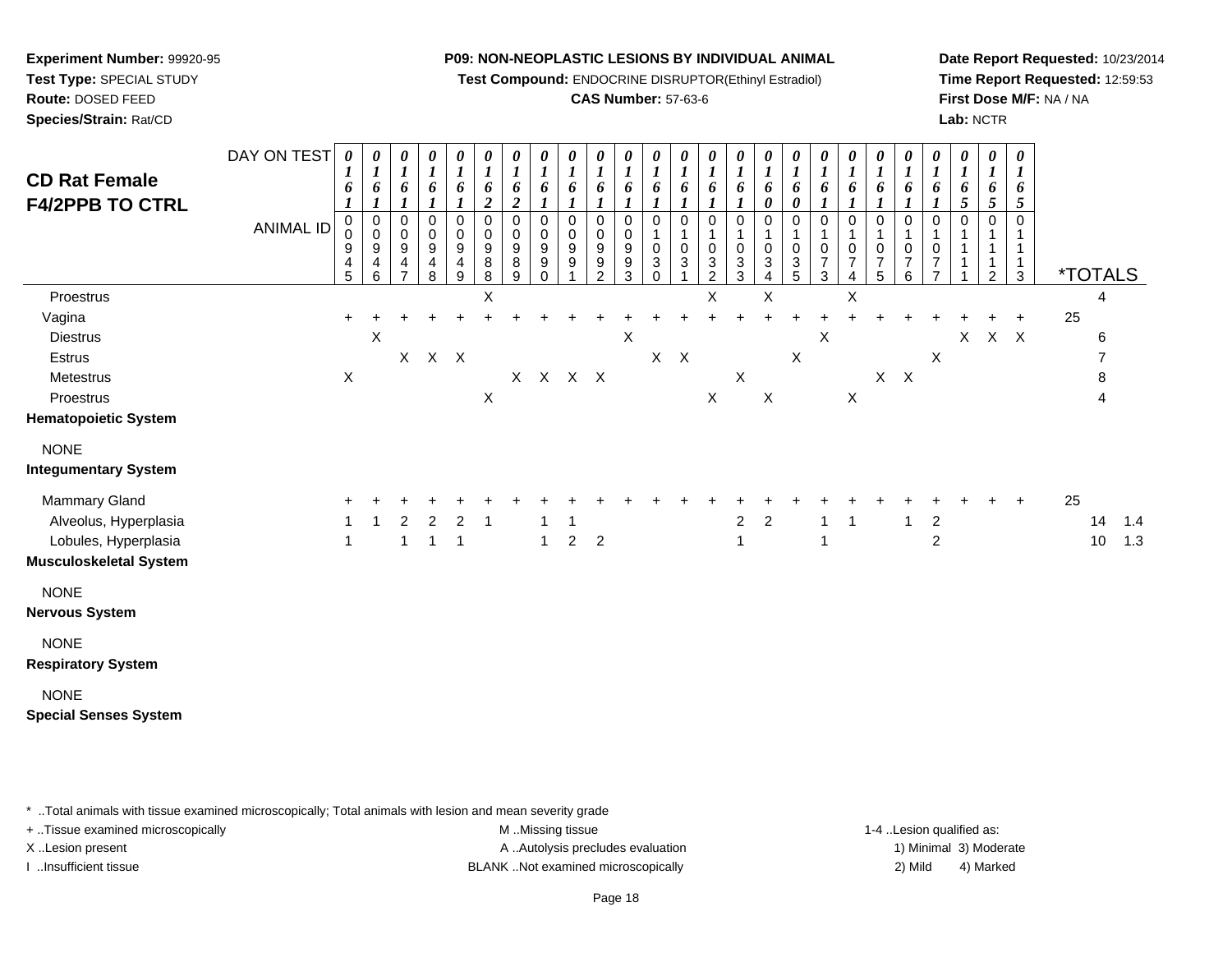**Test Compound:** ENDOCRINE DISRUPTOR(Ethinyl Estradiol)

#### **CAS Number:** 57-63-6

**Date Report Requested:** 10/23/2014**Time Report Requested:** 12:59:53**First Dose M/F:** NA / NA**Lab:** NCTR

| <b>CD Rat Female</b>         | DAY ON TEST      |               | 0<br><b>L</b> | $\boldsymbol{\theta}$ | 0<br>J.     | $\boldsymbol{\theta}$ | 0           | 0           | 0           | $\boldsymbol{\theta}$ | $\boldsymbol{\theta}$ | 0           | 0      | 0      |   |        |                                   |   |             | $\theta$ | 0                   | 0      | $\boldsymbol{\theta}$ | 0 | $\boldsymbol{\theta}$ | $\boldsymbol{\theta}$<br>$\mathbf{I}$ |                       |     |
|------------------------------|------------------|---------------|---------------|-----------------------|-------------|-----------------------|-------------|-------------|-------------|-----------------------|-----------------------|-------------|--------|--------|---|--------|-----------------------------------|---|-------------|----------|---------------------|--------|-----------------------|---|-----------------------|---------------------------------------|-----------------------|-----|
| <b>F4/2PPB TO CTRL</b>       |                  | 6             | 6             | 6                     | 6           | 6                     | 6           | 6           | 6           | 6                     | 6                     | 6           | 6      | o      | o | 0      | $\bm{o}$<br>$\boldsymbol{\theta}$ |   |             | 6        | 6                   | 6      |                       | 6 | 6<br>◡                | 6<br>◡                                |                       |     |
|                              | <b>ANIMAL ID</b> |               | 0<br>0<br>9   | 0<br>0<br>9           | 0<br>0<br>9 | 0<br>0<br>9           | 0<br>0<br>9 | 0<br>0<br>9 | 0<br>0<br>9 | 0<br>$\mathbf 0$<br>9 | 0<br>0<br>9           | 0<br>0<br>9 | 0<br>0 | 0<br>0 | U | 0<br>0 | 0<br>0                            | 0 | 0           | 0<br>0   | 0<br>0              | 0<br>0 |                       | 0 | $\mathbf 0$           |                                       |                       |     |
|                              |                  | 4<br>5        | 4<br>6        | 4<br>⇁                | 4<br>8      | 4<br>9                | 8<br>8      | 8           | 9           | 9                     | 9<br>ົ                | 9<br>3      | 3      | 3      | 3 | 3<br>3 | 3                                 | 3 | ⇁<br>$\sim$ | ⇁        | $\overline{ }$<br>5 | ⇁<br>6 | U                     |   | ົ                     | 3                                     | <i><b>*TOTALS</b></i> |     |
| <b>NONE</b>                  |                  |               |               |                       |             |                       |             |             |             |                       |                       |             |        |        |   |        |                                   |   |             |          |                     |        |                       |   |                       |                                       |                       |     |
| Urinary System               |                  |               |               |                       |             |                       |             |             |             |                       |                       |             |        |        |   |        |                                   |   |             |          |                     |        |                       |   |                       |                                       |                       |     |
| Kidney<br>Nephropathy        |                  | $+$           |               |                       |             |                       |             |             |             |                       |                       |             |        |        |   |        |                                   |   |             |          |                     |        |                       |   |                       | $\pm$                                 | 25                    | 1.0 |
| Renal Tubule, Mineralization |                  | $\mathcal{P}$ |               |                       |             |                       |             |             |             |                       | $\mathcal{P}$         |             |        |        |   |        |                                   | 3 |             |          |                     |        |                       |   |                       |                                       | 19                    | 1.3 |

\* ..Total animals with tissue examined microscopically; Total animals with lesion and mean severity grade

**Experiment Number:** 99920-95**Test Type:** SPECIAL STUDY**Route:** DOSED FEED**Species/Strain:** Rat/CD

Renal Tubule, Mineralization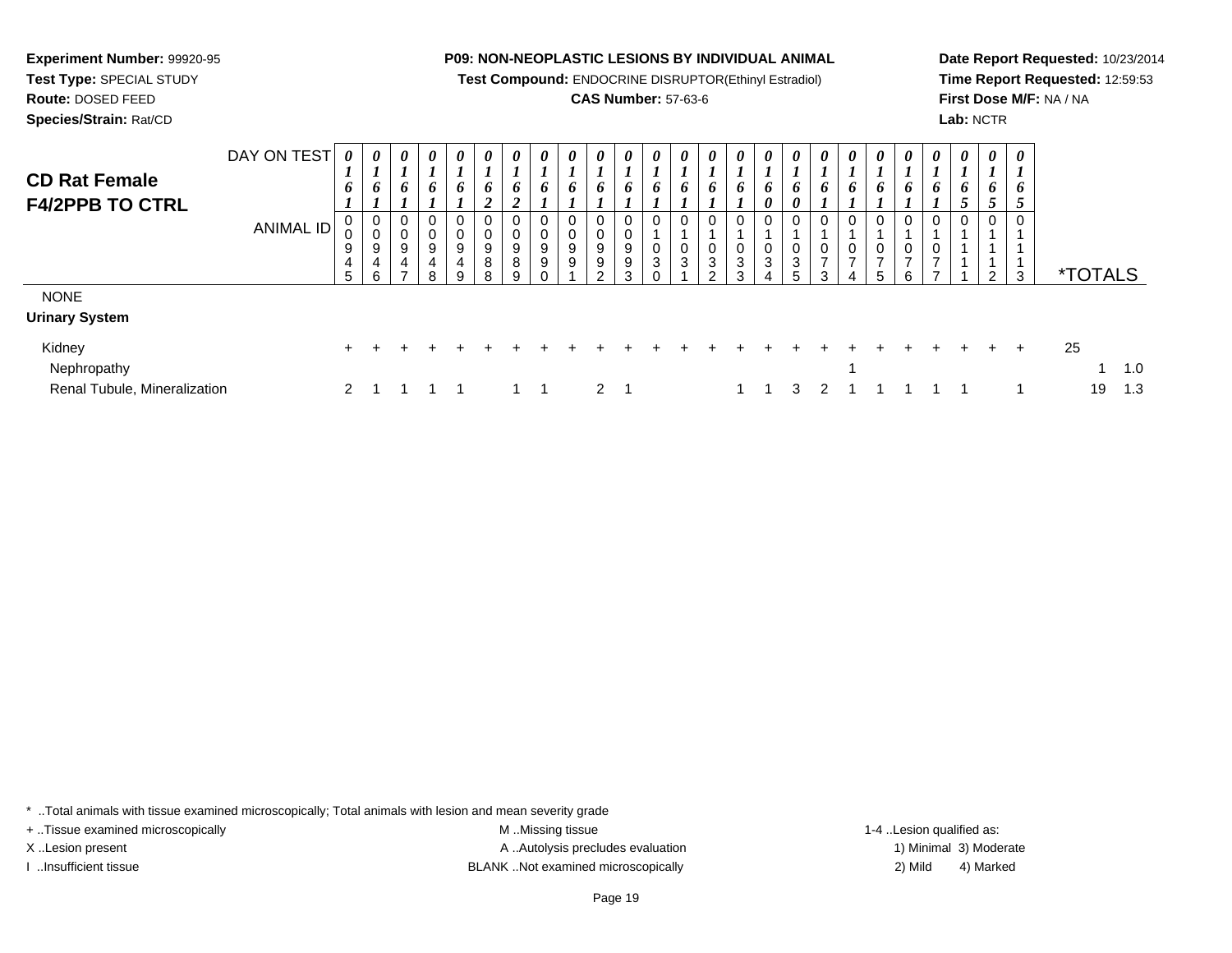**Test Compound:** ENDOCRINE DISRUPTOR(Ethinyl Estradiol)

#### **CAS Number:** 57-63-6

**Date Report Requested:** 10/23/2014**Time Report Requested:** 12:59:53**First Dose M/F:** NA / NA**Lab:** NCTR

| <b>CD Rat Female</b><br>F4/10PPB TO CTRL                                 | DAY ON TEST<br><b>ANIMAL ID</b> | $\boldsymbol{\theta}$<br>$\pmb{\theta}$<br>9<br>$\boldsymbol{\beta}$<br>0<br>0<br>9<br>5 | 0<br>$\boldsymbol{l}$<br>6<br>$\boldsymbol{l}$<br>0<br>$\pmb{0}$<br>$\overline{9}$<br>$\overline{5}$<br>$\mathbf 0$ | $\pmb{\theta}$<br>$\boldsymbol{l}$<br>6<br>$\mathbf{I}$<br>0<br>$\boldsymbol{0}$<br>$\boldsymbol{9}$<br>5 | 0<br>$\boldsymbol{l}$<br>6<br>0<br>0<br>0<br>9<br>5<br>$\overline{2}$ | 0<br>$\boldsymbol{l}$<br>$\sqrt{5}$<br>$\boldsymbol{g}$<br>0<br>0<br>$\boldsymbol{9}$<br>$\sqrt{5}$<br>3 | 0<br>$\boldsymbol{l}$<br>$\mathfrak{s}$<br>9<br>$\mathbf 0$<br>$\pmb{0}$<br>$\boldsymbol{9}$<br>5 | 0<br>$\boldsymbol{l}$<br>6<br>0<br>0<br>0<br>9<br>$\boldsymbol{9}$<br>4 | 0<br>$\boldsymbol{l}$<br>6<br>$\pmb{\theta}$<br>0<br>0<br>$\overline{9}$<br>9<br>5 | 0<br>$\boldsymbol{l}$<br>6<br>$\boldsymbol{\theta}$<br>$\mathbf 0$<br>$\boldsymbol{0}$<br>$\boldsymbol{9}$<br>$9\,$<br>6 | 0<br>$\boldsymbol{l}$<br>6<br>$\pmb{\theta}$<br>0<br>0<br>9<br>9<br>$\overline{ }$ | 0<br>$\boldsymbol{l}$<br>6<br>$\pmb{\theta}$<br>0<br>0<br>9<br>$9\,$<br>8 | $\boldsymbol{\theta}$<br>$\boldsymbol{l}$<br>6<br>$\mathbf 0$<br>$\pmb{0}$<br>$\sqrt{3}$<br>6 | 0<br>$\boldsymbol{l}$<br>6<br>0<br>1<br>0<br>$\mathbf{3}$<br>$\overline{7}$ | 0<br>$\boldsymbol{l}$<br>6<br>$\boldsymbol{l}$<br>0<br>$\mathbf{1}$<br>0<br>$\mathfrak{S}$<br>8 | $\boldsymbol{\theta}$<br>$\boldsymbol{l}$<br>6<br>$\mathbf{I}$<br>$\mathbf 0$<br>$\mathbf 1$<br>$\pmb{0}$<br>$\sqrt{3}$<br>9 | 0<br>$\boldsymbol{l}$<br>6<br>0<br>1<br>$\mathbf 0$<br>4<br>$\Omega$ | 0<br>$\boldsymbol{l}$<br>6<br>$\boldsymbol{l}$<br>$\mathbf 0$<br>$\mathbf{1}$<br>0<br>4 | 0<br>$\boldsymbol{l}$<br>6<br>$\boldsymbol{2}$<br>$\mathbf 0$<br>0<br>7<br>8 | 0<br>$\boldsymbol{l}$<br>6<br>$\overline{2}$<br>0<br>1<br>0<br>$\overline{7}$<br>9 | 0<br>$\boldsymbol{l}$<br>6<br>$\overline{\mathbf{c}}$<br>0<br>$\mathbf{1}$<br>0<br>8<br>$\mathbf 0$ | 0<br>$\boldsymbol{l}$<br>6<br>$\boldsymbol{2}$<br>$\mathbf 0$<br>$\mathbf 1$<br>$\pmb{0}$<br>8 | 0<br>$\boldsymbol{l}$<br>6<br>$\boldsymbol{l}$<br>0<br>1<br>$\pmb{0}$<br>8<br>$\overline{2}$ | 0<br>$\boldsymbol{I}$<br>6<br>$\boldsymbol{l}$<br>0<br>1<br>0<br>8<br>3 | 0<br>$\boldsymbol{l}$<br>6<br>5<br>0 | 0<br>$\boldsymbol{l}$<br>6<br>4<br>0<br>1<br>1<br>1<br>5 | 0<br>$\boldsymbol{I}$<br>6<br>$\boldsymbol{4}$<br>$\mathbf 0$<br>$\mathbf{1}$<br>1<br>$\mathbf{1}$<br>$6\phantom{a}$ |                                                          | <i><b>*TOTALS</b></i>    |
|--------------------------------------------------------------------------|---------------------------------|------------------------------------------------------------------------------------------|---------------------------------------------------------------------------------------------------------------------|-----------------------------------------------------------------------------------------------------------|-----------------------------------------------------------------------|----------------------------------------------------------------------------------------------------------|---------------------------------------------------------------------------------------------------|-------------------------------------------------------------------------|------------------------------------------------------------------------------------|--------------------------------------------------------------------------------------------------------------------------|------------------------------------------------------------------------------------|---------------------------------------------------------------------------|-----------------------------------------------------------------------------------------------|-----------------------------------------------------------------------------|-------------------------------------------------------------------------------------------------|------------------------------------------------------------------------------------------------------------------------------|----------------------------------------------------------------------|-----------------------------------------------------------------------------------------|------------------------------------------------------------------------------|------------------------------------------------------------------------------------|-----------------------------------------------------------------------------------------------------|------------------------------------------------------------------------------------------------|----------------------------------------------------------------------------------------------|-------------------------------------------------------------------------|--------------------------------------|----------------------------------------------------------|----------------------------------------------------------------------------------------------------------------------|----------------------------------------------------------|--------------------------|
| <b>Alimentary System</b>                                                 |                                 |                                                                                          |                                                                                                                     |                                                                                                           |                                                                       |                                                                                                          |                                                                                                   |                                                                         |                                                                                    |                                                                                                                          |                                                                                    |                                                                           |                                                                                               |                                                                             |                                                                                                 |                                                                                                                              |                                                                      |                                                                                         |                                                                              |                                                                                    |                                                                                                     |                                                                                                |                                                                                              |                                                                         |                                      |                                                          |                                                                                                                      |                                                          |                          |
| Esophagus<br>Liver<br>Pancreas<br><b>Cardiovascular System</b>           |                                 | $\ddot{}$<br>$\ddot{}$<br>$+$                                                            |                                                                                                                     |                                                                                                           |                                                                       |                                                                                                          |                                                                                                   |                                                                         |                                                                                    |                                                                                                                          |                                                                                    |                                                                           |                                                                                               |                                                                             |                                                                                                 |                                                                                                                              |                                                                      |                                                                                         |                                                                              |                                                                                    |                                                                                                     |                                                                                                |                                                                                              |                                                                         |                                      |                                                          |                                                                                                                      | 1<br>1<br>1                                              |                          |
| <b>Blood Vessel</b>                                                      |                                 | $\ddot{}$                                                                                |                                                                                                                     |                                                                                                           |                                                                       |                                                                                                          |                                                                                                   |                                                                         |                                                                                    |                                                                                                                          |                                                                                    |                                                                           |                                                                                               |                                                                             |                                                                                                 |                                                                                                                              |                                                                      |                                                                                         |                                                                              |                                                                                    |                                                                                                     |                                                                                                |                                                                                              |                                                                         |                                      |                                                          |                                                                                                                      | 1                                                        |                          |
| Heart                                                                    |                                 | $\ddot{}$                                                                                |                                                                                                                     |                                                                                                           |                                                                       |                                                                                                          |                                                                                                   |                                                                         |                                                                                    |                                                                                                                          |                                                                                    |                                                                           |                                                                                               |                                                                             |                                                                                                 |                                                                                                                              |                                                                      |                                                                                         |                                                                              |                                                                                    |                                                                                                     |                                                                                                |                                                                                              |                                                                         |                                      |                                                          |                                                                                                                      | 1                                                        |                          |
| <b>Endocrine System</b>                                                  |                                 |                                                                                          |                                                                                                                     |                                                                                                           |                                                                       |                                                                                                          |                                                                                                   |                                                                         |                                                                                    |                                                                                                                          |                                                                                    |                                                                           |                                                                                               |                                                                             |                                                                                                 |                                                                                                                              |                                                                      |                                                                                         |                                                                              |                                                                                    |                                                                                                     |                                                                                                |                                                                                              |                                                                         |                                      |                                                          |                                                                                                                      |                                                          |                          |
| <b>Adrenal Cortex</b><br>Adrenal Medulla<br><b>Pituitary Gland</b>       |                                 | $\ddot{}$<br>$\ddot{}$<br>$+$                                                            |                                                                                                                     |                                                                                                           | $\ddot{}$<br>$\ddot{}$                                                |                                                                                                          |                                                                                                   |                                                                         |                                                                                    |                                                                                                                          |                                                                                    |                                                                           |                                                                                               |                                                                             |                                                                                                 |                                                                                                                              |                                                                      |                                                                                         |                                                                              |                                                                                    |                                                                                                     |                                                                                                |                                                                                              |                                                                         |                                      |                                                          |                                                                                                                      | $\overline{\mathbf{c}}$<br>$\overline{c}$<br>$\mathbf 1$ |                          |
| <b>Thyroid Gland</b><br><b>General Body System</b>                       |                                 | $\ddot{}$                                                                                |                                                                                                                     |                                                                                                           |                                                                       |                                                                                                          |                                                                                                   |                                                                         |                                                                                    |                                                                                                                          |                                                                                    |                                                                           |                                                                                               |                                                                             |                                                                                                 |                                                                                                                              |                                                                      |                                                                                         |                                                                              |                                                                                    |                                                                                                     |                                                                                                |                                                                                              |                                                                         |                                      |                                                          |                                                                                                                      | 1                                                        |                          |
| <b>NONE</b><br><b>Genital System</b>                                     |                                 |                                                                                          |                                                                                                                     |                                                                                                           |                                                                       |                                                                                                          |                                                                                                   |                                                                         |                                                                                    |                                                                                                                          |                                                                                    |                                                                           |                                                                                               |                                                                             |                                                                                                 |                                                                                                                              |                                                                      |                                                                                         |                                                                              |                                                                                    |                                                                                                     |                                                                                                |                                                                                              |                                                                         |                                      |                                                          |                                                                                                                      |                                                          |                          |
| <b>Clitoral Gland</b><br>Ovary<br><b>Diestrus</b><br>Estrus<br>Metestrus |                                 | M                                                                                        |                                                                                                                     | $\boldsymbol{\mathsf{X}}$                                                                                 | X                                                                     |                                                                                                          | X                                                                                                 |                                                                         |                                                                                    | X                                                                                                                        | $X$ $X$                                                                            |                                                                           |                                                                                               | X                                                                           | X                                                                                               | $\boldsymbol{\mathsf{X}}$                                                                                                    | $\boldsymbol{\mathsf{X}}$                                            | $\mathsf X$                                                                             |                                                                              |                                                                                    |                                                                                                     |                                                                                                |                                                                                              | X                                                                       | X                                    |                                                          | $\pmb{\times}$                                                                                                       | 0<br>26                                                  | 9<br>$\overline{c}$<br>3 |

\* ..Total animals with tissue examined microscopically; Total animals with lesion and mean severity grade

| + Tissue examined microscopically | M Missing tissue                   | 1-4 Lesion qualified as: |                        |
|-----------------------------------|------------------------------------|--------------------------|------------------------|
| X Lesion present                  | A Autolysis precludes evaluation   |                          | 1) Minimal 3) Moderate |
| Insufficient tissue               | BLANK Not examined microscopically | 2) Mild                  | 4) Marked              |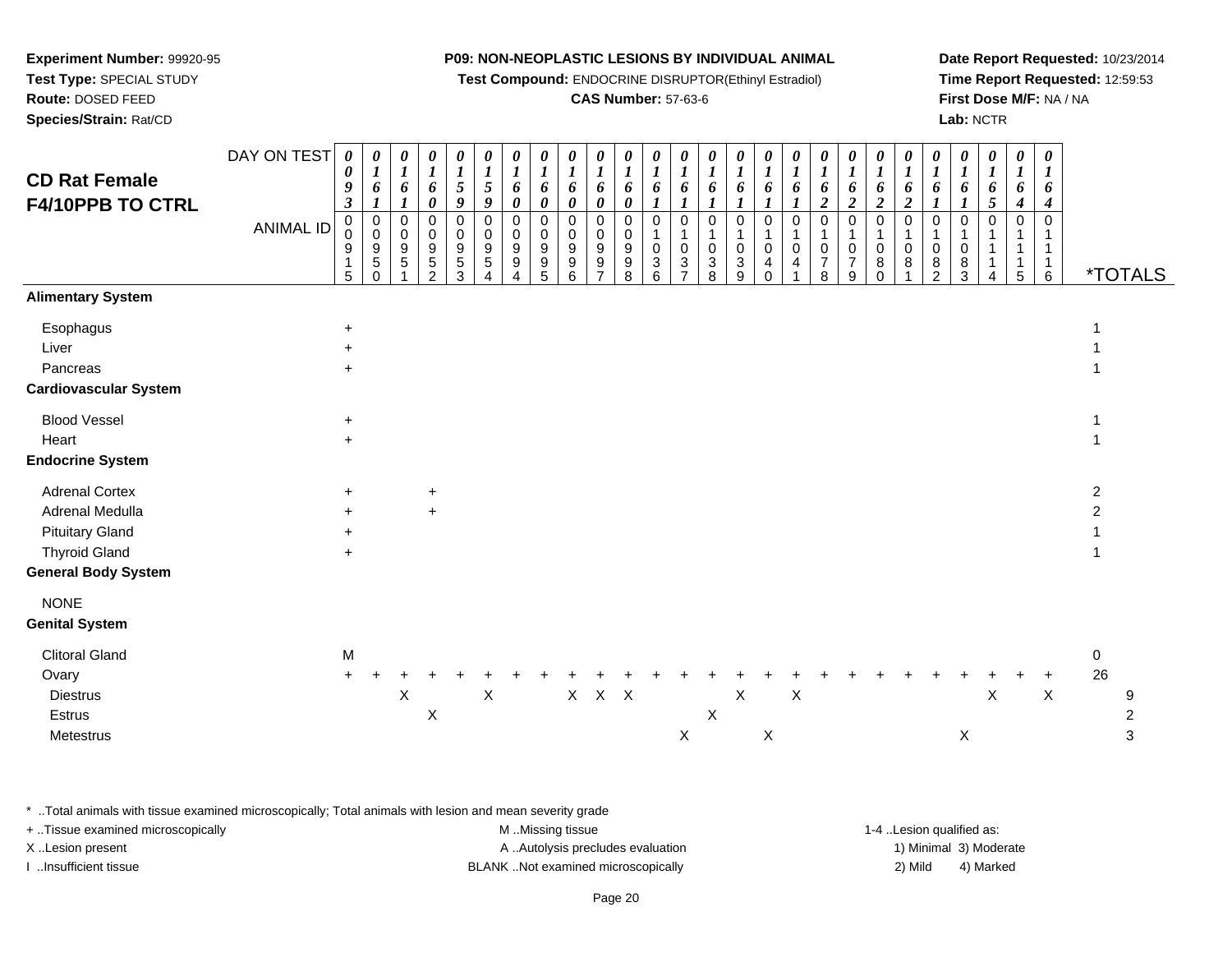**Test Compound:** ENDOCRINE DISRUPTOR(Ethinyl Estradiol)

#### **CAS Number:** 57-63-6

**Date Report Requested:** 10/23/2014**Time Report Requested:** 12:59:53**First Dose M/F:** NA / NA**Lab:** NCTR

| <b>CD Rat Female</b><br><b>F4/10PPB TO CTRL</b> | DAY ON TEST<br>ANIMAL ID | 0<br>0<br>9<br>$\boldsymbol{\beta}$<br>$\mathbf 0$<br>0 | 0<br>$\boldsymbol{l}$<br>6<br>$\mathbf 0$<br>$\Omega$ | 0<br>$\boldsymbol{l}$<br>6<br>$\boldsymbol{l}$<br>0<br>$\Omega$ | 0<br>$\boldsymbol{l}$<br>6<br>$\boldsymbol{\theta}$<br>$\mathbf 0$<br>0 | 0<br>$\boldsymbol{l}$<br>5<br>9<br>0<br>0 | 0<br>$\boldsymbol{l}$<br>5<br>9<br>0<br>0 | 0<br>$\boldsymbol{l}$<br>6<br>$\boldsymbol{\theta}$<br>$\mathbf 0$<br>0 | 0<br>$\boldsymbol{l}$<br>6<br>$\boldsymbol{\theta}$<br>0<br>$\mathbf 0$ | 0<br>$\boldsymbol{l}$<br>6<br>$\pmb{\theta}$<br>0<br>0 | 0<br>$\boldsymbol{l}$<br>6<br>$\boldsymbol{\theta}$<br>$\mathbf 0$<br>0 | $\boldsymbol{\theta}$<br>$\boldsymbol{l}$<br>6<br>$\boldsymbol{\theta}$<br>0<br>0 | 0<br>$\boldsymbol{l}$<br>6<br>$\boldsymbol{l}$<br>$\mathbf 0$<br>$\mathbf{1}$ | $\boldsymbol{\theta}$<br>$\boldsymbol{l}$<br>6<br>$\mathbf{I}$<br>$\mathbf 0$<br>1 | $\boldsymbol{\theta}$<br>$\boldsymbol{l}$<br>6<br>$\mathbf 0$ | 0<br>$\boldsymbol{l}$<br>6<br>1<br>0<br>$\mathbf{1}$ | 0<br>$\boldsymbol{l}$<br>6<br>$\mathbf 0$ | 0<br>$\boldsymbol{l}$<br>6<br>0 | 0<br>$\boldsymbol{l}$<br>6<br>$\overline{2}$<br>$\mathbf 0$<br>1 | 0<br>$\boldsymbol{l}$<br>6<br>$\overline{2}$<br>$\mathbf 0$<br>$\mathbf{1}$ | 0<br>$\boldsymbol{l}$<br>6<br>$\boldsymbol{2}$<br>$\mathbf 0$<br>1 | 0<br>$\boldsymbol{l}$<br>6<br>$\boldsymbol{2}$<br>$\mathbf 0$ | $\boldsymbol{\theta}$<br>$\boldsymbol{l}$<br>6<br>$\mathbf 0$ | $\boldsymbol{\theta}$<br>$\boldsymbol{l}$<br>6<br>1<br>0<br>1 | 0<br>$\boldsymbol{l}$<br>6<br>5<br>$\mathbf 0$ | 0<br>$\boldsymbol{l}$<br>6<br>$\boldsymbol{4}$<br>$\mathbf 0$ | $\boldsymbol{\theta}$<br>$\boldsymbol{\mathit{1}}$<br>6<br>4<br>0<br>1 |                       |                |            |
|-------------------------------------------------|--------------------------|---------------------------------------------------------|-------------------------------------------------------|-----------------------------------------------------------------|-------------------------------------------------------------------------|-------------------------------------------|-------------------------------------------|-------------------------------------------------------------------------|-------------------------------------------------------------------------|--------------------------------------------------------|-------------------------------------------------------------------------|-----------------------------------------------------------------------------------|-------------------------------------------------------------------------------|------------------------------------------------------------------------------------|---------------------------------------------------------------|------------------------------------------------------|-------------------------------------------|---------------------------------|------------------------------------------------------------------|-----------------------------------------------------------------------------|--------------------------------------------------------------------|---------------------------------------------------------------|---------------------------------------------------------------|---------------------------------------------------------------|------------------------------------------------|---------------------------------------------------------------|------------------------------------------------------------------------|-----------------------|----------------|------------|
|                                                 |                          | 9<br>1<br>5                                             | 9<br>5<br>0                                           | 9<br>5                                                          | 9<br>$\sqrt{5}$<br>$\overline{2}$                                       | 9<br>$\,$ 5 $\,$<br>$\mathbf{3}$          | $\boldsymbol{9}$<br>$\sqrt{5}$<br>4       | 9<br>$\boldsymbol{9}$<br>4                                              | 9<br>$\boldsymbol{9}$<br>5                                              | 9<br>$\boldsymbol{9}$<br>$\,6$                         | $\boldsymbol{9}$<br>9<br>$\overline{7}$                                 | 9<br>$\boldsymbol{9}$<br>8                                                        | 0<br>$\sqrt{3}$<br>6                                                          | 0<br>$\sqrt{3}$<br>$\overline{7}$                                                  | 0<br>3<br>8                                                   | 0<br>$\ensuremath{\mathsf{3}}$<br>9                  | 0<br>4<br>$\Omega$                        | 0<br>4                          | 0<br>$\overline{7}$<br>8                                         | 0<br>$\overline{7}$<br>9                                                    | 0<br>8<br>0                                                        | 0<br>8                                                        | 0<br>8<br>$\overline{c}$                                      | 0<br>8<br>3                                                   | 1                                              | 5                                                             | $\mathbf{1}$<br>$\overline{1}$<br>6                                    | <i><b>*TOTALS</b></i> |                |            |
| Proestrus                                       |                          | X                                                       | $\times$                                              |                                                                 |                                                                         | X                                         |                                           | $\mathsf{X}$                                                            | $\boldsymbol{\mathsf{X}}$                                               |                                                        |                                                                         |                                                                                   | X                                                                             |                                                                                    |                                                               |                                                      |                                           |                                 | X                                                                | X                                                                           | $\sf X$                                                            | $\pmb{\times}$                                                | X                                                             |                                                               |                                                | X                                                             |                                                                        |                       | 12             |            |
| Oviduct                                         |                          |                                                         |                                                       |                                                                 |                                                                         |                                           |                                           |                                                                         |                                                                         |                                                        |                                                                         |                                                                                   |                                                                               |                                                                                    |                                                               |                                                      |                                           |                                 |                                                                  |                                                                             |                                                                    |                                                               |                                                               |                                                               |                                                |                                                               |                                                                        | 26                    |                |            |
| Uterus                                          |                          |                                                         |                                                       |                                                                 |                                                                         |                                           |                                           |                                                                         |                                                                         |                                                        |                                                                         |                                                                                   |                                                                               |                                                                                    |                                                               |                                                      |                                           |                                 |                                                                  |                                                                             |                                                                    |                                                               |                                                               |                                                               |                                                |                                                               | $\ddot{}$                                                              | 26                    |                |            |
| <b>Diestrus</b>                                 |                          |                                                         |                                                       | X                                                               |                                                                         |                                           | X                                         |                                                                         |                                                                         |                                                        | $\mathsf X$                                                             | $\boldsymbol{\mathsf{X}}$                                                         |                                                                               |                                                                                    |                                                               | X                                                    |                                           | Χ                               |                                                                  |                                                                             |                                                                    |                                                               |                                                               |                                                               | X                                              |                                                               |                                                                        |                       |                |            |
| Estrus                                          |                          |                                                         |                                                       |                                                                 | $\pmb{\times}$                                                          |                                           |                                           |                                                                         |                                                                         |                                                        |                                                                         |                                                                                   |                                                                               |                                                                                    | X                                                             |                                                      |                                           |                                 |                                                                  |                                                                             |                                                                    |                                                               |                                                               |                                                               |                                                |                                                               |                                                                        |                       |                |            |
| Metestrus                                       |                          |                                                         |                                                       |                                                                 |                                                                         |                                           |                                           |                                                                         |                                                                         | X                                                      |                                                                         |                                                                                   |                                                                               | X                                                                                  |                                                               |                                                      | X                                         |                                 |                                                                  |                                                                             |                                                                    |                                                               |                                                               | X                                                             |                                                |                                                               | X                                                                      |                       |                |            |
| Proestrus                                       |                          | X                                                       | $\mathsf{X}$                                          |                                                                 |                                                                         | X                                         |                                           | $\mathsf{X}$                                                            | $\boldsymbol{\mathsf{X}}$                                               |                                                        |                                                                         |                                                                                   | X                                                                             |                                                                                    |                                                               |                                                      |                                           |                                 | X                                                                | $\mathsf{X}$                                                                | $\mathsf{X}$                                                       | $X$ $X$                                                       |                                                               |                                                               |                                                | X                                                             |                                                                        |                       | 12             |            |
| Vagina                                          |                          |                                                         |                                                       |                                                                 |                                                                         |                                           |                                           |                                                                         |                                                                         |                                                        |                                                                         |                                                                                   |                                                                               |                                                                                    |                                                               |                                                      |                                           |                                 |                                                                  |                                                                             |                                                                    |                                                               |                                                               |                                                               |                                                |                                                               | $\ddot{}$                                                              | 26                    |                |            |
| <b>Diestrus</b>                                 |                          |                                                         |                                                       | X                                                               |                                                                         |                                           | X                                         |                                                                         |                                                                         |                                                        | $\mathsf{X}$                                                            | $\boldsymbol{\mathsf{X}}$                                                         |                                                                               |                                                                                    |                                                               | $\boldsymbol{\mathsf{X}}$                            |                                           | X                               |                                                                  |                                                                             |                                                                    |                                                               |                                                               |                                                               | X                                              |                                                               |                                                                        |                       |                |            |
| Estrus                                          |                          |                                                         |                                                       |                                                                 | $\mathsf X$                                                             |                                           |                                           | $\boldsymbol{\mathsf{X}}$                                               |                                                                         |                                                        |                                                                         |                                                                                   |                                                                               |                                                                                    | $\times$                                                      |                                                      |                                           |                                 |                                                                  |                                                                             |                                                                    | $\boldsymbol{\mathsf{X}}$                                     |                                                               |                                                               |                                                |                                                               |                                                                        |                       |                |            |
| Metestrus                                       |                          |                                                         |                                                       |                                                                 |                                                                         |                                           |                                           |                                                                         |                                                                         | X                                                      |                                                                         |                                                                                   |                                                                               | X                                                                                  |                                                               |                                                      | X                                         |                                 |                                                                  |                                                                             |                                                                    |                                                               |                                                               | $\mathsf{X}$                                                  |                                                |                                                               | X                                                                      |                       |                |            |
| Proestrus                                       |                          |                                                         | $X$ $X$                                               |                                                                 |                                                                         | X                                         |                                           |                                                                         | $\pmb{\times}$                                                          |                                                        |                                                                         |                                                                                   | $\mathsf X$                                                                   |                                                                                    |                                                               |                                                      |                                           |                                 | $\mathsf{X}$                                                     | $X$ $X$                                                                     |                                                                    |                                                               | $\pmb{\times}$                                                |                                                               |                                                | X                                                             |                                                                        |                       | 10             |            |
| <b>Hematopoietic System</b>                     |                          |                                                         |                                                       |                                                                 |                                                                         |                                           |                                           |                                                                         |                                                                         |                                                        |                                                                         |                                                                                   |                                                                               |                                                                                    |                                                               |                                                      |                                           |                                 |                                                                  |                                                                             |                                                                    |                                                               |                                                               |                                                               |                                                |                                                               |                                                                        |                       |                |            |
| <b>Bone Marrow</b>                              |                          | $\pm$                                                   |                                                       |                                                                 |                                                                         |                                           |                                           |                                                                         |                                                                         |                                                        |                                                                         |                                                                                   |                                                                               |                                                                                    |                                                               |                                                      |                                           |                                 |                                                                  |                                                                             |                                                                    |                                                               |                                                               |                                                               |                                                |                                                               |                                                                        |                       |                |            |
| Lymph Node                                      |                          |                                                         |                                                       |                                                                 |                                                                         |                                           |                                           |                                                                         |                                                                         |                                                        |                                                                         |                                                                                   |                                                                               |                                                                                    |                                                               |                                                      |                                           |                                 |                                                                  |                                                                             |                                                                    |                                                               |                                                               |                                                               |                                                |                                                               |                                                                        |                       |                |            |
| Lymph Node, Mandibular                          |                          |                                                         |                                                       |                                                                 |                                                                         |                                           |                                           |                                                                         |                                                                         |                                                        |                                                                         |                                                                                   |                                                                               |                                                                                    |                                                               |                                                      |                                           |                                 |                                                                  |                                                                             |                                                                    |                                                               |                                                               |                                                               |                                                |                                                               |                                                                        |                       |                |            |
| Spleen                                          |                          |                                                         |                                                       |                                                                 |                                                                         |                                           |                                           |                                                                         |                                                                         | $\ddot{}$                                              |                                                                         |                                                                                   |                                                                               |                                                                                    |                                                               |                                                      |                                           |                                 |                                                                  |                                                                             |                                                                    |                                                               |                                                               |                                                               |                                                |                                                               |                                                                        |                       |                |            |
| Thymus                                          |                          |                                                         |                                                       |                                                                 |                                                                         |                                           |                                           |                                                                         |                                                                         |                                                        |                                                                         |                                                                                   |                                                                               |                                                                                    |                                                               |                                                      |                                           |                                 |                                                                  |                                                                             |                                                                    |                                                               |                                                               |                                                               |                                                |                                                               |                                                                        |                       |                |            |
| <b>Integumentary System</b>                     |                          |                                                         |                                                       |                                                                 |                                                                         |                                           |                                           |                                                                         |                                                                         |                                                        |                                                                         |                                                                                   |                                                                               |                                                                                    |                                                               |                                                      |                                           |                                 |                                                                  |                                                                             |                                                                    |                                                               |                                                               |                                                               |                                                |                                                               |                                                                        |                       |                |            |
| Mammary Gland                                   |                          |                                                         |                                                       |                                                                 |                                                                         |                                           |                                           |                                                                         |                                                                         |                                                        |                                                                         |                                                                                   |                                                                               |                                                                                    |                                                               |                                                      |                                           |                                 |                                                                  |                                                                             |                                                                    |                                                               |                                                               |                                                               |                                                |                                                               |                                                                        | 26                    |                |            |
| Alveolus, Hyperplasia<br>Lobules, Hyperplasia   |                          |                                                         |                                                       |                                                                 |                                                                         | $\overline{\mathbf{c}}$<br>1              |                                           | $\overline{c}$                                                          |                                                                         |                                                        |                                                                         |                                                                                   |                                                                               | $\overline{\mathbf{1}}$                                                            | $\mathbf 1$                                                   |                                                      |                                           |                                 |                                                                  |                                                                             |                                                                    |                                                               |                                                               |                                                               |                                                |                                                               |                                                                        |                       | $\overline{2}$ | 1.1<br>1.5 |
|                                                 |                          |                                                         |                                                       |                                                                 |                                                                         |                                           |                                           |                                                                         |                                                                         |                                                        |                                                                         |                                                                                   |                                                                               |                                                                                    |                                                               |                                                      |                                           |                                 |                                                                  |                                                                             |                                                                    |                                                               |                                                               |                                                               |                                                |                                                               |                                                                        |                       |                |            |

\* ..Total animals with tissue examined microscopically; Total animals with lesion and mean severity grade

| + Tissue examined microscopically | M Missing tissue                   | 1-4 Lesion qualified as: |                        |
|-----------------------------------|------------------------------------|--------------------------|------------------------|
| X Lesion present                  | A Autolysis precludes evaluation   |                          | 1) Minimal 3) Moderate |
| Insufficient tissue               | BLANK Not examined microscopically | 2) Mild                  | 4) Marked              |

**Experiment Number:** 99920-95

**Test Type:** SPECIAL STUDY**Route:** DOSED FEED

**Species/Strain:** Rat/CD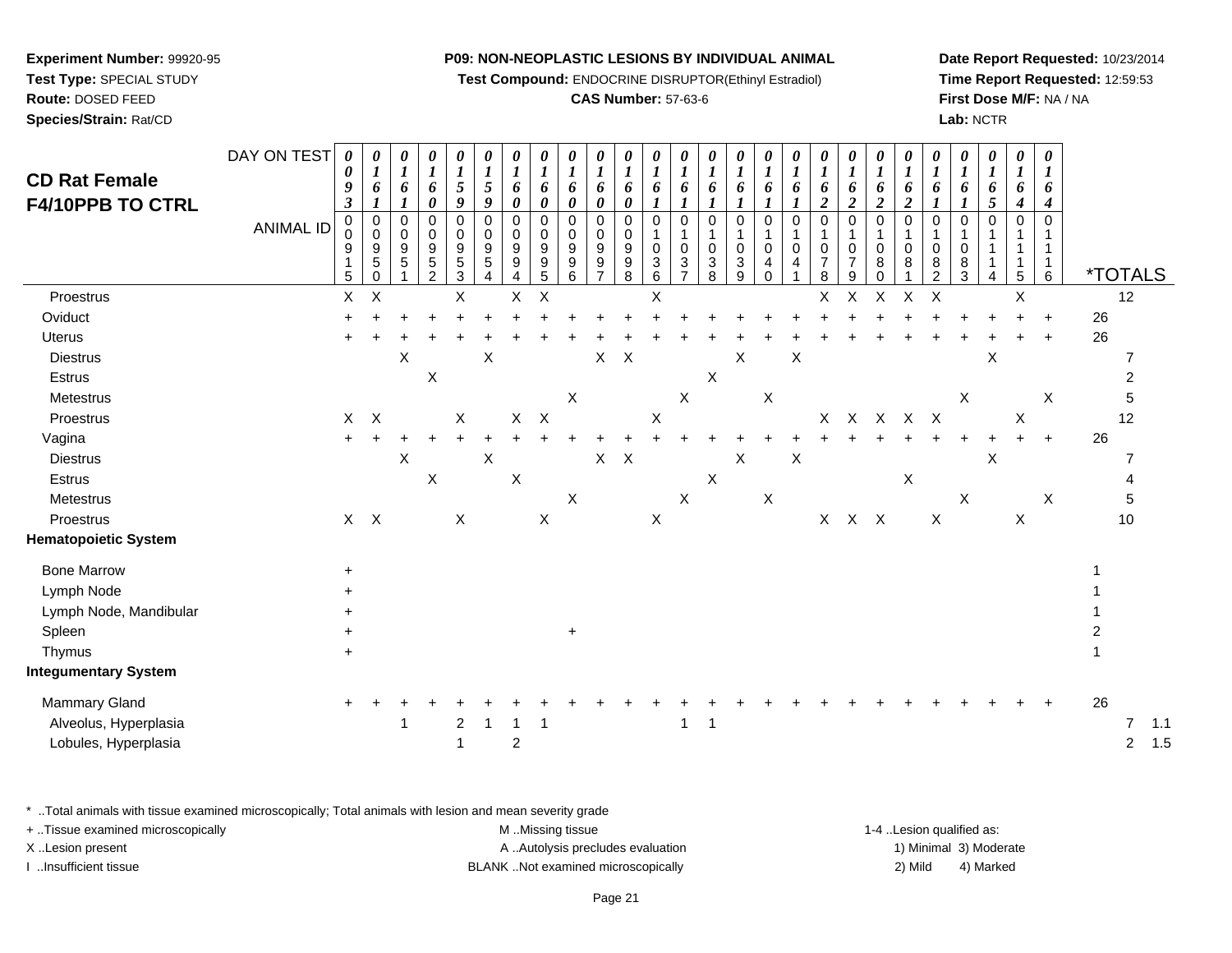**Test Compound:** ENDOCRINE DISRUPTOR(Ethinyl Estradiol)

#### **CAS Number:** 57-63-6

**Date Report Requested:** 10/23/2014**Time Report Requested:** 12:59:53**First Dose M/F:** NA / NA**Lab:** NCTR

| <b>CD Rat Female</b>                                                  | DAY ON TEST | $\boldsymbol{\theta}$<br>$\pmb{\theta}$                     | $\boldsymbol{\theta}$<br>$\boldsymbol{l}$                                            | $\theta$<br>$\boldsymbol{l}$ | $\boldsymbol{\theta}$<br>$\boldsymbol{l}$                                     | 0<br>$\boldsymbol{l}$                         | 0<br>$\boldsymbol{l}$      | $\boldsymbol{\theta}$<br>$\boldsymbol{l}$           | 0<br>$\boldsymbol{l}$                                      | $\boldsymbol{\theta}$<br>$\boldsymbol{l}$ | $\boldsymbol{\theta}$<br>$\boldsymbol{l}$                                              | 0                                                        | $\boldsymbol{\theta}$<br>$\boldsymbol{l}$                           | $\boldsymbol{\theta}$<br>$\boldsymbol{l}$                                  | $\boldsymbol{\theta}$<br>$\boldsymbol{l}$            | $\boldsymbol{l}$                         | 0                                 | $\frac{\theta}{I}$                | 0<br>$\boldsymbol{l}$                                                          | $\boldsymbol{\theta}$<br>$\boldsymbol{l}$                                               | $\boldsymbol{\theta}$<br>$\boldsymbol{l}$           | $\boldsymbol{\theta}$<br>$\boldsymbol{l}$   | $\boldsymbol{\theta}$                    | 0<br>$\boldsymbol{l}$             | 0<br>$\boldsymbol{l}$        | 0<br>$\boldsymbol{l}$                  | 0<br>$\boldsymbol{I}$                                                |             |                       |              |
|-----------------------------------------------------------------------|-------------|-------------------------------------------------------------|--------------------------------------------------------------------------------------|------------------------------|-------------------------------------------------------------------------------|-----------------------------------------------|----------------------------|-----------------------------------------------------|------------------------------------------------------------|-------------------------------------------|----------------------------------------------------------------------------------------|----------------------------------------------------------|---------------------------------------------------------------------|----------------------------------------------------------------------------|------------------------------------------------------|------------------------------------------|-----------------------------------|-----------------------------------|--------------------------------------------------------------------------------|-----------------------------------------------------------------------------------------|-----------------------------------------------------|---------------------------------------------|------------------------------------------|-----------------------------------|------------------------------|----------------------------------------|----------------------------------------------------------------------|-------------|-----------------------|--------------|
| F4/10PPB TO CTRL                                                      | ANIMAL ID   | $\boldsymbol{9}$<br>$\mathfrak{z}$<br>0<br>0<br>9<br>1<br>5 | 6<br>$\boldsymbol{l}$<br>0<br>$\mathsf{O}\xspace$<br>9<br>$\overline{5}$<br>$\Omega$ | 6<br>1<br>0<br>0<br>9<br>5   | 6<br>0<br>$\Omega$<br>$\mathbf 0$<br>$9\,$<br>$\overline{5}$<br>$\mathcal{D}$ | 5<br>9<br>$\mathbf 0$<br>0<br>$9\,$<br>5<br>3 | 5<br>9<br>0<br>0<br>9<br>5 | 6<br>0<br>0<br>$\mathbf 0$<br>$\boldsymbol{9}$<br>9 | 6<br>$\boldsymbol{\theta}$<br>$\Omega$<br>0<br>9<br>9<br>5 | 6<br>0<br>$\Omega$<br>0<br>9<br>9<br>6    | 6<br>$\boldsymbol{\theta}$<br>$\mathbf 0$<br>0<br>$\boldsymbol{9}$<br>$\boldsymbol{9}$ | 6<br>0<br>0<br>$\mathbf 0$<br>$\boldsymbol{9}$<br>9<br>8 | 6<br>$\Omega$<br>$\boldsymbol{0}$<br>$\ensuremath{\mathsf{3}}$<br>6 | 6<br>$\mathbf{I}$<br>$\Omega$<br>$\overline{1}$<br>$\pmb{0}$<br>$\sqrt{3}$ | 6<br>$\Omega$<br>$\mathbf{1}$<br>$\pmb{0}$<br>3<br>8 | 6<br>0<br>$\ensuremath{\mathsf{3}}$<br>9 | 6<br>$\Omega$<br>$\mathbf 0$<br>4 | 6<br>$\Omega$<br>$\mathbf 0$<br>4 | 6<br>$\overline{2}$<br>0<br>$\mathbf{1}$<br>$\mathbf 0$<br>$\overline{7}$<br>8 | 6<br>$\boldsymbol{2}$<br>$\Omega$<br>$\mathbf{1}$<br>$\mathbf 0$<br>$\overline{7}$<br>9 | 6<br>$\overline{2}$<br>$\Omega$<br>1<br>0<br>8<br>0 | 6<br>$\boldsymbol{2}$<br>$\Omega$<br>0<br>8 | 6<br>$\Omega$<br>0<br>8<br>$\mathcal{P}$ | 6<br>$\Omega$<br>1<br>0<br>8<br>3 | 6<br>5<br>$\Omega$<br>1<br>1 | 6<br>$\boldsymbol{4}$<br>$\Omega$<br>5 | 6<br>$\boldsymbol{4}$<br>0<br>1<br>$\mathbf{1}$<br>$\mathbf{1}$<br>6 |             | <i><b>*TOTALS</b></i> |              |
| Skin                                                                  |             | $\ddot{}$                                                   |                                                                                      |                              |                                                                               |                                               |                            |                                                     |                                                            |                                           |                                                                                        |                                                          |                                                                     |                                                                            |                                                      |                                          |                                   |                                   |                                                                                |                                                                                         |                                                     |                                             |                                          |                                   |                              |                                        |                                                                      |             |                       |              |
| Musculoskeletal System                                                |             |                                                             |                                                                                      |                              |                                                                               |                                               |                            |                                                     |                                                            |                                           |                                                                                        |                                                          |                                                                     |                                                                            |                                                      |                                          |                                   |                                   |                                                                                |                                                                                         |                                                     |                                             |                                          |                                   |                              |                                        |                                                                      |             |                       |              |
| <b>Bone</b><br><b>Nervous System</b>                                  |             | $\ddot{}$                                                   |                                                                                      |                              |                                                                               |                                               |                            |                                                     |                                                            |                                           |                                                                                        |                                                          |                                                                     |                                                                            |                                                      |                                          |                                   |                                   |                                                                                |                                                                                         |                                                     |                                             |                                          |                                   |                              |                                        |                                                                      |             |                       |              |
| <b>Brain</b>                                                          |             | $+$                                                         |                                                                                      |                              |                                                                               |                                               |                            |                                                     |                                                            |                                           |                                                                                        |                                                          |                                                                     |                                                                            |                                                      |                                          |                                   |                                   |                                                                                |                                                                                         |                                                     |                                             |                                          |                                   |                              |                                        |                                                                      | $\mathbf 1$ |                       |              |
| Spinal Cord                                                           |             | M                                                           |                                                                                      |                              |                                                                               |                                               |                            |                                                     |                                                            |                                           |                                                                                        |                                                          |                                                                     |                                                                            |                                                      |                                          |                                   |                                   |                                                                                |                                                                                         |                                                     |                                             |                                          |                                   |                              |                                        |                                                                      | $\mathbf 0$ |                       |              |
| <b>Respiratory System</b>                                             |             |                                                             |                                                                                      |                              |                                                                               |                                               |                            |                                                     |                                                            |                                           |                                                                                        |                                                          |                                                                     |                                                                            |                                                      |                                          |                                   |                                   |                                                                                |                                                                                         |                                                     |                                             |                                          |                                   |                              |                                        |                                                                      |             |                       |              |
| Lung                                                                  |             | $+$                                                         |                                                                                      |                              |                                                                               |                                               |                            |                                                     |                                                            |                                           |                                                                                        |                                                          |                                                                     |                                                                            |                                                      |                                          |                                   |                                   |                                                                                |                                                                                         |                                                     |                                             |                                          |                                   |                              |                                        |                                                                      |             |                       |              |
| Trachea                                                               |             | $+$                                                         |                                                                                      |                              |                                                                               |                                               |                            |                                                     |                                                            |                                           |                                                                                        |                                                          |                                                                     |                                                                            |                                                      |                                          |                                   |                                   |                                                                                |                                                                                         |                                                     |                                             |                                          |                                   |                              |                                        |                                                                      |             |                       |              |
| <b>Special Senses System</b>                                          |             |                                                             |                                                                                      |                              |                                                                               |                                               |                            |                                                     |                                                            |                                           |                                                                                        |                                                          |                                                                     |                                                                            |                                                      |                                          |                                   |                                   |                                                                                |                                                                                         |                                                     |                                             |                                          |                                   |                              |                                        |                                                                      |             |                       |              |
| <b>NONE</b><br><b>Urinary System</b>                                  |             |                                                             |                                                                                      |                              |                                                                               |                                               |                            |                                                     |                                                            |                                           |                                                                                        |                                                          |                                                                     |                                                                            |                                                      |                                          |                                   |                                   |                                                                                |                                                                                         |                                                     |                                             |                                          |                                   |                              |                                        |                                                                      |             |                       |              |
| Kidney<br>Cyst                                                        |             |                                                             |                                                                                      |                              |                                                                               |                                               |                            |                                                     |                                                            |                                           |                                                                                        |                                                          |                                                                     |                                                                            |                                                      |                                          | X                                 |                                   |                                                                                |                                                                                         |                                                     |                                             |                                          |                                   |                              |                                        | $\ddot{}$                                                            | 26          |                       |              |
| Nephropathy<br>Renal Tubule, Mineralization<br><b>Urinary Bladder</b> |             | M                                                           | $\overline{2}$                                                                       |                              | $\overline{2}$                                                                | $\overline{2}$                                | $\overline{2}$             | $\overline{1}$                                      |                                                            | $1 \quad 1$                               |                                                                                        |                                                          | $\mathbf{1}$                                                        | 3                                                                          |                                                      |                                          | 3                                 | 2                                 | 2                                                                              |                                                                                         |                                                     |                                             |                                          | $\mathbf{1}$                      | 3                            |                                        | $\sqrt{3}$                                                           | 0           | 19                    | $1.0$<br>1.7 |
|                                                                       |             |                                                             |                                                                                      |                              |                                                                               |                                               |                            |                                                     |                                                            |                                           |                                                                                        |                                                          |                                                                     |                                                                            |                                                      |                                          |                                   |                                   |                                                                                |                                                                                         |                                                     |                                             |                                          |                                   |                              |                                        |                                                                      |             |                       |              |

\* ..Total animals with tissue examined microscopically; Total animals with lesion and mean severity grade

**Experiment Number:** 99920-95**Test Type:** SPECIAL STUDY**Route:** DOSED FEED**Species/Strain:** Rat/CD

+ ..Tissue examined microscopically examined microscopically examined as:  $M$  ..Missing tissue 1-4 ..Lesion qualified as: X..Lesion present **A ..Autolysis precludes evaluation** A ..Autolysis precludes evaluation 1) Minimal 3) Moderate

I ..Insufficient tissue BLANK ..Not examined microscopically 2) Mild 4) Marked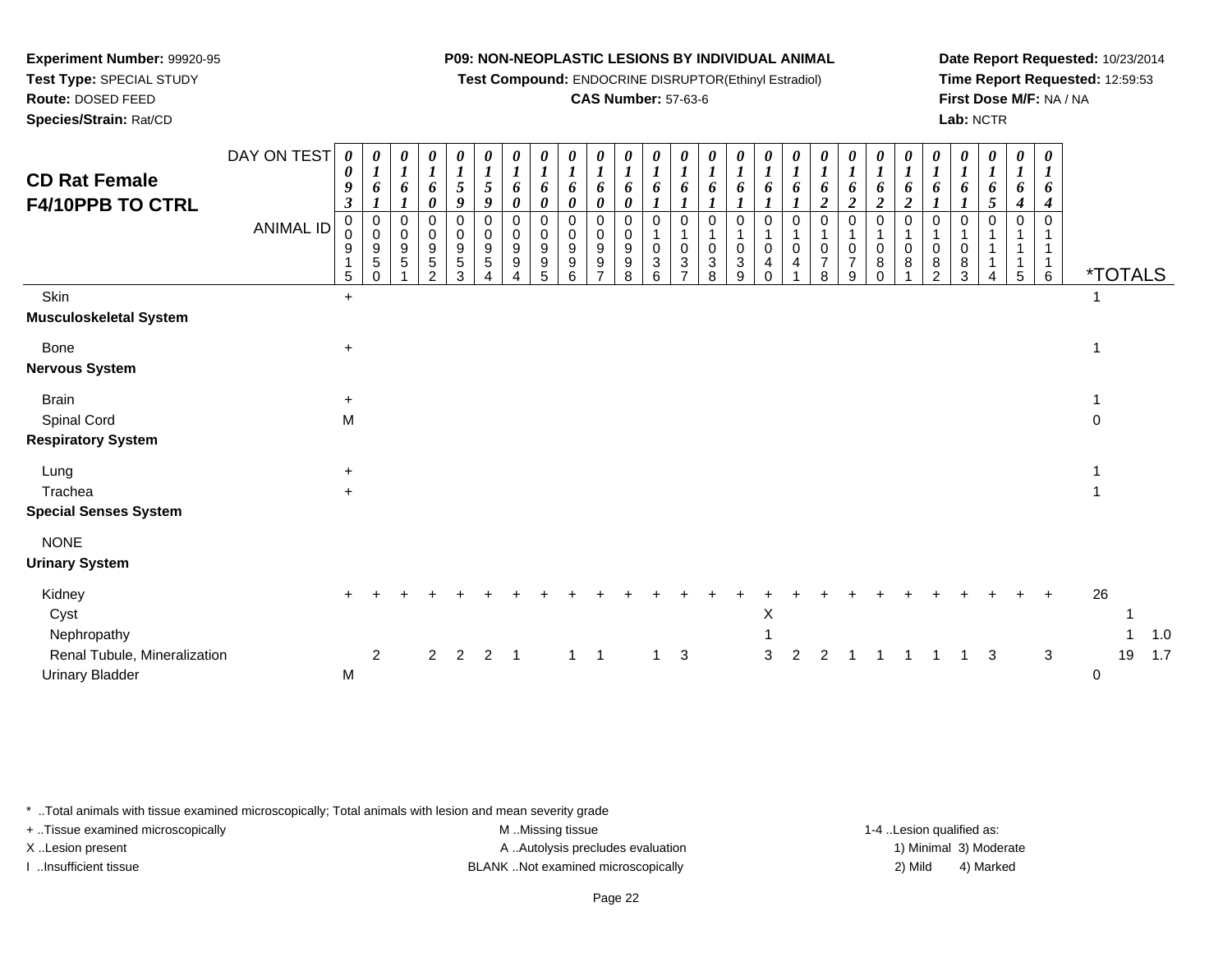**Test Compound:** ENDOCRINE DISRUPTOR(Ethinyl Estradiol)

#### **CAS Number:** 57-63-6

**Date Report Requested:** 10/23/2014**Time Report Requested:** 12:59:53**First Dose M/F:** NA / NA**Lab:** NCTR

| <b>CD Rat Female</b><br><b>F4/50PPB TO CTRL</b>                                                                                                         | DAY ON TEST<br><b>ANIMAL ID</b> | $\pmb{\theta}$<br>1<br>6<br>$\boldsymbol{l}$<br>0<br>0<br>$\begin{array}{c} 9 \\ 5 \\ 5 \end{array}$ | $\boldsymbol{\theta}$<br>$\boldsymbol{l}$<br>6<br>$\boldsymbol{l}$<br>$\overline{0}$<br>$\mathbf 0$<br>$\boldsymbol{9}$<br>$\sqrt{5}$<br>6 | $\boldsymbol{\theta}$<br>$\boldsymbol{l}$<br>6<br>1<br>$\pmb{0}$<br>$\pmb{0}$<br>$\boldsymbol{9}$<br>$\,$ 5 $\,$<br>$\overline{\phantom{0}}$ | 0<br>$\boldsymbol{l}$<br>6<br>0<br>0<br>0<br>$\boldsymbol{9}$<br>5<br>8 | 0<br>$\boldsymbol{l}$<br>6<br>$\boldsymbol{\theta}$<br>$\mathbf 0$<br>$\pmb{0}$<br>$\boldsymbol{9}$<br>$\mathbf 5$<br>9 | $\begin{matrix} 0 \\ 1 \end{matrix}$<br>6<br>$\boldsymbol{\theta}$<br>$\mathbf 0$<br>$\pmb{0}$<br>$\boldsymbol{9}$<br>$\,6$<br>$\Omega$ | $\begin{matrix} 0 \\ 1 \end{matrix}$<br>6<br>$\boldsymbol{l}$<br>$\mathbf 0$<br>$\pmb{0}$<br>$\boldsymbol{9}$<br>$\boldsymbol{9}$<br>9 | $\boldsymbol{\theta}$<br>$\boldsymbol{l}$<br>6<br>$\boldsymbol{l}$<br>$\mathbf 0$<br>$\mathbf{1}$<br>0<br>0<br>$\Omega$ | 0<br>$\boldsymbol{l}$<br>6<br>1<br>$\mathbf 0$<br>$\mathbf{1}$<br>0<br>0 | 0<br>$\boldsymbol{l}$<br>6<br>0<br>$\mathbf 0$<br>$\mathbf{1}$<br>$\mathbf 0$<br>0<br>$\mathcal{P}$ | 0<br>$\boldsymbol{l}$<br>6<br>0<br>$\mathbf 0$<br>$\mathbf 1$<br>$\mathbf 0$<br>$\pmb{0}$<br>3 | 0<br>$\boldsymbol{l}$<br>6<br>$\boldsymbol{l}$<br>$\mathbf 0$<br>1<br>0<br>4<br>$\overline{2}$ | 0<br>$\boldsymbol{l}$<br>6<br>$\boldsymbol{l}$<br>$\Omega$<br>$\mathbf{1}$<br>$\mathbf 0$<br>4<br>3 | 0<br>$\boldsymbol{l}$<br>6<br>1<br>$\mathbf 0$<br>$\mathbf 1$<br>0<br>4<br>4 | $\frac{\theta}{I}$<br>6<br>0<br>$\mathbf 0$<br>$\mathbf{1}$<br>$\pmb{0}$<br>$\overline{\mathbf{4}}$<br>5 | 0<br>$\boldsymbol{l}$<br>6<br>$\boldsymbol{\theta}$<br>$\mathbf 0$<br>$\mathbf{1}$<br>0<br>$\begin{array}{c} 4 \\ 6 \end{array}$ | 0<br>$\boldsymbol{l}$<br>6<br>$\boldsymbol{l}$<br>$\mathbf 0$<br>1<br>$\mathbf 0$<br>8<br>$\overline{4}$ | $\begin{matrix} 0 \\ 1 \end{matrix}$<br>6<br>$\boldsymbol{\mathcal{I}}$<br>$\mathbf 0$<br>$\mathbf{1}$<br>$\pmb{0}$<br>$\bf 8$<br>$\overline{5}$ | $\frac{\boldsymbol{0}}{\boldsymbol{1}}$<br>6<br>$\boldsymbol{l}$<br>0<br>$\mathbf{1}$<br>$\pmb{0}$<br>8<br>$\overline{6}$ | $\begin{matrix} 0 \\ 1 \end{matrix}$<br>6<br>$\boldsymbol{l}$<br>0<br>$\mathbf{1}$<br>$\pmb{0}$<br>$\frac{8}{7}$ | $\boldsymbol{\theta}$<br>$\boldsymbol{l}$<br>6<br>1<br>$\mathbf 0$<br>$\mathbf{1}$<br>$\mathbf 0$<br>$\,$ 8 $\,$<br>8 | 0<br>$\boldsymbol{l}$<br>6<br>4<br>0<br>1<br>$\overline{7}$ | 0<br>$\boldsymbol{l}$<br>6<br>$\boldsymbol{4}$<br>$\Omega$<br>-1<br>8 | 0<br>$\boldsymbol{l}$<br>6<br>$\boldsymbol{2}$<br>$\Omega$<br>9 | $\boldsymbol{\theta}$<br>$\boldsymbol{l}$<br>6<br>0<br>$\Omega$<br>1<br>$^2_{\rm 0}$ |                      | <i><b>*TOTALS</b></i>    |
|---------------------------------------------------------------------------------------------------------------------------------------------------------|---------------------------------|------------------------------------------------------------------------------------------------------|--------------------------------------------------------------------------------------------------------------------------------------------|----------------------------------------------------------------------------------------------------------------------------------------------|-------------------------------------------------------------------------|-------------------------------------------------------------------------------------------------------------------------|-----------------------------------------------------------------------------------------------------------------------------------------|----------------------------------------------------------------------------------------------------------------------------------------|-------------------------------------------------------------------------------------------------------------------------|--------------------------------------------------------------------------|-----------------------------------------------------------------------------------------------------|------------------------------------------------------------------------------------------------|------------------------------------------------------------------------------------------------|-----------------------------------------------------------------------------------------------------|------------------------------------------------------------------------------|----------------------------------------------------------------------------------------------------------|----------------------------------------------------------------------------------------------------------------------------------|----------------------------------------------------------------------------------------------------------|--------------------------------------------------------------------------------------------------------------------------------------------------|---------------------------------------------------------------------------------------------------------------------------|------------------------------------------------------------------------------------------------------------------|-----------------------------------------------------------------------------------------------------------------------|-------------------------------------------------------------|-----------------------------------------------------------------------|-----------------------------------------------------------------|--------------------------------------------------------------------------------------|----------------------|--------------------------|
| <b>Alimentary System</b>                                                                                                                                |                                 |                                                                                                      |                                                                                                                                            |                                                                                                                                              |                                                                         |                                                                                                                         |                                                                                                                                         |                                                                                                                                        |                                                                                                                         |                                                                          |                                                                                                     |                                                                                                |                                                                                                |                                                                                                     |                                                                              |                                                                                                          |                                                                                                                                  |                                                                                                          |                                                                                                                                                  |                                                                                                                           |                                                                                                                  |                                                                                                                       |                                                             |                                                                       |                                                                 |                                                                                      |                      |                          |
| Liver<br><b>Cardiovascular System</b>                                                                                                                   |                                 |                                                                                                      |                                                                                                                                            |                                                                                                                                              |                                                                         |                                                                                                                         |                                                                                                                                         |                                                                                                                                        |                                                                                                                         |                                                                          |                                                                                                     |                                                                                                |                                                                                                |                                                                                                     |                                                                              |                                                                                                          |                                                                                                                                  |                                                                                                          |                                                                                                                                                  |                                                                                                                           |                                                                                                                  |                                                                                                                       |                                                             |                                                                       |                                                                 |                                                                                      | 25                   |                          |
| <b>NONE</b><br><b>Endocrine System</b>                                                                                                                  |                                 |                                                                                                      |                                                                                                                                            |                                                                                                                                              |                                                                         |                                                                                                                         |                                                                                                                                         |                                                                                                                                        |                                                                                                                         |                                                                          |                                                                                                     |                                                                                                |                                                                                                |                                                                                                     |                                                                              |                                                                                                          |                                                                                                                                  |                                                                                                          |                                                                                                                                                  |                                                                                                                           |                                                                                                                  |                                                                                                                       |                                                             |                                                                       |                                                                 |                                                                                      |                      |                          |
| <b>Adrenal Cortex</b><br>Adrenal Medulla<br><b>Pituitary Gland</b><br><b>Thyroid Gland</b><br>Keratin Cyst<br><b>General Body System</b><br><b>NONE</b> |                                 |                                                                                                      |                                                                                                                                            |                                                                                                                                              |                                                                         |                                                                                                                         | X                                                                                                                                       |                                                                                                                                        |                                                                                                                         |                                                                          |                                                                                                     |                                                                                                |                                                                                                |                                                                                                     |                                                                              |                                                                                                          |                                                                                                                                  |                                                                                                          |                                                                                                                                                  |                                                                                                                           |                                                                                                                  |                                                                                                                       |                                                             |                                                                       |                                                                 |                                                                                      | 25<br>25<br>25<br>25 |                          |
| <b>Genital System</b>                                                                                                                                   |                                 |                                                                                                      |                                                                                                                                            |                                                                                                                                              |                                                                         |                                                                                                                         |                                                                                                                                         |                                                                                                                                        |                                                                                                                         |                                                                          |                                                                                                     |                                                                                                |                                                                                                |                                                                                                     |                                                                              |                                                                                                          |                                                                                                                                  |                                                                                                          |                                                                                                                                                  |                                                                                                                           |                                                                                                                  |                                                                                                                       |                                                             |                                                                       |                                                                 |                                                                                      |                      |                          |
| Ovary<br>Corpus Luteum, Cyst<br><b>Diestrus</b><br>Estrus<br>Follicle, Cyst<br>Metestrus                                                                |                                 | $\pm$<br>$\mathsf X$                                                                                 | $\mathsf X$                                                                                                                                |                                                                                                                                              | $X$ $X$                                                                 |                                                                                                                         | $\sf X$                                                                                                                                 | $\mathsf X$                                                                                                                            |                                                                                                                         |                                                                          | $\mathsf X$                                                                                         | $\mathsf X$<br>$\mathsf{X}$                                                                    | $\boldsymbol{\mathsf{X}}$                                                                      |                                                                                                     | $\boldsymbol{\mathsf{X}}$                                                    | $\boldsymbol{\mathsf{X}}$<br>$\mathsf X$                                                                 | $\mathsf X$                                                                                                                      | $\boldsymbol{\mathsf{X}}$                                                                                |                                                                                                                                                  |                                                                                                                           |                                                                                                                  |                                                                                                                       | $X$ $X$                                                     |                                                                       |                                                                 | $\div$<br>$\mathsf X$                                                                | 25                   | 8<br>$\overline{c}$<br>6 |
| Proestrus                                                                                                                                               |                                 |                                                                                                      |                                                                                                                                            |                                                                                                                                              |                                                                         | $\pmb{\times}$                                                                                                          |                                                                                                                                         |                                                                                                                                        | $X$ $X$                                                                                                                 |                                                                          |                                                                                                     |                                                                                                |                                                                                                | $\boldsymbol{\mathsf{X}}$                                                                           |                                                                              |                                                                                                          |                                                                                                                                  |                                                                                                          |                                                                                                                                                  | X X X X                                                                                                                   |                                                                                                                  |                                                                                                                       |                                                             |                                                                       | $\boldsymbol{\mathsf{X}}$                                       |                                                                                      |                      | 9                        |

\* ..Total animals with tissue examined microscopically; Total animals with lesion and mean severity grade

| + Tissue examined microscopically | M Missing tissue                   | 1-4 Lesion qualified as: |                        |
|-----------------------------------|------------------------------------|--------------------------|------------------------|
| X Lesion present                  | A Autolysis precludes evaluation   |                          | 1) Minimal 3) Moderate |
| …Insufficient tissue              | BLANK Not examined microscopically | 2) Mild                  | 4) Marked              |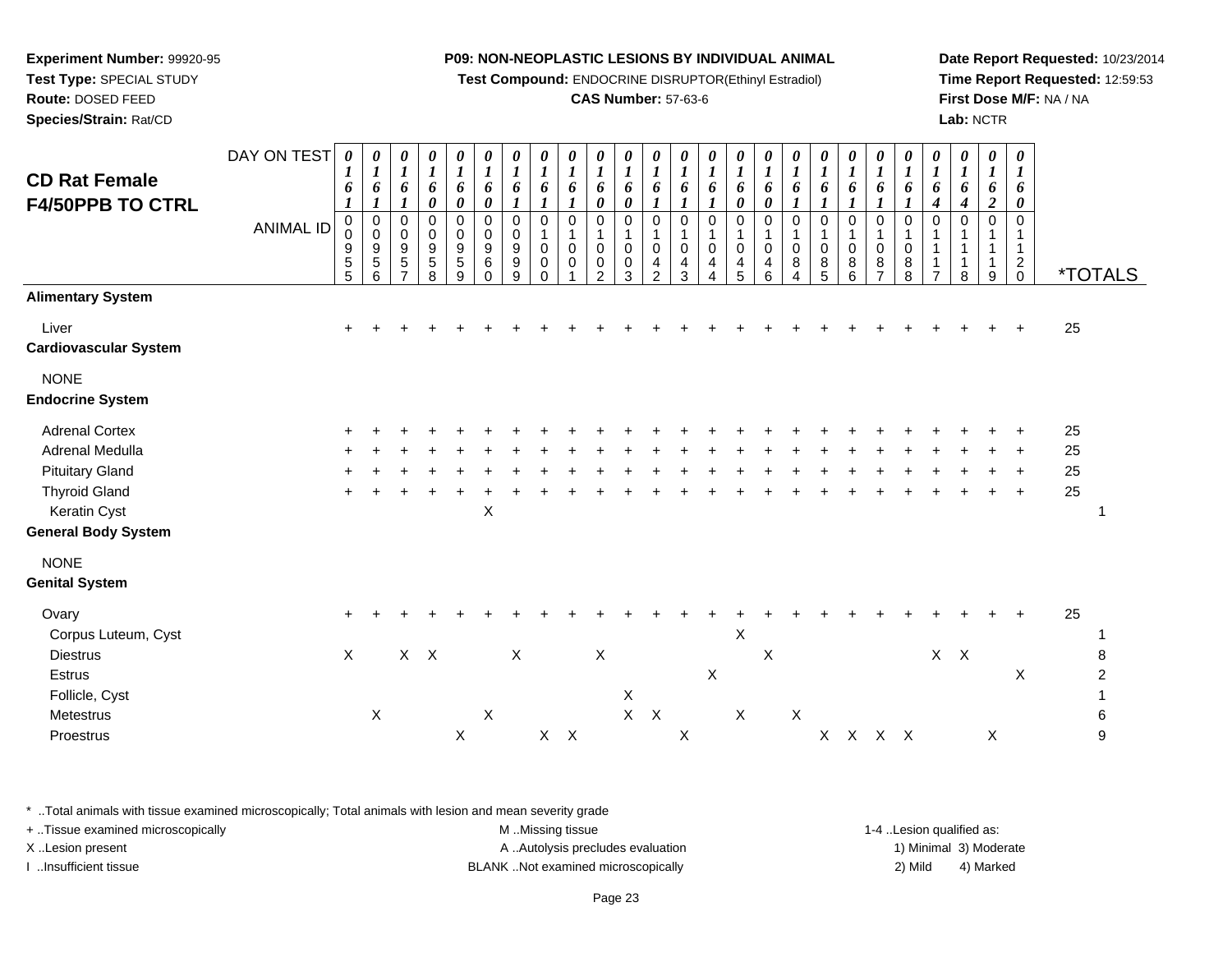**Test Compound:** ENDOCRINE DISRUPTOR(Ethinyl Estradiol)

#### **CAS Number:** 57-63-6

**Date Report Requested:** 10/23/2014**Time Report Requested:** 12:59:54**First Dose M/F:** NA / NA**Lab:** NCTR

| <b>CD Rat Female</b><br><b>F4/50PPB TO CTRL</b> | DAY ON TEST<br><b>ANIMAL ID</b> | $\boldsymbol{\theta}$<br>6<br>0<br>9<br>5<br>5 | $\boldsymbol{\theta}$<br>1<br>6<br>$\pmb{0}$<br>$\pmb{0}$<br>9<br>5<br>6 | $\pmb{\theta}$<br>$\boldsymbol{l}$<br>6<br>$\pmb{0}$<br>0<br>9<br>5 | 0<br>$\boldsymbol{l}$<br>6<br>0<br>0<br>$\pmb{0}$<br>$\boldsymbol{9}$<br>$\overline{5}$<br>8 | 0<br>$\boldsymbol{l}$<br>6<br>$\boldsymbol{\theta}$<br>$\mathbf 0$<br>$\pmb{0}$<br>$\boldsymbol{9}$<br>$\,$ 5 $\,$<br>9 | $\pmb{\theta}$<br>$\boldsymbol{l}$<br>6<br>0<br>$\pmb{0}$<br>$\pmb{0}$<br>$\boldsymbol{9}$<br>$\,6$<br>0 | $\pmb{\theta}$<br>$\boldsymbol{l}$<br>6<br>$\mathbf 0$<br>0<br>9<br>9<br>9 | $\pmb{\theta}$<br>$\boldsymbol{l}$<br>6<br>$\Omega$<br>$\mathbf 0$<br>0<br>0 | $\boldsymbol{\theta}$<br>$\boldsymbol{l}$<br>6<br>1<br>$\mathbf 0$<br>$\mathbf 0$<br>0 | $\pmb{\theta}$<br>$\boldsymbol{l}$<br>6<br>$\pmb{\theta}$<br>$\mathbf 0$<br>1<br>$\mathbf 0$<br>0<br>$\mathcal{P}$ | 0<br>$\boldsymbol{l}$<br>6<br>0<br>$\mathbf 0$<br>$\mathbf{1}$<br>$\mathbf 0$<br>0<br>3 | 0<br>$\boldsymbol{l}$<br>6<br>0<br>1<br>0<br>4<br>2 | $\pmb{\theta}$<br>$\boldsymbol{I}$<br>6<br>$\Omega$<br>1<br>$\mathbf 0$<br>4<br>3 | 0<br>$\boldsymbol{l}$<br>6<br>$\mathbf 0$<br>1<br>$\mathbf 0$<br>4 | 0<br>$\boldsymbol{l}$<br>6<br>0<br>$\mathbf 0$<br>$\mathbf 0$<br>4<br>5 | 0<br>1<br>6<br>0<br>$\Omega$<br>$\Omega$<br>4<br>6 | $\pmb{\theta}$<br>6<br>$\mathbf 0$<br>$\mathbf 0$<br>8 | 0<br>$\boldsymbol{l}$<br>6<br>$\mathbf 0$<br>$\mathbf{1}$<br>$\mathbf 0$<br>8<br>5 | 0<br>$\boldsymbol{l}$<br>6<br>$\pmb{0}$<br>1<br>$\pmb{0}$<br>8<br>6 | 0<br>$\boldsymbol{l}$<br>6<br>1<br>$\boldsymbol{0}$<br>1<br>$\mathbf 0$<br>8<br>$\overline{7}$ | $\pmb{\theta}$<br>$\boldsymbol{l}$<br>6<br>$\pmb{0}$<br>$\mathbf 0$<br>8<br>8 | $\pmb{\theta}$<br>$\boldsymbol{l}$<br>6<br>4<br>$\Omega$ | $\pmb{\theta}$<br>$\boldsymbol{l}$<br>6<br>4<br>$\Omega$<br>8 | $\pmb{\theta}$<br>$\boldsymbol{l}$<br>6<br>$\boldsymbol{2}$<br>$\mathbf 0$<br>1<br>9 | $\pmb{\theta}$<br>$\bm{l}$<br>6<br>0<br>$\overline{0}$<br>$\mathbf{1}$<br>$\mathbf{1}$<br>$\overline{c}$<br>$\pmb{0}$ | <i><b>*TOTALS</b></i> |   |     |
|-------------------------------------------------|---------------------------------|------------------------------------------------|--------------------------------------------------------------------------|---------------------------------------------------------------------|----------------------------------------------------------------------------------------------|-------------------------------------------------------------------------------------------------------------------------|----------------------------------------------------------------------------------------------------------|----------------------------------------------------------------------------|------------------------------------------------------------------------------|----------------------------------------------------------------------------------------|--------------------------------------------------------------------------------------------------------------------|-----------------------------------------------------------------------------------------|-----------------------------------------------------|-----------------------------------------------------------------------------------|--------------------------------------------------------------------|-------------------------------------------------------------------------|----------------------------------------------------|--------------------------------------------------------|------------------------------------------------------------------------------------|---------------------------------------------------------------------|------------------------------------------------------------------------------------------------|-------------------------------------------------------------------------------|----------------------------------------------------------|---------------------------------------------------------------|--------------------------------------------------------------------------------------|-----------------------------------------------------------------------------------------------------------------------|-----------------------|---|-----|
| Oviduct                                         |                                 | $\ddot{}$                                      |                                                                          |                                                                     |                                                                                              |                                                                                                                         |                                                                                                          |                                                                            |                                                                              |                                                                                        |                                                                                                                    |                                                                                         |                                                     |                                                                                   |                                                                    |                                                                         |                                                    |                                                        |                                                                                    |                                                                     |                                                                                                |                                                                               |                                                          |                                                               |                                                                                      | $\ddot{}$                                                                                                             | 25                    |   |     |
| <b>Uterus</b>                                   |                                 |                                                |                                                                          |                                                                     |                                                                                              |                                                                                                                         |                                                                                                          |                                                                            |                                                                              |                                                                                        |                                                                                                                    |                                                                                         |                                                     |                                                                                   |                                                                    |                                                                         |                                                    |                                                        |                                                                                    |                                                                     |                                                                                                |                                                                               |                                                          |                                                               |                                                                                      | $\ddot{}$                                                                                                             | 25                    |   |     |
| <b>Diestrus</b>                                 |                                 | $\sf X$                                        |                                                                          | X                                                                   | X                                                                                            |                                                                                                                         |                                                                                                          | X                                                                          |                                                                              |                                                                                        | Χ                                                                                                                  |                                                                                         |                                                     |                                                                                   |                                                                    |                                                                         | X                                                  |                                                        |                                                                                    |                                                                     |                                                                                                |                                                                               |                                                          | X                                                             |                                                                                      |                                                                                                                       |                       | 7 |     |
| Estrus                                          |                                 |                                                |                                                                          |                                                                     |                                                                                              |                                                                                                                         |                                                                                                          |                                                                            |                                                                              |                                                                                        |                                                                                                                    |                                                                                         |                                                     |                                                                                   | X                                                                  |                                                                         |                                                    |                                                        |                                                                                    |                                                                     |                                                                                                |                                                                               |                                                          |                                                               |                                                                                      | X                                                                                                                     |                       | 2 |     |
| Metestrus                                       |                                 |                                                | $\mathsf X$                                                              |                                                                     |                                                                                              |                                                                                                                         | $\mathsf X$                                                                                              |                                                                            |                                                                              |                                                                                        |                                                                                                                    |                                                                                         | $X$ $X$                                             |                                                                                   |                                                                    | X                                                                       |                                                    | $\mathsf X$                                            |                                                                                    |                                                                     |                                                                                                |                                                                               | X                                                        |                                                               |                                                                                      |                                                                                                                       |                       |   |     |
| Proestrus                                       |                                 |                                                |                                                                          |                                                                     |                                                                                              | $\mathsf X$                                                                                                             |                                                                                                          |                                                                            |                                                                              | $X$ $X$                                                                                |                                                                                                                    |                                                                                         |                                                     | $\boldsymbol{\mathsf{X}}$                                                         |                                                                    |                                                                         |                                                    |                                                        | X                                                                                  |                                                                     | X X X                                                                                          |                                                                               |                                                          |                                                               | X                                                                                    |                                                                                                                       |                       | 9 |     |
| Vagina                                          |                                 |                                                |                                                                          |                                                                     |                                                                                              |                                                                                                                         |                                                                                                          |                                                                            |                                                                              |                                                                                        |                                                                                                                    |                                                                                         |                                                     |                                                                                   |                                                                    |                                                                         |                                                    |                                                        |                                                                                    |                                                                     |                                                                                                |                                                                               |                                                          |                                                               |                                                                                      | $\ddot{}$                                                                                                             | 25                    |   |     |
| <b>Diestrus</b>                                 |                                 |                                                | $\mathsf{X}$                                                             | $X$ $X$                                                             |                                                                                              |                                                                                                                         |                                                                                                          | X                                                                          |                                                                              |                                                                                        | X                                                                                                                  |                                                                                         |                                                     |                                                                                   |                                                                    |                                                                         | X                                                  |                                                        |                                                                                    |                                                                     |                                                                                                |                                                                               |                                                          | X                                                             |                                                                                      |                                                                                                                       |                       | 7 |     |
| Estrus                                          |                                 |                                                |                                                                          |                                                                     |                                                                                              |                                                                                                                         | $\boldsymbol{\mathsf{X}}$                                                                                |                                                                            |                                                                              | $X$ $X$                                                                                |                                                                                                                    |                                                                                         |                                                     |                                                                                   | $\boldsymbol{\mathsf{X}}$                                          |                                                                         |                                                    |                                                        |                                                                                    |                                                                     |                                                                                                |                                                                               |                                                          |                                                               |                                                                                      | X                                                                                                                     |                       | 5 |     |
| Metestrus                                       |                                 |                                                |                                                                          |                                                                     |                                                                                              |                                                                                                                         |                                                                                                          |                                                                            |                                                                              |                                                                                        |                                                                                                                    |                                                                                         | $X$ $X$                                             |                                                                                   |                                                                    | $\boldsymbol{\mathsf{X}}$                                               |                                                    | $\boldsymbol{\mathsf{X}}$                              |                                                                                    |                                                                     |                                                                                                |                                                                               | $\boldsymbol{\mathsf{X}}$                                |                                                               |                                                                                      |                                                                                                                       |                       | 5 |     |
| Proestrus                                       |                                 | $\boldsymbol{\mathsf{X}}$                      |                                                                          |                                                                     |                                                                                              | $\boldsymbol{X}$                                                                                                        |                                                                                                          |                                                                            |                                                                              |                                                                                        |                                                                                                                    |                                                                                         |                                                     | $\boldsymbol{\mathsf{X}}$                                                         |                                                                    |                                                                         |                                                    |                                                        | X                                                                                  |                                                                     | X X X                                                                                          |                                                                               |                                                          |                                                               | $\mathsf{X}$                                                                         |                                                                                                                       |                       | 8 |     |
| <b>Hematopoietic System</b>                     |                                 |                                                |                                                                          |                                                                     |                                                                                              |                                                                                                                         |                                                                                                          |                                                                            |                                                                              |                                                                                        |                                                                                                                    |                                                                                         |                                                     |                                                                                   |                                                                    |                                                                         |                                                    |                                                        |                                                                                    |                                                                     |                                                                                                |                                                                               |                                                          |                                                               |                                                                                      |                                                                                                                       |                       |   |     |
| <b>Bone Marrow</b>                              |                                 |                                                |                                                                          |                                                                     |                                                                                              |                                                                                                                         |                                                                                                          |                                                                            |                                                                              |                                                                                        |                                                                                                                    |                                                                                         |                                                     |                                                                                   |                                                                    |                                                                         |                                                    |                                                        |                                                                                    |                                                                     |                                                                                                |                                                                               |                                                          |                                                               |                                                                                      |                                                                                                                       | 25                    |   |     |
| Spleen                                          |                                 |                                                |                                                                          |                                                                     |                                                                                              |                                                                                                                         |                                                                                                          |                                                                            |                                                                              |                                                                                        |                                                                                                                    |                                                                                         |                                                     |                                                                                   |                                                                    |                                                                         |                                                    |                                                        |                                                                                    |                                                                     |                                                                                                |                                                                               |                                                          |                                                               |                                                                                      |                                                                                                                       | 25                    |   |     |
| Thymus                                          |                                 |                                                |                                                                          |                                                                     |                                                                                              |                                                                                                                         |                                                                                                          |                                                                            |                                                                              |                                                                                        |                                                                                                                    |                                                                                         |                                                     |                                                                                   |                                                                    |                                                                         |                                                    |                                                        |                                                                                    |                                                                     |                                                                                                |                                                                               |                                                          |                                                               |                                                                                      | $\ddot{}$                                                                                                             | 25                    |   |     |
| <b>Integumentary System</b>                     |                                 |                                                |                                                                          |                                                                     |                                                                                              |                                                                                                                         |                                                                                                          |                                                                            |                                                                              |                                                                                        |                                                                                                                    |                                                                                         |                                                     |                                                                                   |                                                                    |                                                                         |                                                    |                                                        |                                                                                    |                                                                     |                                                                                                |                                                                               |                                                          |                                                               |                                                                                      |                                                                                                                       |                       |   |     |
| <b>Mammary Gland</b>                            |                                 |                                                |                                                                          |                                                                     |                                                                                              |                                                                                                                         |                                                                                                          |                                                                            |                                                                              |                                                                                        |                                                                                                                    |                                                                                         |                                                     |                                                                                   |                                                                    |                                                                         |                                                    |                                                        |                                                                                    |                                                                     |                                                                                                |                                                                               |                                                          |                                                               |                                                                                      |                                                                                                                       | 25                    |   |     |
| Alveolus, Hyperplasia                           |                                 | 1                                              | $\overline{2}$                                                           | $\overline{2}$                                                      |                                                                                              | $\overline{1}$                                                                                                          | $\overline{2}$                                                                                           |                                                                            |                                                                              |                                                                                        |                                                                                                                    | 1                                                                                       |                                                     |                                                                                   | $\overline{c}$                                                     | $\overline{1}$                                                          |                                                    |                                                        |                                                                                    |                                                                     |                                                                                                |                                                                               |                                                          |                                                               |                                                                                      |                                                                                                                       |                       | 9 | 1.4 |
| Lobules, Hyperplasia                            |                                 |                                                |                                                                          | 1                                                                   | $\boldsymbol{2}$                                                                             |                                                                                                                         | -1                                                                                                       |                                                                            |                                                                              |                                                                                        |                                                                                                                    |                                                                                         | -1                                                  |                                                                                   |                                                                    |                                                                         |                                                    |                                                        |                                                                                    |                                                                     |                                                                                                |                                                                               |                                                          |                                                               |                                                                                      |                                                                                                                       |                       | 4 | 1.3 |
| <b>Musculoskeletal System</b>                   |                                 |                                                |                                                                          |                                                                     |                                                                                              |                                                                                                                         |                                                                                                          |                                                                            |                                                                              |                                                                                        |                                                                                                                    |                                                                                         |                                                     |                                                                                   |                                                                    |                                                                         |                                                    |                                                        |                                                                                    |                                                                     |                                                                                                |                                                                               |                                                          |                                                               |                                                                                      |                                                                                                                       |                       |   |     |
| Bone                                            |                                 |                                                |                                                                          |                                                                     |                                                                                              |                                                                                                                         |                                                                                                          |                                                                            |                                                                              |                                                                                        |                                                                                                                    |                                                                                         |                                                     |                                                                                   |                                                                    |                                                                         |                                                    |                                                        |                                                                                    |                                                                     |                                                                                                |                                                                               |                                                          |                                                               |                                                                                      |                                                                                                                       | 25                    |   |     |

\* ..Total animals with tissue examined microscopically; Total animals with lesion and mean severity grade

| + Tissue examined microscopically | M Missing tissue                   | 1-4 Lesion qualified as: |                        |
|-----------------------------------|------------------------------------|--------------------------|------------------------|
| X Lesion present                  | A Autolysis precludes evaluation   |                          | 1) Minimal 3) Moderate |
| Insufficient tissue               | BLANK Not examined microscopically | 2) Mild                  | 4) Marked              |